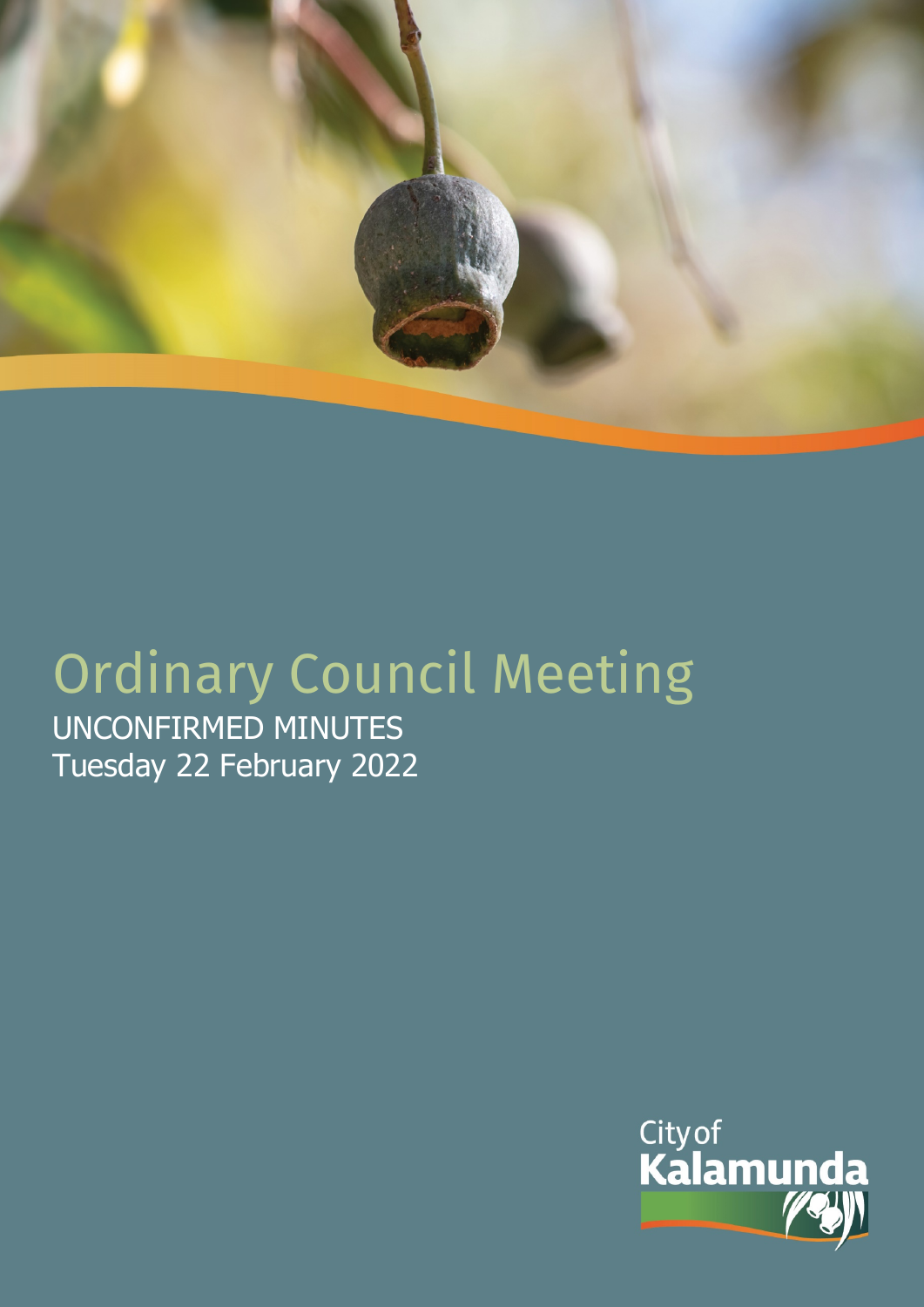# **INDEX**

| 1.       |                                                                                     |  |
|----------|-------------------------------------------------------------------------------------|--|
| 2.       | Attendance, Apologies and Leave of Absence Previously Approved 4                    |  |
| 3.       |                                                                                     |  |
| 4.       |                                                                                     |  |
| 5.       |                                                                                     |  |
| 6.       |                                                                                     |  |
| 7.       |                                                                                     |  |
| 8.<br>9. |                                                                                     |  |
|          |                                                                                     |  |
|          |                                                                                     |  |
|          |                                                                                     |  |
|          |                                                                                     |  |
|          | 10.2.1. Submissions for the 2023 - 2024 Metropolitan Regional Roads Group Road      |  |
|          |                                                                                     |  |
|          |                                                                                     |  |
|          |                                                                                     |  |
|          |                                                                                     |  |
|          |                                                                                     |  |
|          |                                                                                     |  |
|          | 10.4.2. Kalamunda Agricultural Society Memorandum of Understanding31                |  |
|          |                                                                                     |  |
|          |                                                                                     |  |
|          | 10.5.2. Debtors and Creditors Report for the period ended 31 December 2021 43       |  |
|          | 10.5.3. Debtors and Creditors Report for the period ended 31 January 2022 50        |  |
|          |                                                                                     |  |
|          |                                                                                     |  |
|          | 10.5.6. City of Kalamunda - Submission on Proposed Amendments to the Local          |  |
|          |                                                                                     |  |
|          | 10.5.7. Lot 431 (50) Railway Road, Kalamunda - Objection to Food Van Traders Permit |  |
|          | 10.5.8. New Forrestfield Police Station: Negotiations with State Government84       |  |
|          |                                                                                     |  |
|          |                                                                                     |  |
|          |                                                                                     |  |
|          | 14. Urgent Business Approved by the Presiding Member or by Decision85               |  |
|          |                                                                                     |  |
|          |                                                                                     |  |
|          |                                                                                     |  |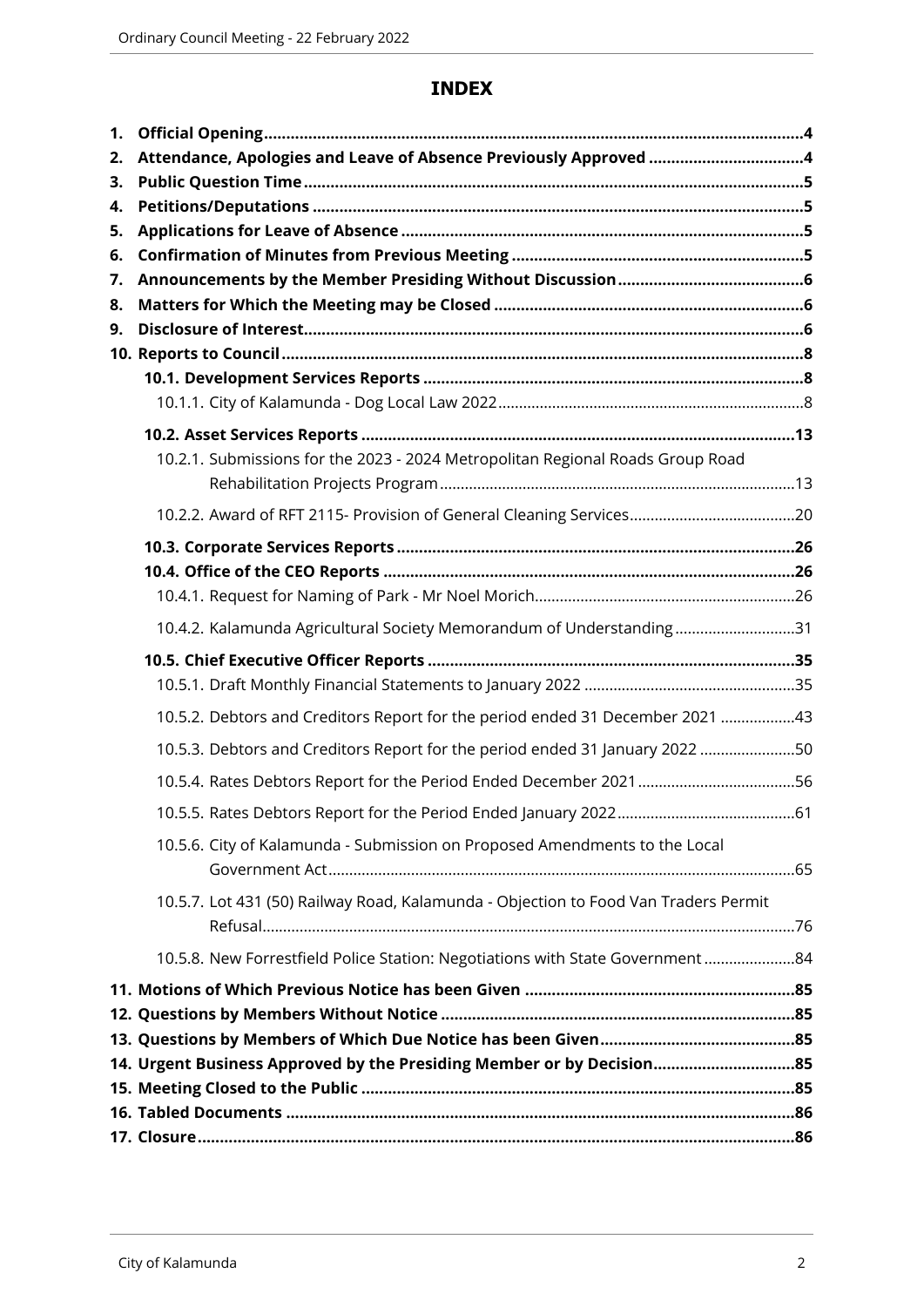#### <span id="page-2-0"></span>**1 Official Opening**

The Presiding Member opened the meeting at 6.30pm and welcomed Councillors, Staff, Members of the Public Gallery and those watching on Live Stream. The Presiding Member also acknowledged the Traditional Owners of the land on which we meet the Whadjuk Noongar people.

#### <span id="page-2-1"></span>**2. Attendance, Apologies and Leave of Absence Previously Approved**

#### **Councillors**

**South East Ward**  John Giardina Janelle Sewell Geoff Stallard **South West Ward** Mary Cannon Kellie Miskiewicz Brooke O'Donnell

#### **North West Ward**

Sue Bilich Lisa Cooper Dylan O'Connor

#### **North Ward**

Andrew Osenton Kathy Ritchie Margaret Thomas JP (Mayor) Presiding Member

#### **Members of Staff**

# **Chief Executive Officer**

Rhonda Hardy **Executive Team**

Gary Ticehurst - Director Corporate Services Brett Jackson - Director Asset Services Peter Varelis - Director Development Services **Management Team** Nicole O'Neill - Manager Customer & Public Relations

James Wickens - Manager Environmental Health & Community Safety **Administration Support** Darrell Forrest - Governance Advisor

Sarah Griffiths - Council Support Officer

**Members of the Public:** 7

**Members of the Press:** Morgan de Smidt - Echo

#### **Apologies:** Nil

**Leave of Absence Previously Approved:** Nil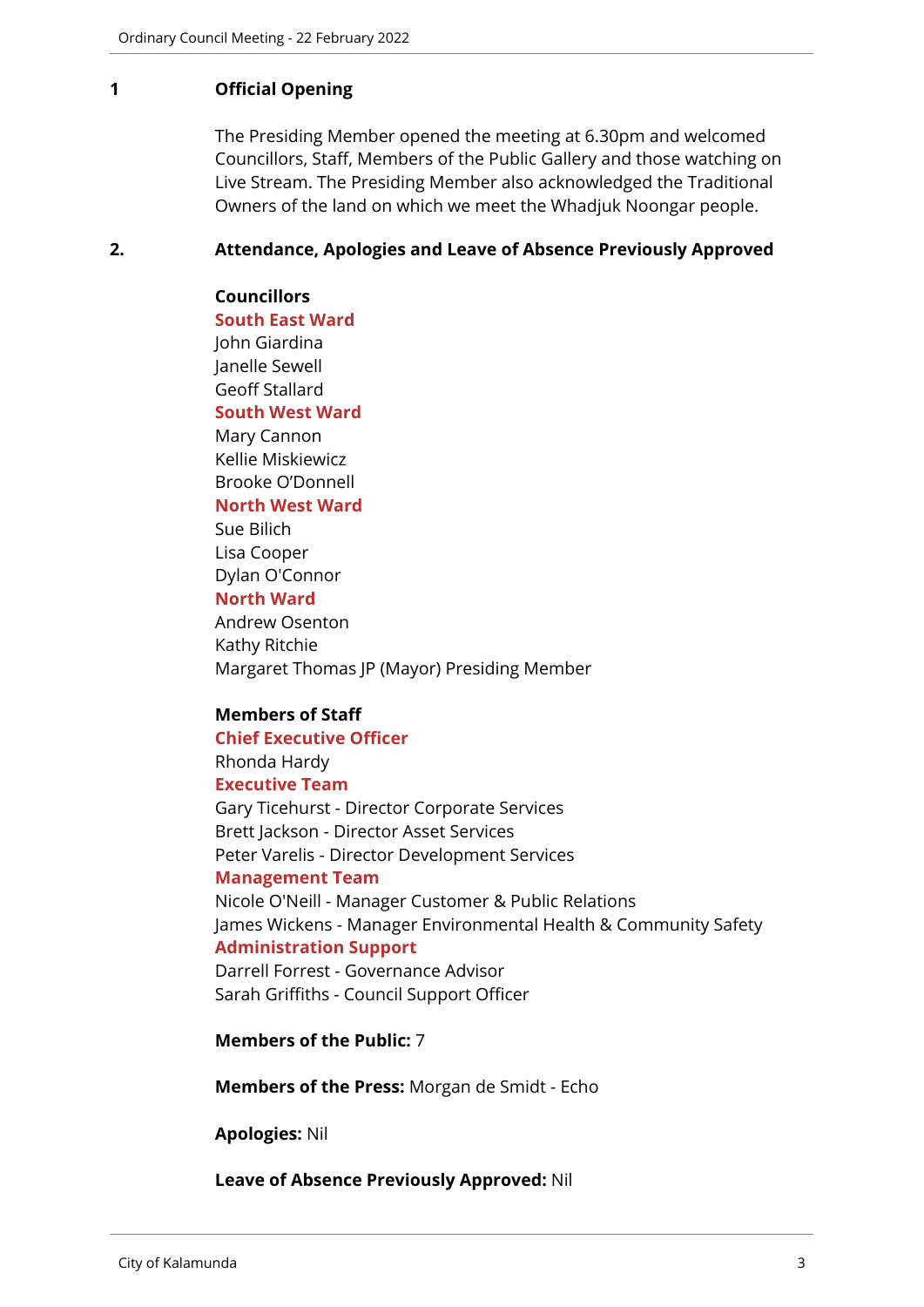# <span id="page-3-0"></span>**3. Public Question Time**

# **3.1. Questions Taken on Notice at Previous Meeting**

3.1 Nil.

# **3.2. Public Question Time**

- 3.2.1 Dick Lovegrove Wattle Grove
- Q. Why doesn't the City list preferred firebreak contractors on the website like they used to and other Councils do.
- A. Director Development Services took the Question on Notice

#### <span id="page-3-1"></span>**4. Petitions/Deputations**

4.1 A deputation was given by Mr Camilo Blanco on behalf of the applicant, Marlis Huelsmann against the recommendation regarding 10.5.7 - Lot 431 (50) Railway Road, Kalamunda - Objection to Food Van Traders Permit Refusal. Questions were asked and responses provided.

#### <span id="page-3-2"></span>**5. Applications for Leave of Absence**

5.1 Nil

#### <span id="page-3-3"></span>**6. Confirmation of Minutes from Previous Meeting**

#### 6.1 RESOLVED OCM 04/2022

That the Minutes of the Ordinary Council Meeting held on 21 December 2021, as published and circulated, are confirmed as a true and accurate record of the proceedings.

Moved: **Cr Geoff Stallard**

Seconded: **Cr Kathy Ritchie**

#### Vote: **CARRIED UNANIMOUSLY (12/0)**

6.2 Withdrawn

#### <span id="page-3-4"></span>**7. Announcements by the Member Presiding Without Discussion**

7.1 The Mayor introduced Mr Thomas Hogg, and thanked him for his generous donation of his painting to the City. Mr Hogg gave a short speech on the meanings behind the painting.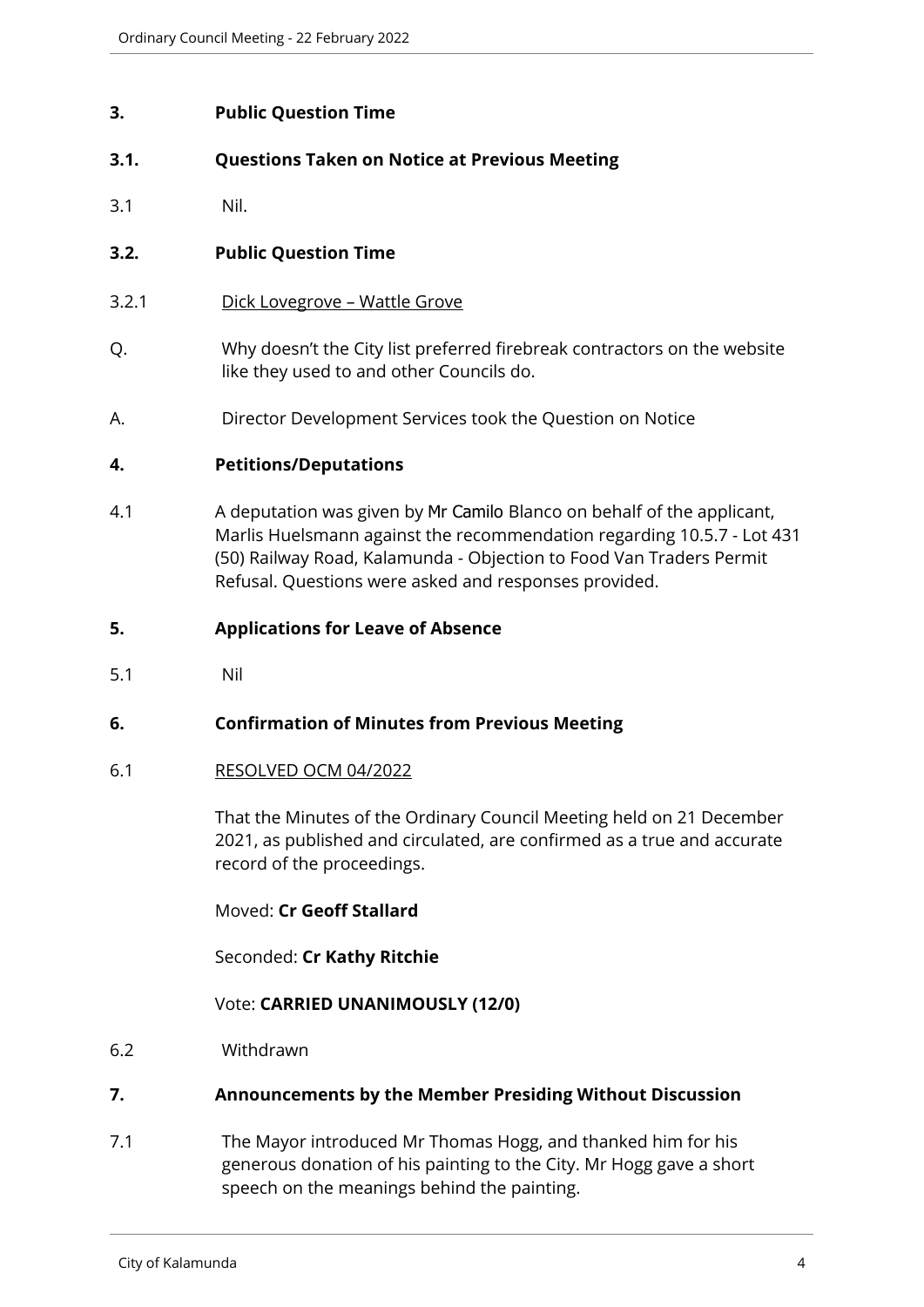# <span id="page-4-0"></span>**8. Matters for Which the Meeting may be Closed**

- 8.1 10.2.2 Award of RFT 2115 Provision of General Cleaning Services Confidential Attachment RFT 2115 - Tender Evaluation Report Reason for Confidentiality: *Local Government Act 1995 (WA) Section 5.23 (2) (c) - "a contract entered into, or which may be entered into, by the local government and which relates to a matter to be discussed at the meeting."*
- 8.2 10.5.7 Lot 431 (50) Railway Road, Kalamunda Objection to Food Van Traders and Permit Refusal - Confidential Attachment - Supporting documents to the objection Reason for Confidentiality: *Local Government Act 1995 (WA) Section 5.23 (2) (f) - "a matter that if disclosed, could be reasonably expected to - (i) impair the effectiveness of any lawful method or procedure for preventing, detecting, investigating or dealing with any contravention or possible contravention of the law; (ii) endanger the security of the local government's property; or (iii) prejudice the maintenance or enforcement of a lawful measure for protecting public safety"*
- 8.3 10.5.8 New Forrestfield Police Station: Negotiations with State Government Reason for Confidentiality*: Local Government Act 1995 (WA) Section 5.23 (2) (c) - "a contract entered into, or which may be entered into, by the local government and which relates to a matter to be discussed at the meeting."*

# <span id="page-4-1"></span>**9. Disclosure of Interest**

#### **9.1. Disclosure of Financial and Proximity Interests**

- a) Members must disclose the nature of their interest in matters to be discussed at the meeting. (Section 5.56 of the *Local Government Act 1995*.)
- b) Employees must disclose the nature of their interest in reports or advice when giving the report or advice to the meeting. (Section 5.70 of the *Local Government Act 1995*.)
- 9.1.1 Nil

#### **9.2. Disclosure of Interest Affecting Impartiality**

- a) Members and staff must disclose their interest in matters to be discussed at the meeting in respect of which the member or employee had given or will give advice.
- 9.2.2 Nil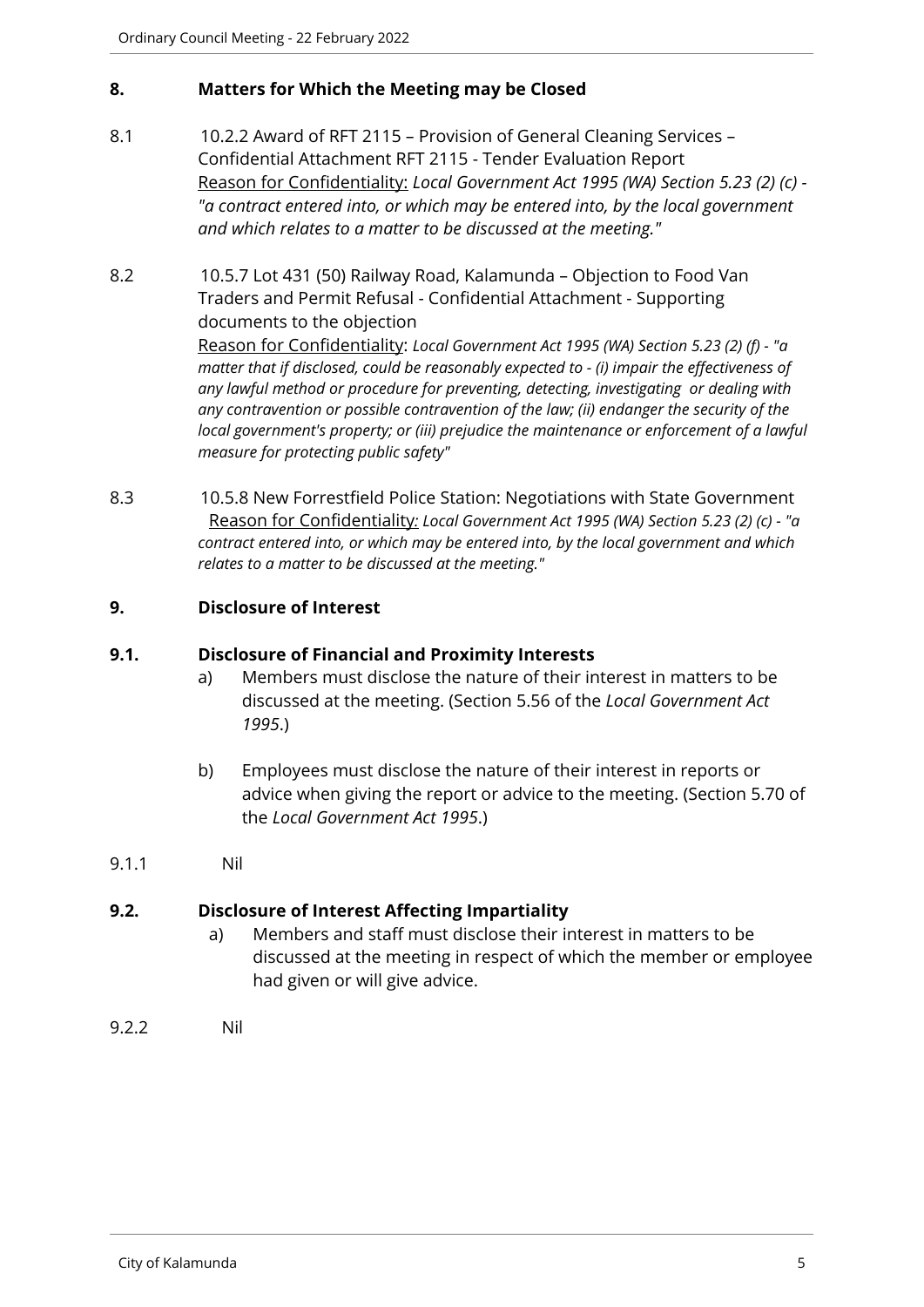#### <span id="page-5-0"></span>**10. Reports to Council**

#### <span id="page-5-1"></span>**10.1. Development Services Reports**

# <span id="page-5-2"></span>**10.1.1. City of Kalamunda - Dog Local Law 2022**

#### *Declaration of financial / conflict of interests to be recorded prior to dealing with each item.*

| Previous Items                      | OCM 50/2010, OCM 92/2020, OCM 260/2020 |                                                                                    |  |  |  |
|-------------------------------------|----------------------------------------|------------------------------------------------------------------------------------|--|--|--|
| Development Services<br>Directorate |                                        |                                                                                    |  |  |  |
| <b>Business Unit</b>                |                                        | <b>Community Safety</b>                                                            |  |  |  |
| 3.009297<br>File Reference          |                                        |                                                                                    |  |  |  |
| Applicant                           | N/A                                    |                                                                                    |  |  |  |
| Owner                               | City of Kalamunda                      |                                                                                    |  |  |  |
| Attachments                         | 1.                                     | City of Kalamunda Dog Local Law 2022 [10.1.1.1 - 21<br>pages]                      |  |  |  |
|                                     | 2.                                     | City of Kalamunda Changes to Dog Local Law 2022<br>$[10.1.1.2 - 10 \text{ pages}]$ |  |  |  |

# **TYPE OF REPORT**

| Advocacy    | When Council is advocating on behalf of the community to<br>another level of government/body/agency                                                                                                                                                                                                                                                                                                                                |
|-------------|------------------------------------------------------------------------------------------------------------------------------------------------------------------------------------------------------------------------------------------------------------------------------------------------------------------------------------------------------------------------------------------------------------------------------------|
| Executive   | When Council is undertaking its substantive role of direction<br>setting and oversight (e.g., accepting tenders, adopting plans<br>and budgets                                                                                                                                                                                                                                                                                     |
| Information | For Council to note                                                                                                                                                                                                                                                                                                                                                                                                                |
| Legislative | Includes adopting Local Laws, Town Planning Schemes and<br>Policies. When Council determines a matter that directly<br>impacts a person's rights and interests where the principles of<br>natural justice apply. Examples include town planning<br>applications, building licences, other permits or licences<br>issued under other Legislation or matters that could be<br>subject to appeal to the State Administrative Tribunal |

#### **STRATEGIC PLANNING ALIGNMENT**

*Kalamunda Advancing Strategic Community Plan to 2027*

**Priority 1: Kalamunda Cares and Interacts Objective 1.2** - To provide a safe and healthy environment for community to enjoy.

*Strategy - 1.2.1* Facilitate a safe community environment.

#### **Priority 4: Kalamunda Leads**

**Objective 4.1** - To provide leadership through transparent governance.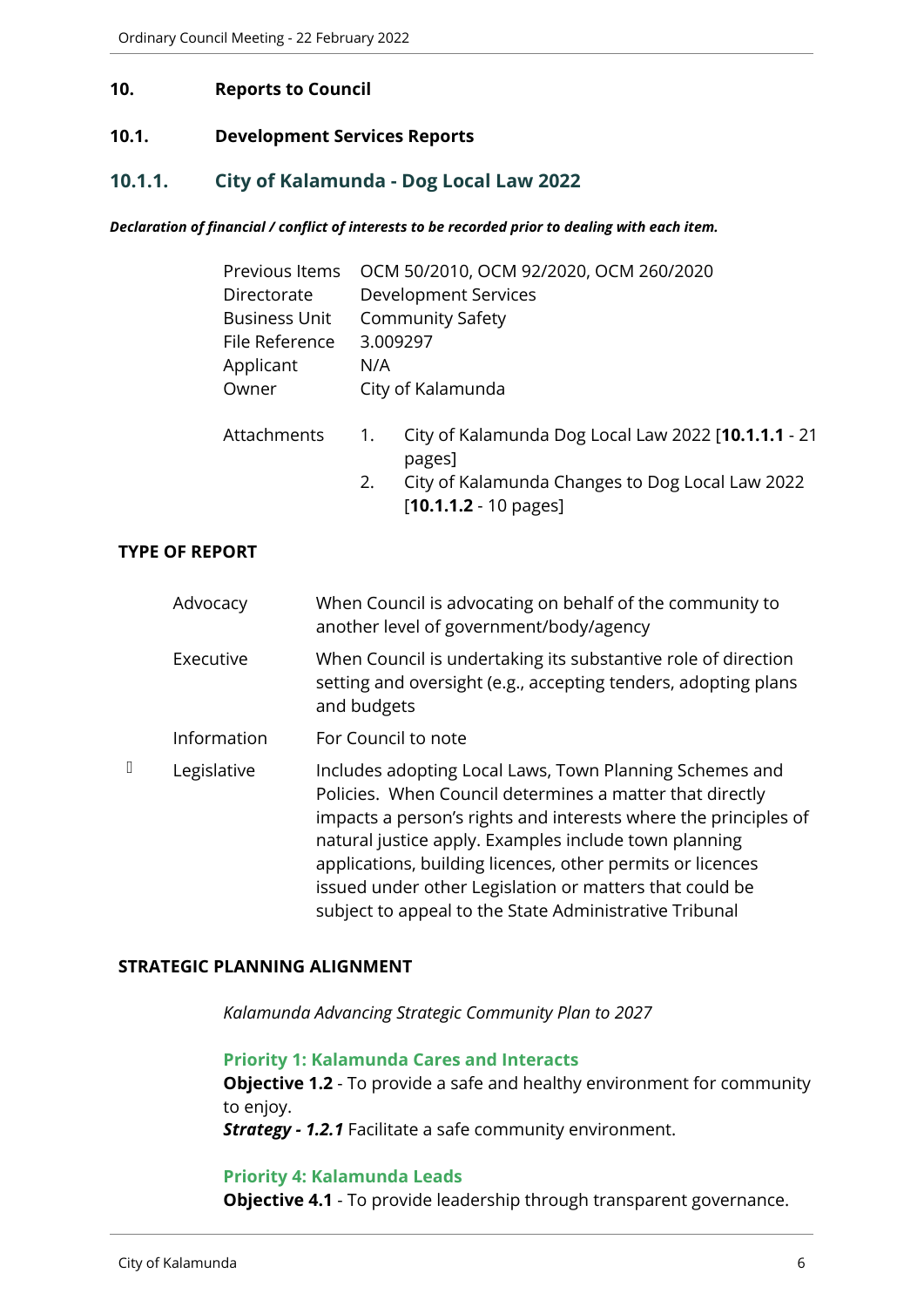**Strategy 4.1.1** - Provide good governance. *Strategy 4.1.2* - Build an effective and efficient service based organisation.

# **EXECUTIVE SUMMARY**

- 1. The purpose of this report is for Council to re-consider the proposed City of Kalamunda (City) Dogs Local Laws 2022 (Local Law) in Attachment 1.
- 2. The provisions of the *Local Government Act 1995 (the Act)* require local governments to review local laws every eight (8) years. The current laws were gazetted in 2010 and are due for review.
- 3. Council commenced the statutory process on the 23 June 2020 for the Local Law at the Ordinary Council Meeting (OCM) when Council resolved to give public notice of its intention to make the new Local Law and seek submissions on the proposal. Following submissions, Council resolved to make the Local Law at the 15 December 2020 OCM.
- 4. The Joint Standing Committee on Delegated Legislation (JSCDL), however, recommended in September 2021 that the Local Law be disallowed due to it being considered invalid due to non-compliance with sections 3.12(4) and 3.13 of the *Local Government Act 1995 (Act)* concerning changes made post-public advertising.
- 5. In accordance with the Act, the process to make the Local Law must recommence from the start and therefore, it is recommended the draft City of Kalamunda Dogs Local Law 2022 be adopted for the purposes of seeking public comment.

# **BACKGROUND**

- 6. The City of Kalamunda Dog Local Law 2021 was Gazetted on 16 April 2021, and copies of the Local Law supplied to the JSCDL shortly after.
- 7. The role of the JSCDL is to scrutinise subsidiary legislation in accordance with its terms of reference.
- 8. The JSCDL found that the City did not comply with the Act due to there being, what they consider, a significant difference between the advertised law and the adopted law, specifically in relation to the number of dogs permitted at a residence. The advertised Local Law permitted a maximum of four (4) dogs whereas the adopted Local Law only had a maximum of two (2) dogs.
- 9. Changes can be made to a draft law during the drafting process, however, in doing so, the City in accordance with section 3.13 of the Act, should have restarted the local lawmaking process rather than adopting the local law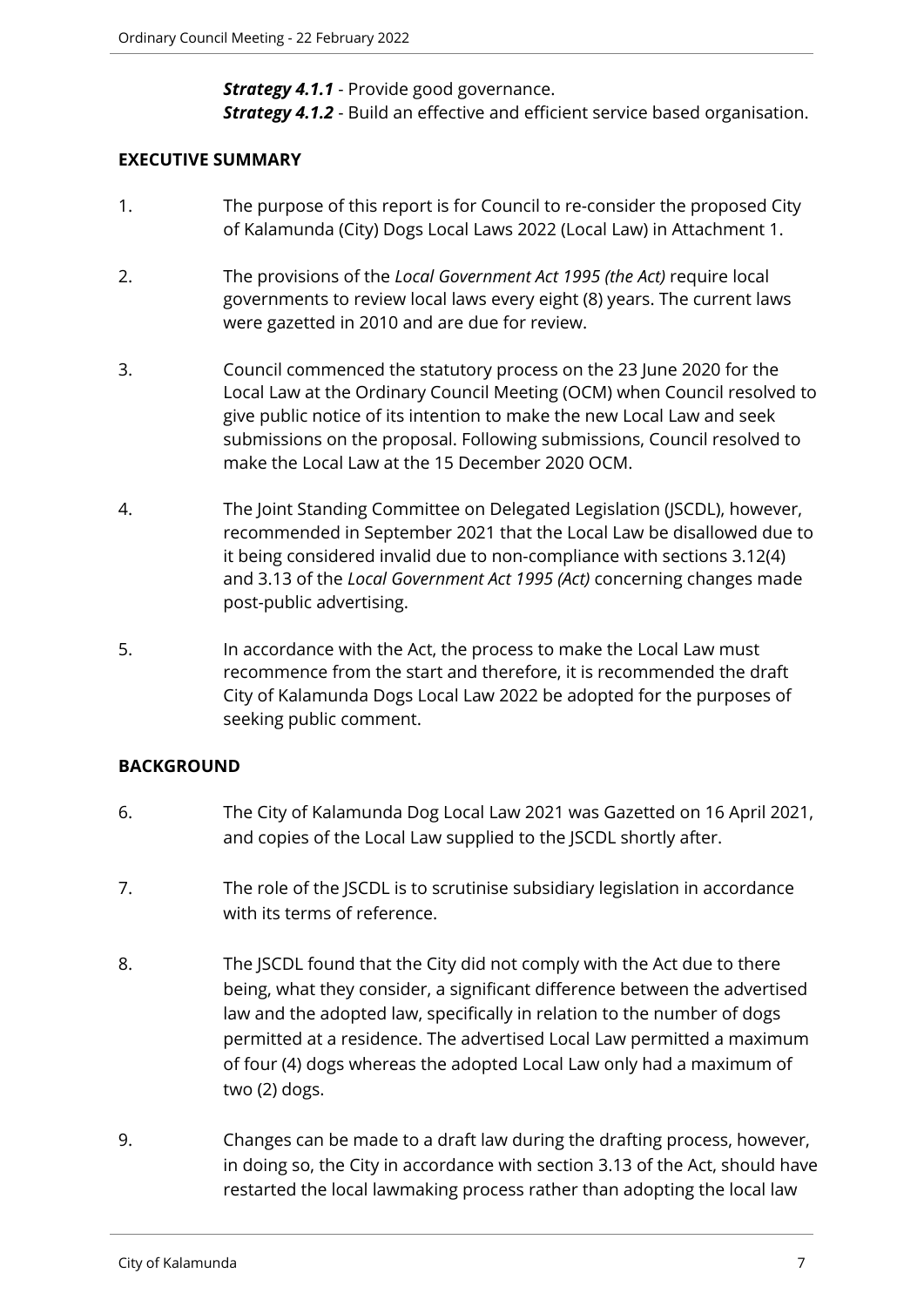with changes. In essence, the local law should have been re-advertised with the proposed change.

10. The JSCDL also noted two typographical errors being in clause 3.4(a) which referred to clause 3.5 where it should have referred to clause 3.3. The other error being in clause 4.12(1) which opened with the word 'An written application' whereas it should have stated 'A written application'. Please note both errors have been corrected in the draft local law.

# **DETAILS AND ANALYSIS**

- 11. This draft local law is identical to the local law that was adopted by Council on the 15 December 2020 subject to the two grammatical errors which have been updated and the title of the local law being the Dogs Local Law 2022.
- 12. Key changes between the proposed 2022 local law and current 2010 local law are.
	- a) Additional definitions and all definitions consolidated into clause 1.5.
	- b) Added five additional clauses to Part 3 to provide clarity with respect to applications for keeping of additional dogs.
	- c) Amended clauses 5.1 and 5.2 to reflect changes to the Dog Act 1976 that now provides local government can designate Dog Exercise Areas and Prohibited Areas by resolution of the Council.
	- d) Updated Prescribed Offences and Modified Penalties to reflect current practice.
	- e) General wording changes to update and modernise the local law.
- 13. A complete summary of the changes is detailed in Attachment 2.

# **APPLICABLE LAW**

14. *Dog Act 1976* and *Local Government Act 1995* 

# **APPLICABLE POLICY**

15. Nil

# **STAKEHOLDER ENGAGEMENT**

16. The local law has been subject to previous advertising and will be undertake further advertising for a period of six weeks.

# **FINANCIAL CONSIDERATIONS**

17. Administrative costs associated with the creation of the local law are met through the annual budget.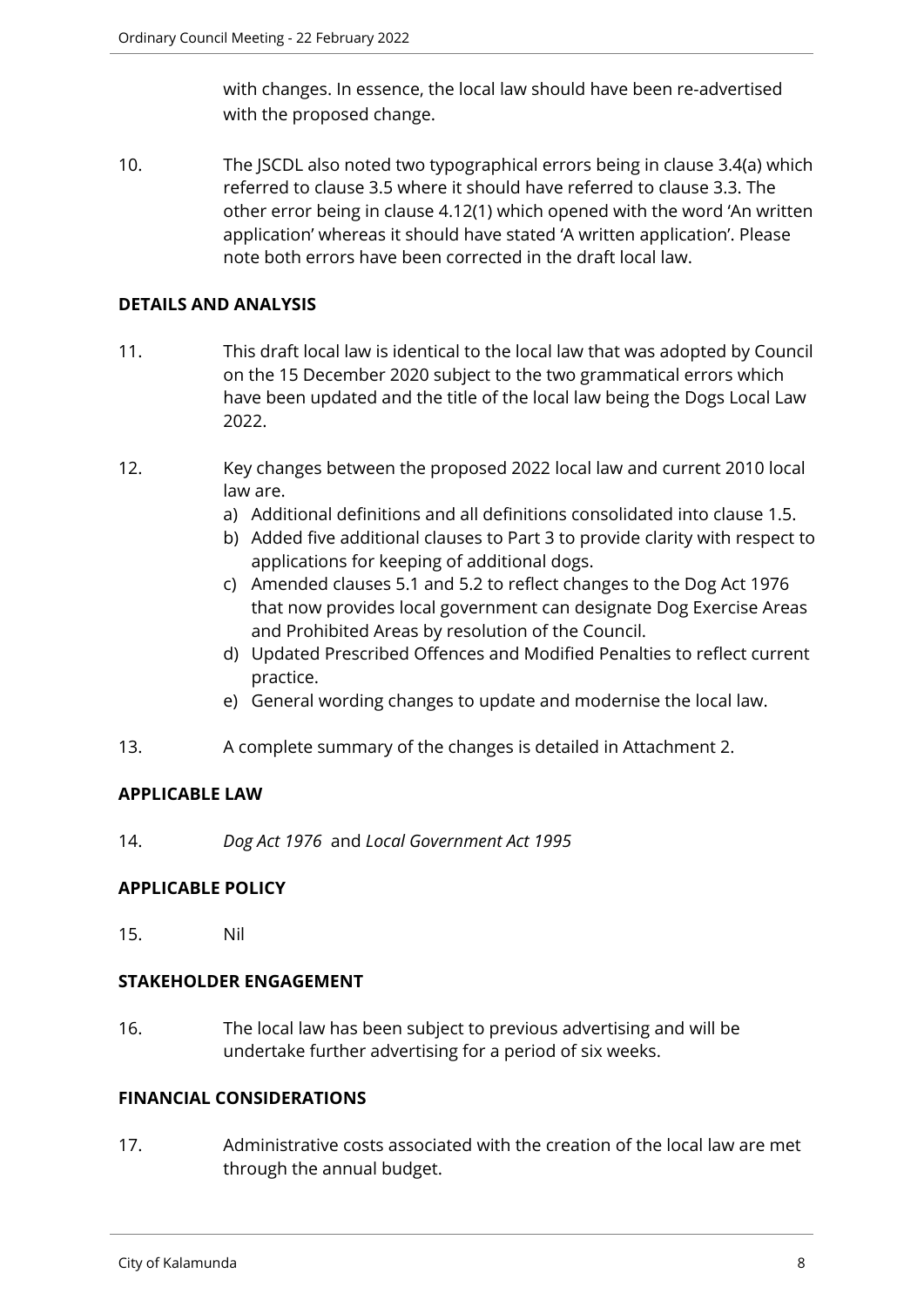### **SUSTAINABILITY**

#### **Social Implications**

18. Dogs are companion animals and can have positive impacts on people's health and wellbeing. However, regulation is required to ensure dog behaviours can be controlled so as not to create a nuisance.

#### **Economic Implications**

19. Nil

#### **Environmental Implications**

20. Nil

#### **RISK MANAGEMENT**

# 21. **Risk**: The proposed new local law is not approved resulting in outdated local laws for the regulation of dog ownership. **Consequence Likelihood Rating** Moderate | Unlikely | Medium **Action/Strategy** Ensure Council is aware that the legislation requires a review of Local Laws every eight (8) years.

# **CONCLUSION**

22. The proposed *City of Kalamunda Dog Local Laws 2022* provides for the orderly and effective management of dogs within the City.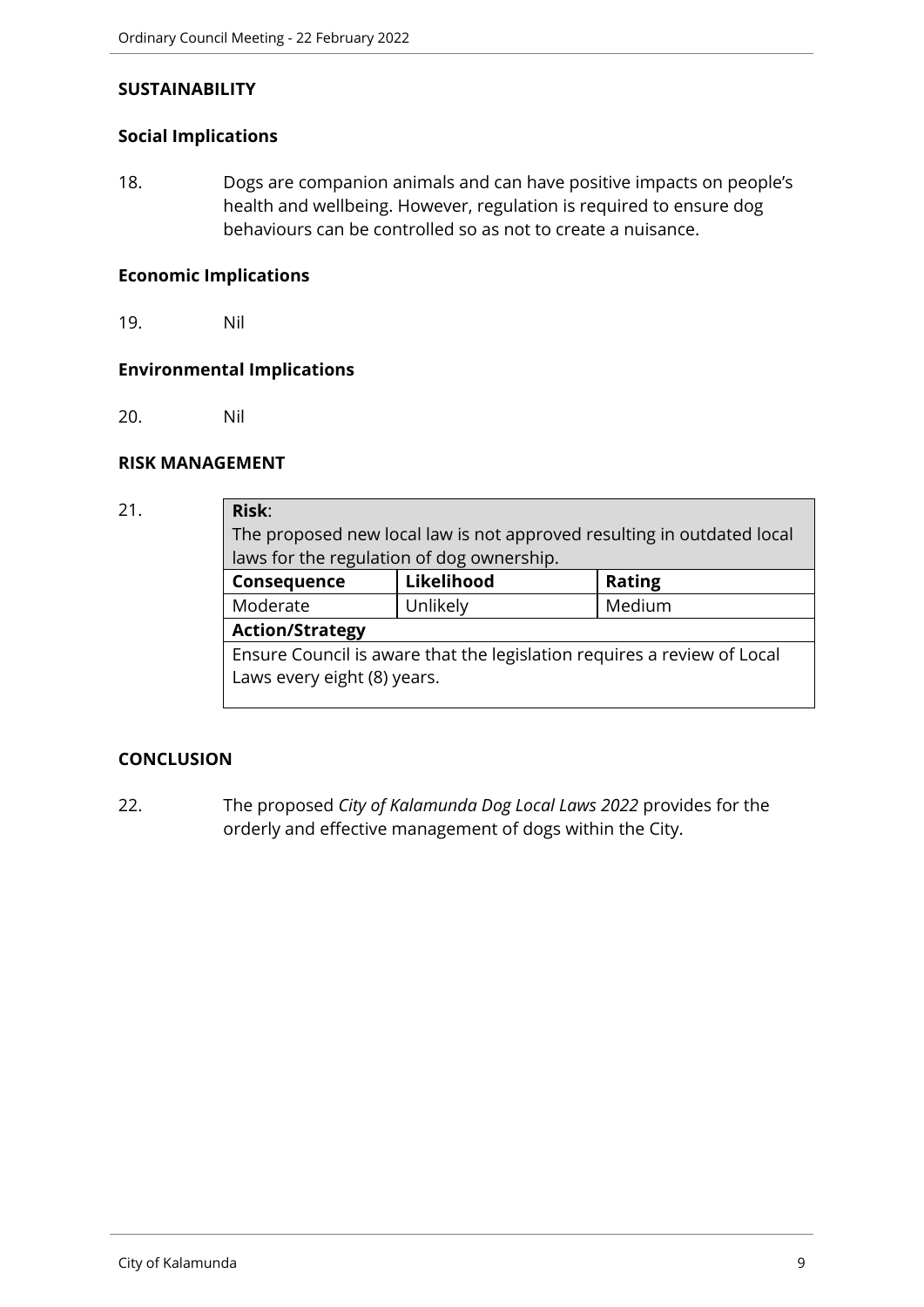# **Voting Requirements: Simple Majority**

#### RESOLVED OCM 05/2022

#### **RECOMMENDATION**

That Council:

- 1. GIVE local public notification that Council proposes to make a new local law, the City of Kalamunda Dog Local Law 2022. (Attachment 1).
- 2. NOTE:
	- a) The purpose of the proposed local law is to make provisions about the impounding of dogs, to control the number of dogs that can be kept on premises, the manner of keeping those dogs and to prescribe areas in which dogs are prohibited and dog exercise areas; and
	- b) The effect of the proposed local law is to extend controls over dogs which exist under the Dog Act 1976.
- Moved: **Cr Lisa Cooper**
- Seconded: **Cr Geoff Stallard**
- Vote: **CARRIED UNANIMOUSLY (12/0)**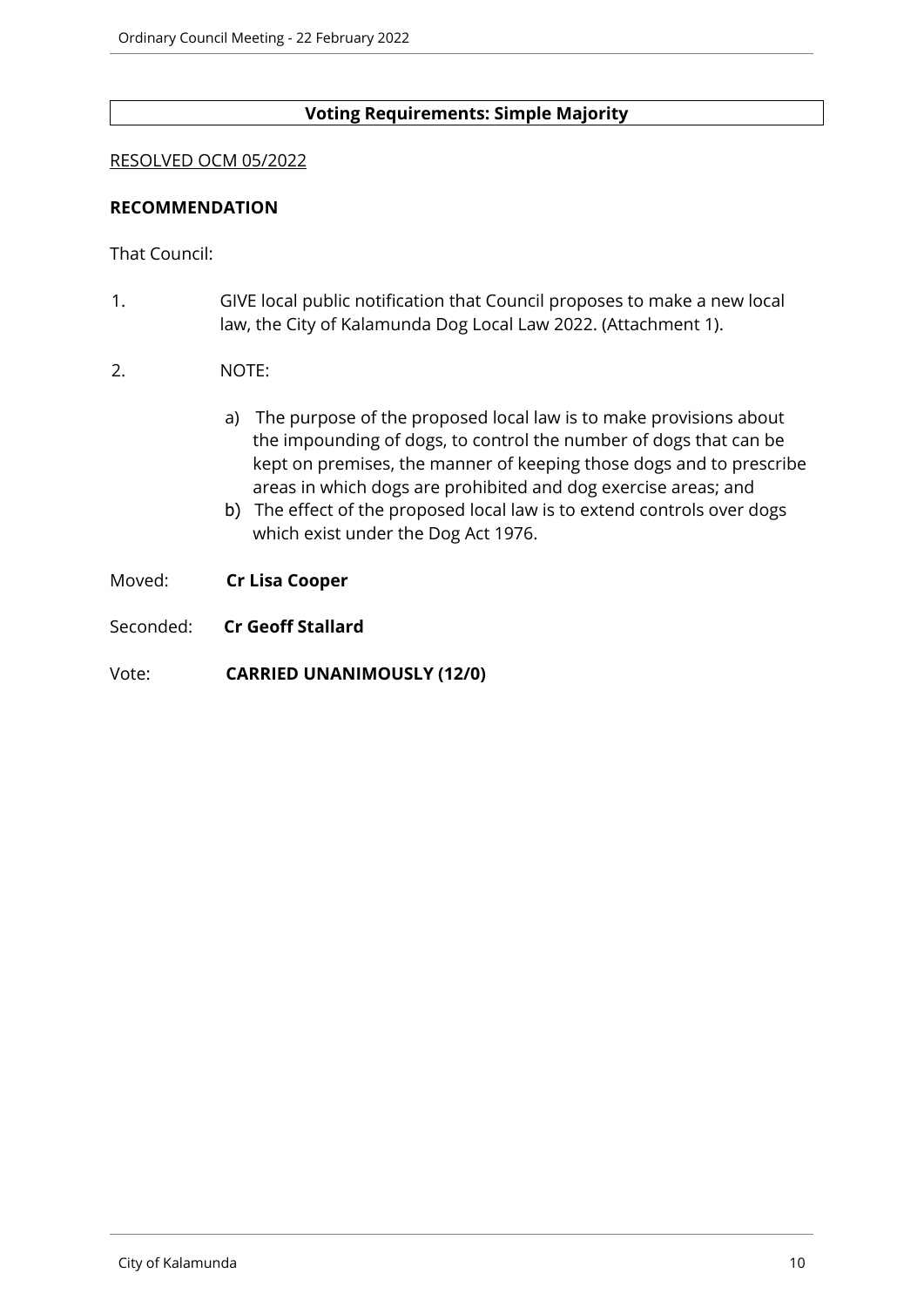### <span id="page-10-0"></span>**10.2. Asset Services Reports**

# <span id="page-10-1"></span>**10.2.1. Submissions for the 2023 - 2024 Metropolitan Regional Roads Group Road Rehabilitation Projects Program**

*Declaration of financial / conflict of interests to be recorded prior to dealing with each item.*

|   |                       | Previous<br>Items                                                           |             | OCM 39/2021                                                                                                                                                                                                                                                                                                                                                                                                                        |
|---|-----------------------|-----------------------------------------------------------------------------|-------------|------------------------------------------------------------------------------------------------------------------------------------------------------------------------------------------------------------------------------------------------------------------------------------------------------------------------------------------------------------------------------------------------------------------------------------|
|   |                       | Directorate<br><b>Business Unit</b><br>File Reference<br>Applicant<br>Owner | N/A<br>N/A  | <b>Asset Services</b><br><b>Asset Planning</b><br>4.00010195                                                                                                                                                                                                                                                                                                                                                                       |
|   |                       | Attachments                                                                 | 1.          | Metropolitan Regional Roads Group Program 2023<br>2024 Summary of Projects [10.2.1.1 - 1 page]                                                                                                                                                                                                                                                                                                                                     |
|   | <b>TYPE OF REPORT</b> |                                                                             |             |                                                                                                                                                                                                                                                                                                                                                                                                                                    |
|   | Advocacy              |                                                                             |             | When Council is advocating on behalf of the community to<br>another level of government/body/agency                                                                                                                                                                                                                                                                                                                                |
| P | Executive             |                                                                             | and budgets | When Council is undertaking its substantive role of direction<br>setting and oversight (e.g. accepting tenders, adopting plans                                                                                                                                                                                                                                                                                                     |
|   |                       | Information                                                                 |             | For Council to note                                                                                                                                                                                                                                                                                                                                                                                                                |
|   | Legislative           |                                                                             |             | Includes adopting Local Laws, Town Planning Schemes and<br>Policies. When Council determines a matter that directly<br>impacts a person's rights and interests where the principles of<br>natural justice apply. Examples include town planning<br>applications, building licences, other permits or licences<br>issued under other Legislation or matters that could be<br>subject to appeal to the State Administrative Tribunal |

#### **STRATEGIC PLANNING ALIGNMENT**

*Kalamunda Advancing Strategic Community Plan to 2031*

# **Priority 3: Kalamunda Develops**

**Objective 3.2** - To connect community to key centres of activity, employment and quality amenities.

*Strategy 3.2.1* - Ensure existing assets are maintained to meet community expectations.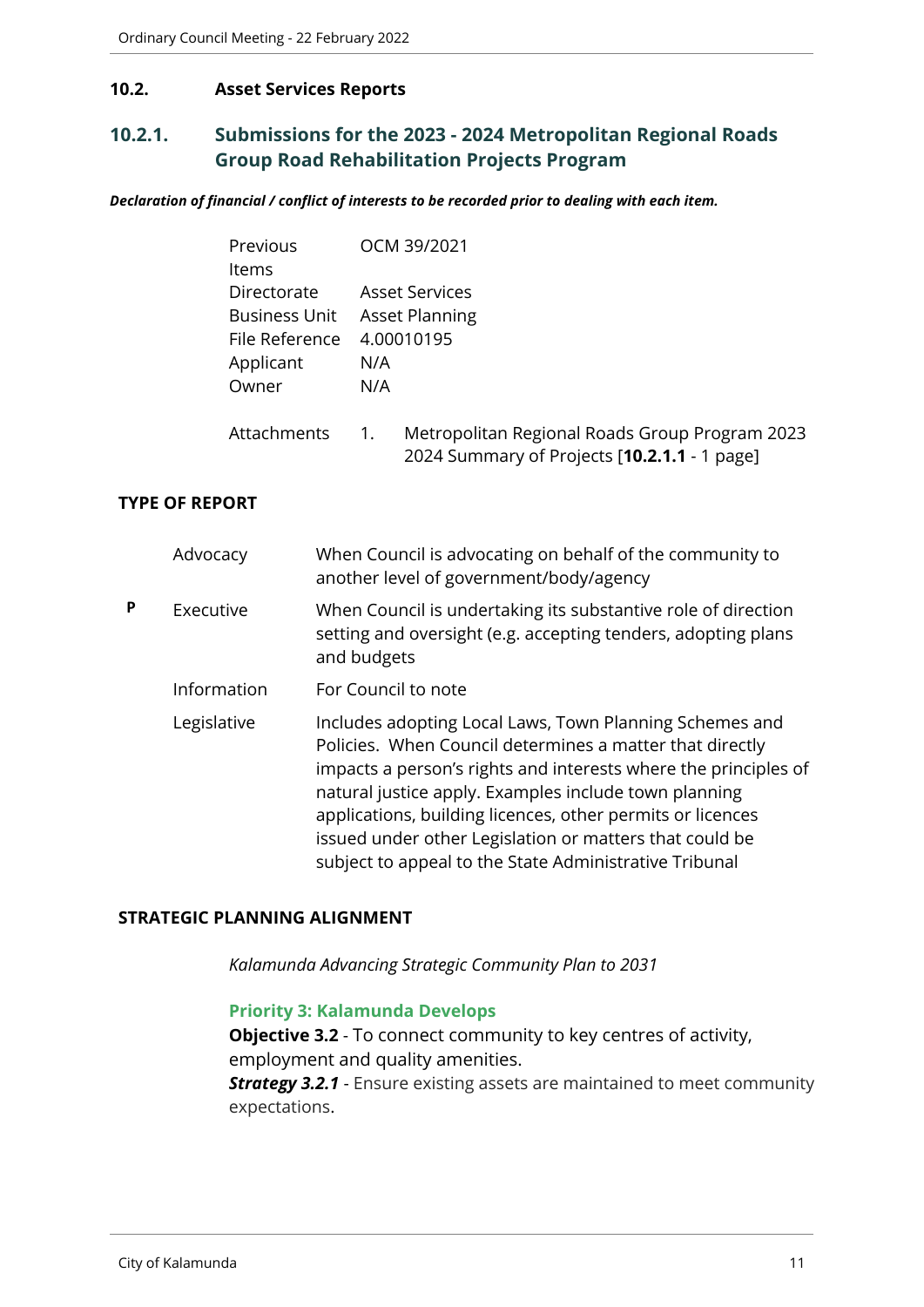# **EXECUTIVE SUMMARY**

- 1. The purpose of this report is to seek endorsement of submissions for funding as part of the 2023/2024 Metropolitan Regional Roads Group (MRRG) Road Rehabilitation Projects Program.
- 2. The MRRG program provides the opportunity for local governments to seek a grant from the state government of two thirds of the cost of projects for road rehabilitation projects. Funding is capped at \$750,000 per local government authority. The City has undertaken technical assessments across the road network and identified suitable projects that meet the grant criteria.
- 3. Council endorsement is requested for the seven projects being parts of Kalamunda Road, Mundaring Weir Road, Abernethy Road (3 sections), Berkshire Road, and Daddow Road.

# **BACKGROUND**

4. Each year, Main Roads WA (Main Roads) invites project submissions for funding consideration as part of the MRRG Road Rehabilitation Projects Program. This report is to consider projects for the 2023/2024 financial year.

# **DETAILS AND ANALYSIS**

- 5. Road Rehabilitation Projects are those proposed for existing roads where a failed road section is to be brought back to pre-existing physical condition. This can be through milling, resealing, reconstruction and resurfacing.
- 6. The City prepares grant submissions using the MRRG scoring system that includes the technical assessment of road condition (roughness, cracking, deformation, and other road defects).
- 7. When received by the MRRG, the submissions are reviewed, and a priority listing of all metropolitan local government authority projects are prepared. The list of projects is then reviewed by a sub-group of the MRRG and final list returned to Main Roads. Main Roads then makes recommendations to the State Road Funds to the Local Government Advisory Committee. The Cities of Kalamunda, Swan and Bayswater, Shire of Mundaring and Town of Bassendean form the eastern sub-group.
- 8. It is practice to submit bids for projects which exceed the cap allowable on the basis that during assessment each local government ultimately is usually funded for projects within the cap allowed, and those that don't receive funding are held in reserve if further funding becomes available during the relevant year.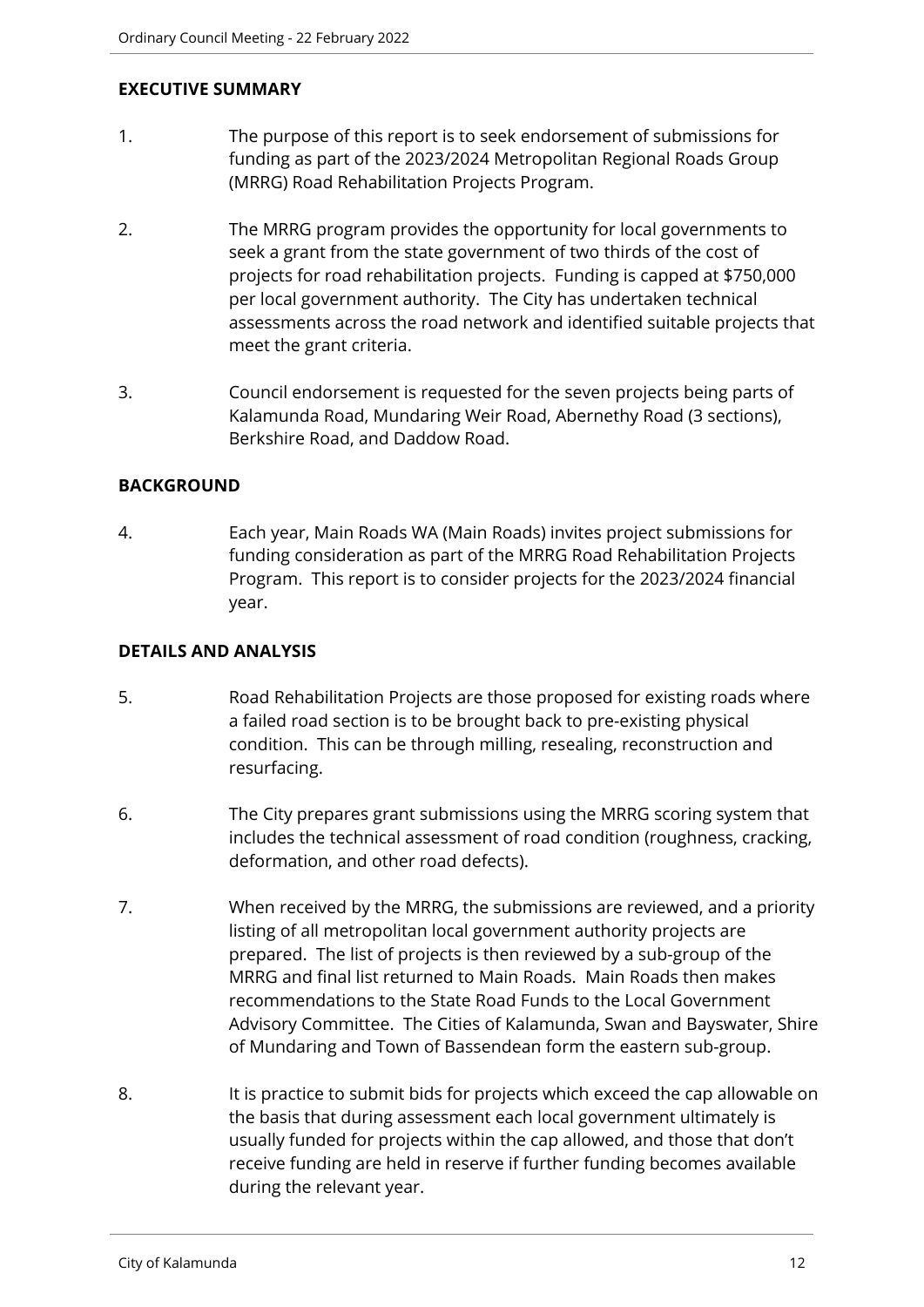- 9. The Minister for Transport and Planning ultimately approves the funding for the projects.
- 10. State supporting funding is currently capped at \$750,000 per local government authority. Funding for projects is on the basis of 2/3rds from the State and 1/3rd from the City. The City therefore would be required to fund \$375,000 to match the \$750,000 State funding.
- 11. The project costs allowable under the MRRG Scheme are based on 'core' design and construction costs only within the relevant funding year. It excludes City allocation of overheads beyond a fixed proportion of project costs and any design or preparatory works undertaken on projects before funding announcements made. Therefore the \$375,000 requirement for City funding for the approved projects also needs to be increased by an amount (determined at budget time) for the 'over and above' costs.
- 12. The following seven road rehabilitation projects have been prepared for submission to Main Roads, with further details in Attachment 1:
	- a) Kalamunda Road, Boonooloo Road to Faye Crescent;
	- b) Mundaring Weir Road, Railway Road to Crescent Road;
	- c) Abernethy Road, South Bound lanes just north of the Tonkin Highway On-Ramp;
	- d) Abernethy Road, North Bound slow lane just South of Hudswell Road;
	- e) Abernethy Road, North Bound median lane, just North of Grogan Road;
	- f) Berkshire Road, 100m North of Bonser Road to Ashby Close; and
	- g) Daddow Road, from City Boundary to Dundas Road.
- 13. The proposed treatments are all "mill and fill". This is where the existing surface and some pavement material is milled out using a type of grinding machine, and then new asphalt layers placed. In Attachment 1, the abbreviations used are:
	- a) PMB polymer modified bitumen, a type of bitumen with elastic properties;
	- b) DGA dense graded asphalt, an asphalt designed for high and heavy traffic loads;
	- c) SMA stone mastic asphalt, an asphalt with a higher bitumen content for flexibility; and
	- d) SLK straight line kilometre, a distance measure for roads.
- 14. Council's endorsement of these proposed projects is required to support the submissions for funding consideration. Submissions are due 22 April 2022. A submission does not bind the City to undertaking the works unless a budget is subsequently approved.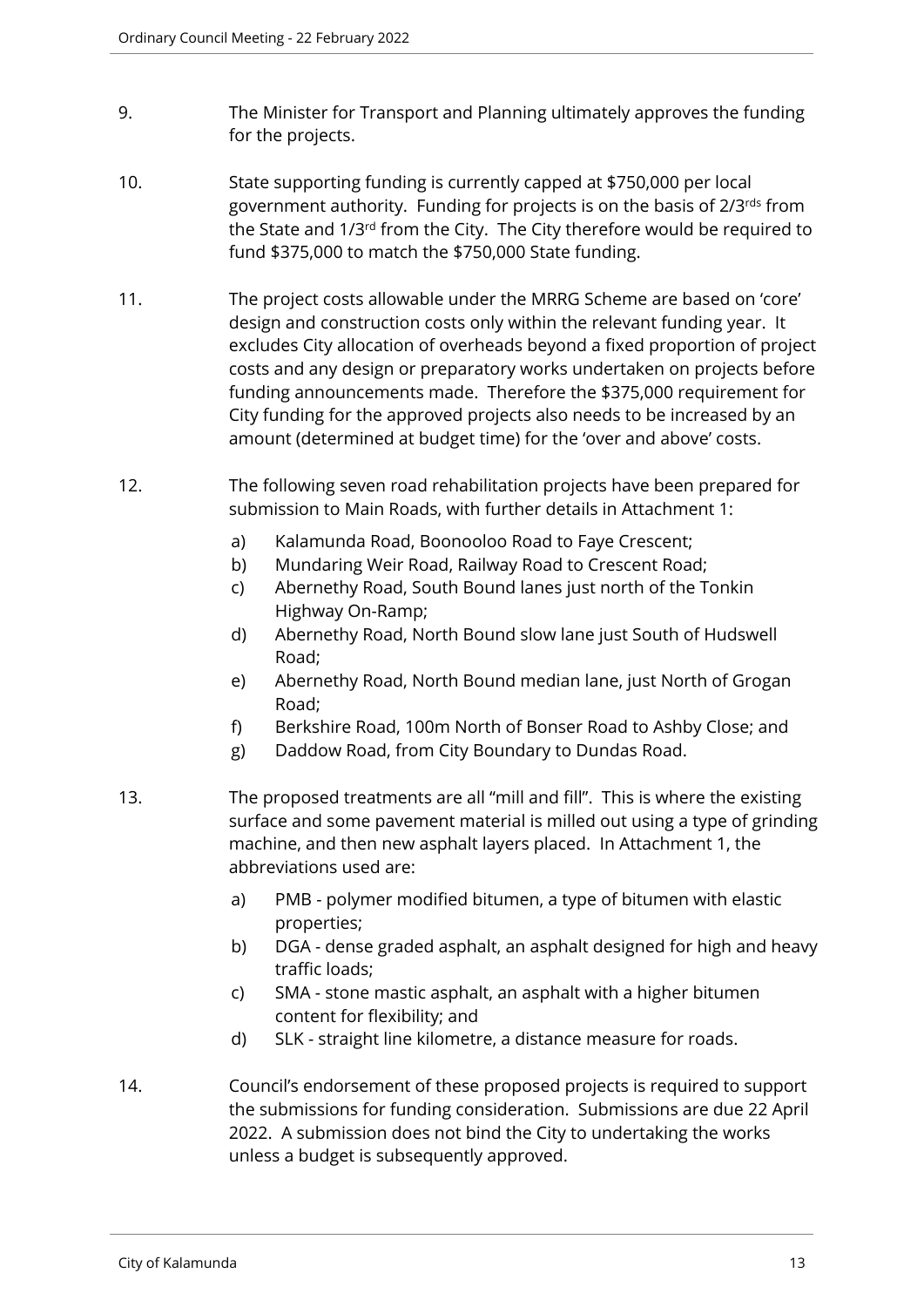15. Advice on the successful projects for the 2023/2024 financial year is normally issued early in the calendar year, in this case early 2023. The City will then list the projects in the capital works program for consideration with the 2023/2024 budget.

# **APPLICABLE LAW**

16. There is no relevant legislation.

# **APPLICABLE POLICY**

17. The assessment and renewal of infrastructure assets is undertaken in accordance with Policy Service 4 – Asset Management.

#### **STAKEHOLDER ENGAGEMENT**

18. Being a technical assessment of road rehabilitation needs, no public consultation is normally undertaken. Owners, residents and businesses directly affected by each project will have community engagement during each relevant project planning and execution.

#### **FINANCIAL CONSIDERATIONS**

- 19. The list of Road Rehabilitation Projects for 2023/2024 outlined in Attachment 1 indicates a total estimated MRRG contribution of \$1,057,090 to undertake all projects. This exceeds the \$750,000 cap. This allows further consideration and prioritisation by MRWA to finalise an approved list of projects within the funding cap.
- 20. Should the City be successful in achieving grant funding totalling in the order of \$750,000 as part of the 2023/2024 program, then it will need to contribute in the order of \$375,000 plus 'over and above' overheads from municipal funding.
- 21. The 2023/2024 and future years of the City's Capital Works Program include the maximum grant of \$750,000 and the City's contribution of \$375,000.
- 22. This level of investment is consistent with the average annual capital spend on Roads Renewals set out in the Roads Asset Management Plan adopted by Council in October 2018.

# **SUSTAINABILITY**

23. There are no direct sustainability implications arising from the projects, however, milled old asphalt is commonly reused as pavement materials in other projects.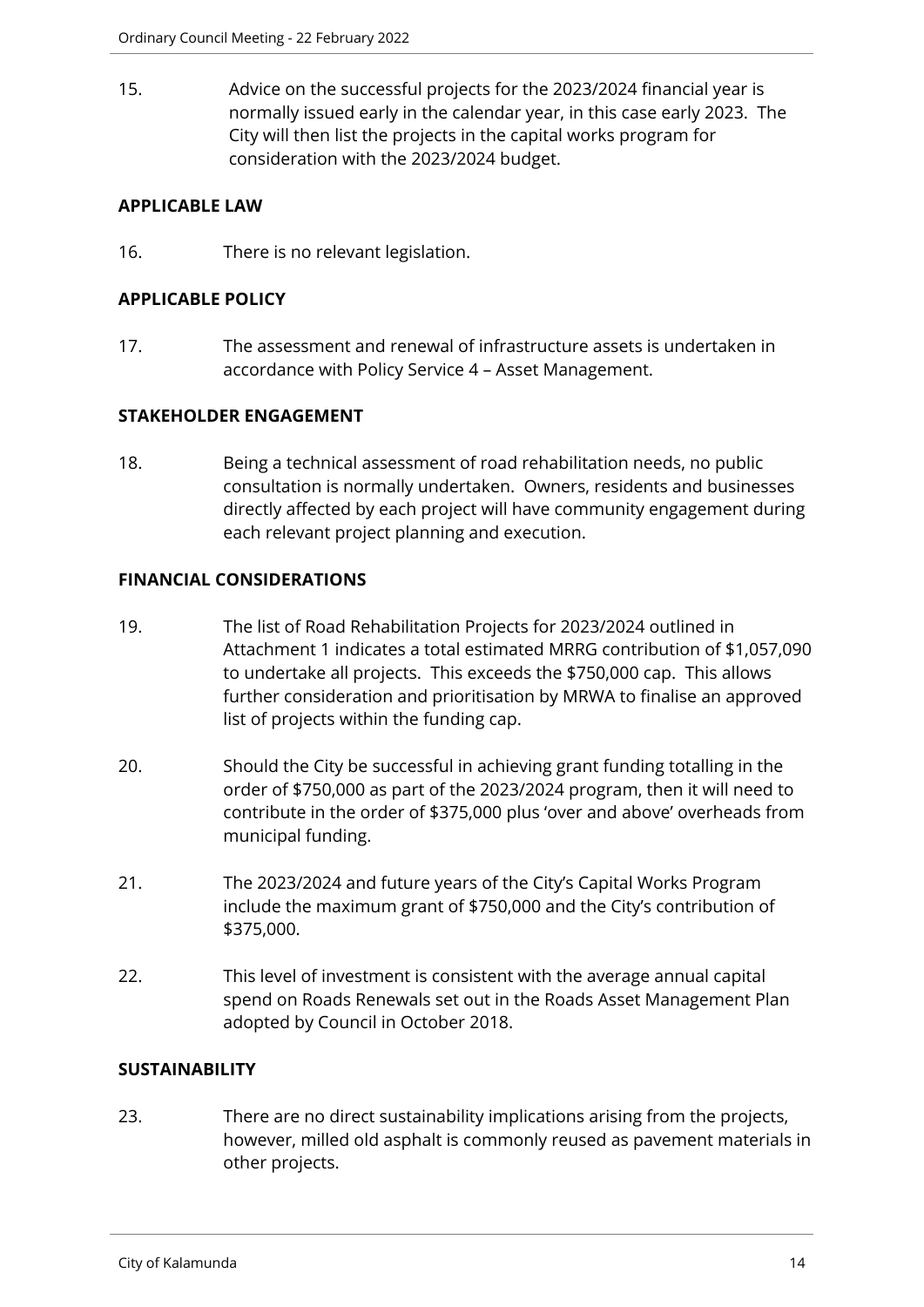#### **RISK MANAGEMENT**

24. **Risk**: The City fails to secure grant funding leading to additional rates funding needs.

| <b>Consequence</b> | Likelihood | <b>Rating</b> |
|--------------------|------------|---------------|
| Major              | Unlikely   | Medium        |
| $A = 1.2$          |            |               |

#### **Action/Strategy**

The City continues to plan in a timely fashion for submissions for grant funding under the MRRG program.

25. **Risk**: The City fails to receive grant funding and is unable to rehabilitate the roads. The projects identified for the grants are reaching the end of their life and are expected to fail within a few years. This would have a significant economic impact on the community and reputational impact on the City.

| Consequence                                                                                                 | Likelihood | <b>Rating</b> |  |
|-------------------------------------------------------------------------------------------------------------|------------|---------------|--|
| Major                                                                                                       | Possible   | High          |  |
| <b>Action/Strategy</b>                                                                                      |            |               |  |
| The City continues to plan in a timely fashion for submissions for grant<br>funding under the MRRG program. |            |               |  |
|                                                                                                             |            |               |  |

# **CONCLUSION**

- 26. As part of an ongoing, annual process, the City has assessed seven projects for consideration with the MRRG Road Rehabilitation Project Program. The projects required specialist technical assessments of road condition such as rutting and deformation.
- 27. The resulting projects all meet the criteria for funding and will be shortlisted by the MRRG Eastern Sub-group with formal advice ultimately received from the Minister for Transport and Planning. Council endorsement is required for the submissions, with the final list of projects to be considered as part of the 2023/2024 capital works program budget.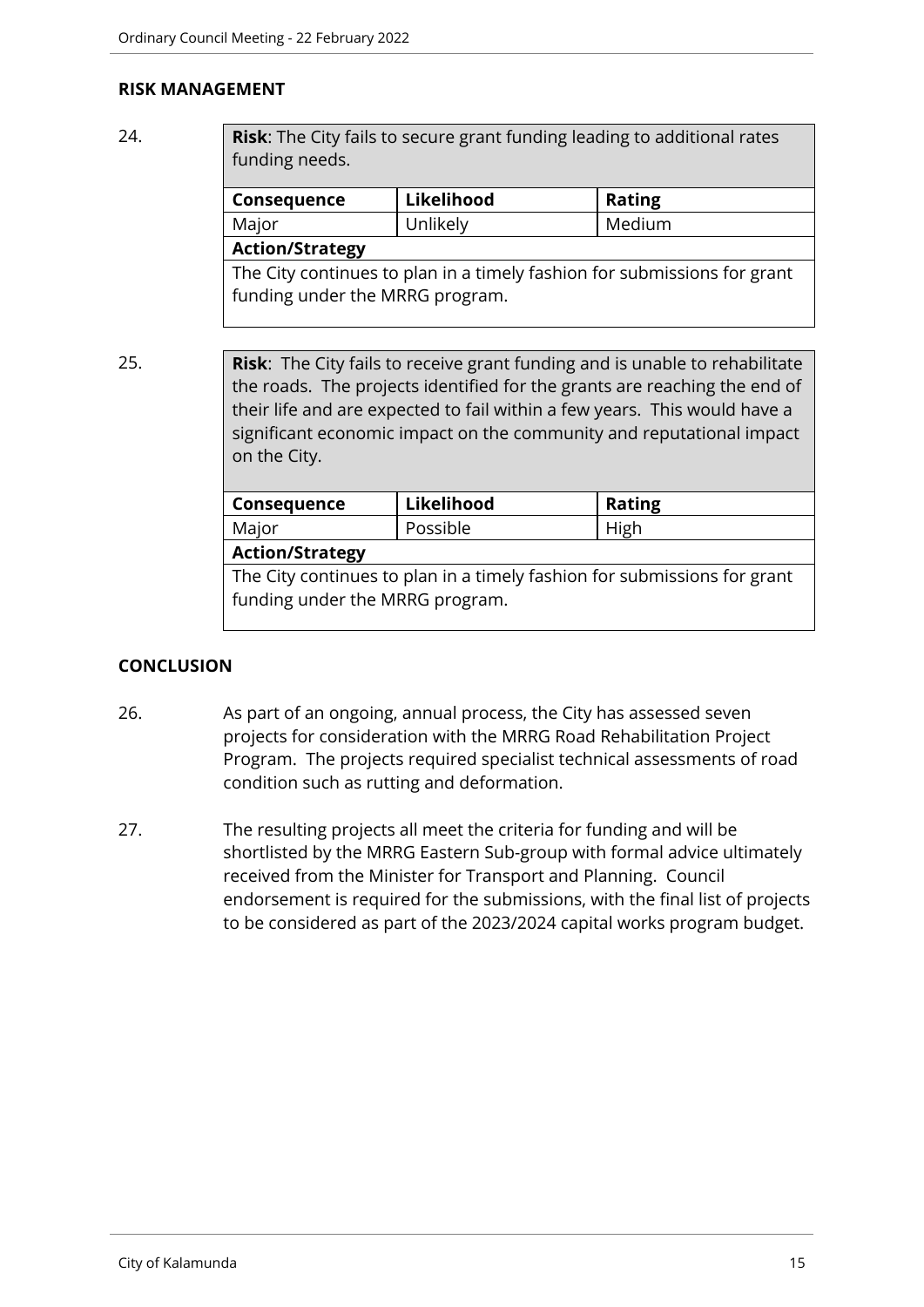# **Voting Requirements: Simple Majority**

#### RESOLVED OCM 06/2022

#### **RECOMMENDATION**

That Council ENDORSE the City of Kalamunda submission of projects for the 2023/2024 Metropolitan Regional Roads Group Road Rehabilitation Projects Program, as set out in Attachment 1.

Moved: **Cr Dylan O'Connor**

Seconded: **Cr Kathy Ritchie**

Vote: **CARRIED UNANIMOUSLY (12/0)**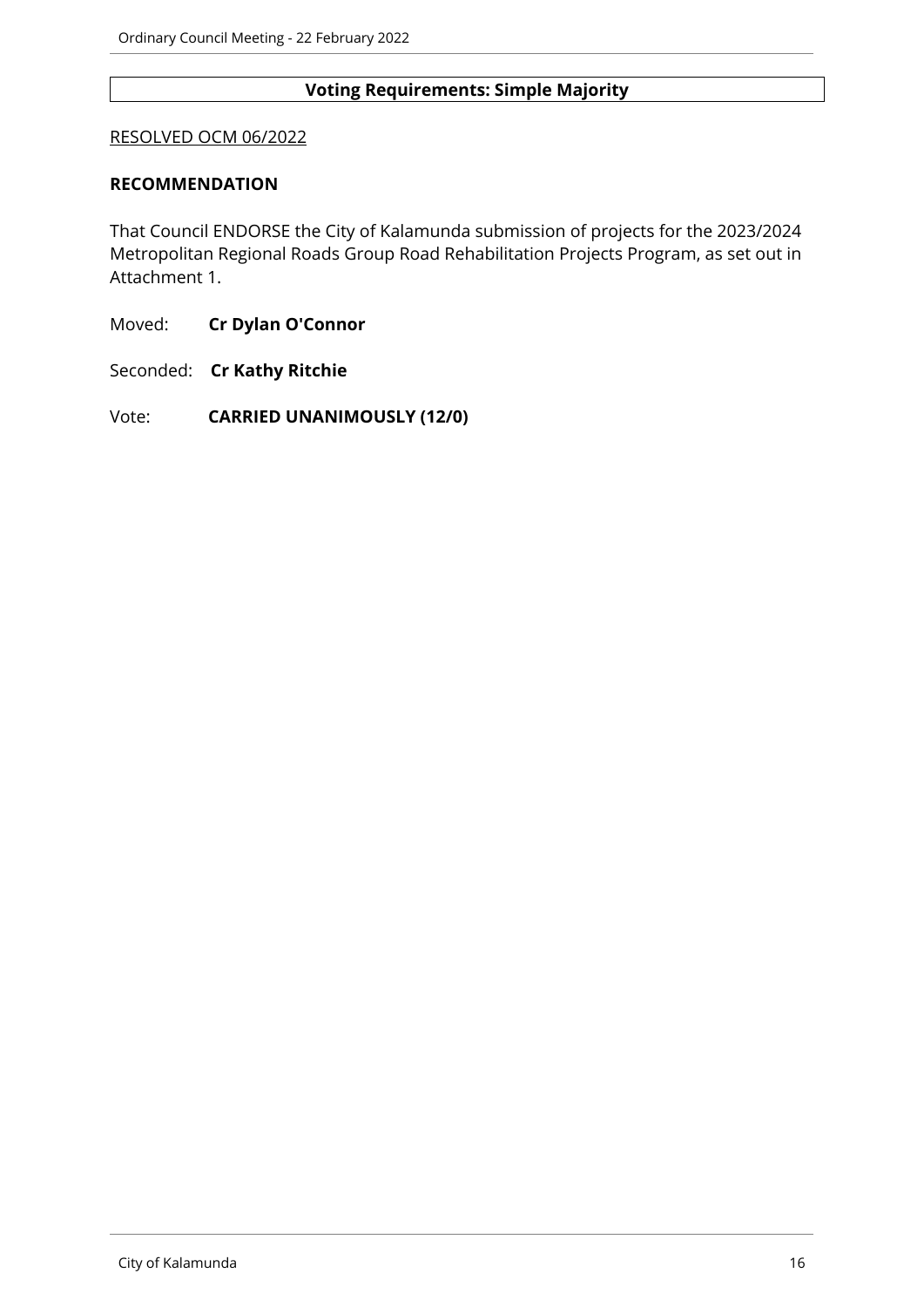# <span id="page-16-0"></span>**10.2.2. Award of RFT 2115- Provision of General Cleaning Services**

*Declaration of financial / conflict of interests to be recorded prior to dealing with each item.*

| Previous Items       | OCM 139/2016                                                                                                                                     |
|----------------------|--------------------------------------------------------------------------------------------------------------------------------------------------|
| Directorate          | Asset Services                                                                                                                                   |
| <b>Business Unit</b> | <b>Asset Waste &amp; Operations</b>                                                                                                              |
| File Reference       | AD-TEN-001                                                                                                                                       |
| Applicant            | N/A                                                                                                                                              |
| Owner                | N/A                                                                                                                                              |
| Attachments          | Nil                                                                                                                                              |
| Confidential         | Reason for Confidentiality: Local Government Act 1995                                                                                            |
| Attachment           | s5.23(c)                                                                                                                                         |
|                      | "a contract entered into, or which may be entered into, by<br>the local government which relates to a matter to be<br>discussed at the meeting." |

#### **TYPE OF REPORT**

|   | Advocacy    | When Council is advocating on behalf of the community to<br>another level of government/body/agency                                                                                                                                                                                                                                                                                                                                |
|---|-------------|------------------------------------------------------------------------------------------------------------------------------------------------------------------------------------------------------------------------------------------------------------------------------------------------------------------------------------------------------------------------------------------------------------------------------------|
| О | Executive   | When Council is undertaking its substantive role of direction<br>setting and oversight (e.g., accepting tenders, adopting plans<br>and budgets                                                                                                                                                                                                                                                                                     |
|   | Information | For Council to note                                                                                                                                                                                                                                                                                                                                                                                                                |
|   | Legislative | Includes adopting Local Laws, Town Planning Schemes and<br>Policies. When Council determines a matter that directly<br>impacts a person's rights and interests where the principles of<br>natural justice apply. Examples include town planning<br>applications, building licences, other permits or licences<br>issued under other Legislation or matters that could be<br>subject to appeal to the State Administrative Tribunal |

#### **STRATEGIC PLANNING ALIGNMENT**

*Kalamunda Advancing Strategic Community Plan to 2031*

#### **Priority 3: Kalamunda Develops**

**Objective 3.2** - To connect community to key centres of activity, employment and quality amenities.

**Strategy 3.2.1** - Ensure existing assets are maintained to meet community expectations.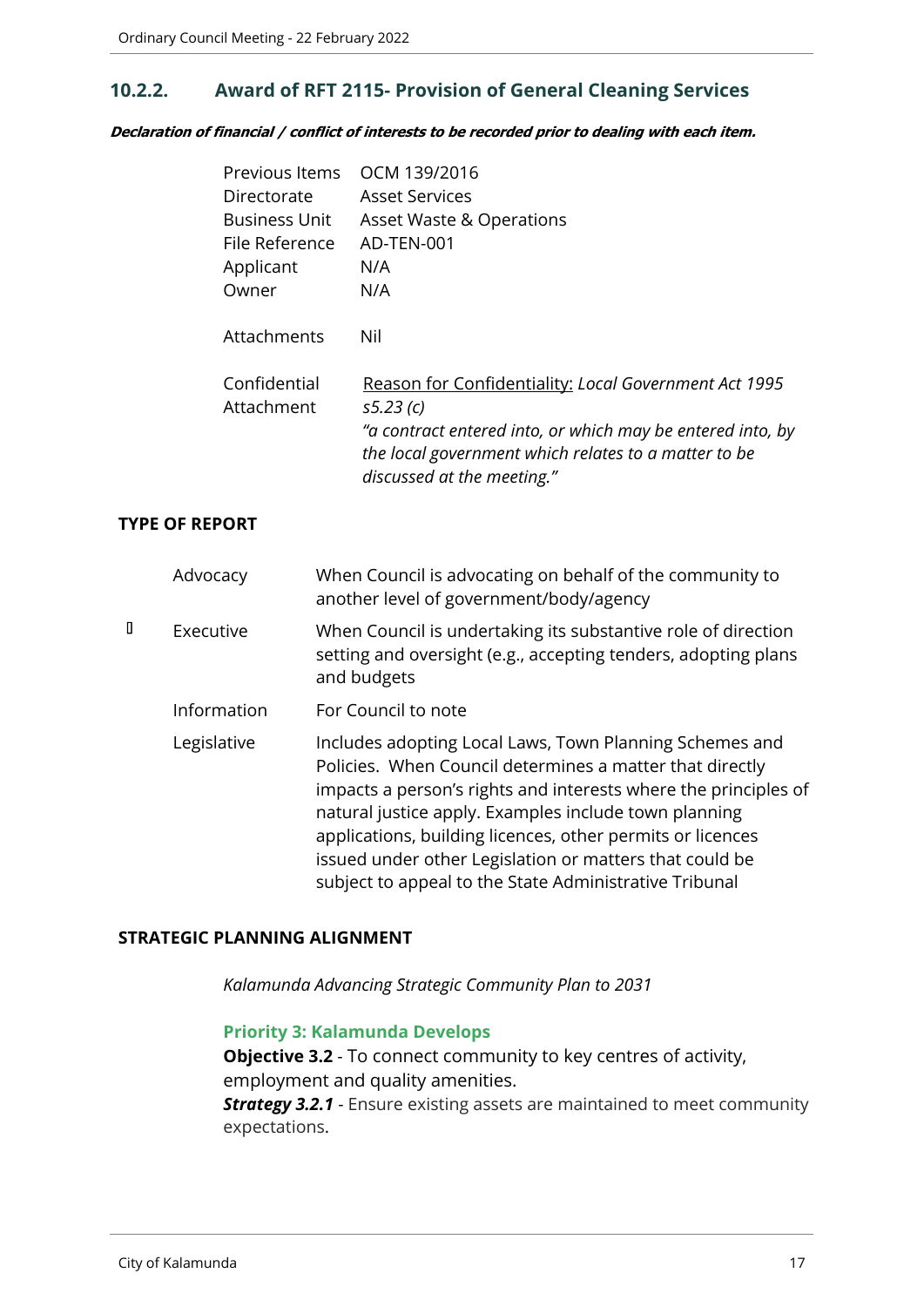# **EXECUTIVE SUMMARY**

- 1. The purpose of this report is to consider the award of RFT 2115- Provision of General Cleaning Services.
- 2. It is recommended that that the Council accepts the tender(s) from:
	- a) CSCH Pty Ltd trading as Charles Service Company, ACN 619 947 429 for the cleaning of the South Zone; and
	- b) Office Cleaning Experts Pty Ltd trading as OCE Corporate Cleaning, ACN 082 965 964, for cleaning of the Central Zone including the BBQ's throughout the City as per the schedule of rates set out in the Confidential Attachment 1 to this report.
- 3. The estimated expenditure within this contract is \$650 000 (excl. GST) per annum with an initial term of three years and two further one year extensions at the City of Kalamunda's (City) discretion.

# **BACKGROUND**

- 4. The City sought to engage a suitable Contractor or Contractors for the Provision of General Cleaning Services throughout City owned and operated facilities and assets.
- 5. The services proposed primarily consists of general day to day cleaning to Community Facilities and City occupied facilities as well as all the BBQ's in City parks and reserves.
- 6. The scale of these services are such that they are split into 2 separate contracts South & Central, in order to facilitate a broad as possible range of potential contractors.

# **DETAILS AND ANALYSIS**

7. The Request for Tender (RFT 2115) was issued through the City's E-Tendering website: www.tenderlink.com/kalamunda and by way of an advertisement in the West Australian newspaper on Saturday 16 October 2021. Receipt of Tender submissions closed at 2.00pm AWST Friday 26 November 2021.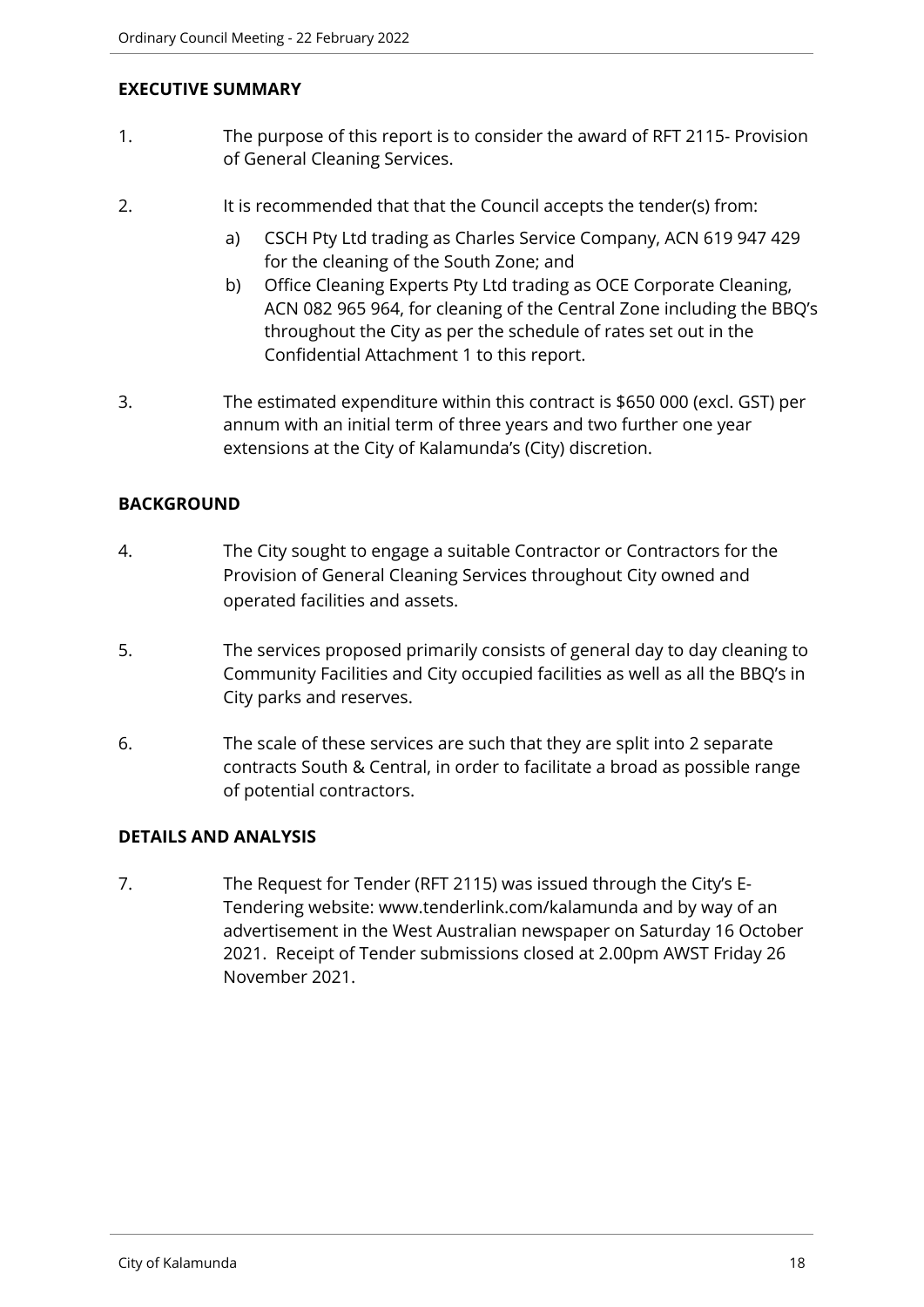- 8. Tender submissions were received from:
	- a) CSCH Pty Ltd trading as Charles Service Company
	- b) GJ & K Cleaning Services Pty Ltd
	- c) Iconic Property Services Pty Ltd
	- d) Office Cleaning Experts Pty Ltd trading as OCE Corporate Cleaning
	- e) Spick & Span Commercial Property Maintenance Pty Ltd
	- f) DMC Cleaning Corporation Pty Ltd
- 9. An Evaluation Panel was convened of suitably qualified City Officers to assess the tenders received.
- 10. Tenders were assessed in a staged process of firstly checking for compliance to matters set out in the tender invitation. Compliant tenders were then assessed against qualitative criteria (again, these were set out in the tender invitation).
- 11. The Qualitative Criteria and weighting were determined as follows:

| <b>Qualitative Criteria</b>       | Weighting |
|-----------------------------------|-----------|
| Relevant Experience               | 20%       |
| Key Personnel Skills & Experience | 25%       |
| Tenderer's Resources              | 20%       |
| Demonstrated Understanding        | 30%       |
| <b>Local Benefits</b>             | 5%        |

12. All tender submissions met the compliance criteria and then were assessed against the qualitative criteria.

> The Tender Assessment Panel determined that a Qualitative Pass Mark (QPM) of 60% would be set for the tender of this nature.

- 13. Of the six tender submissions only four met the required QPM of 60% or above and progressed to the next stage. These tenderers were, CSCH Pty Ltd trading as Charles Service Company, Office Cleaning Experts trading as OCE Corporate Cleaning, Spick and Span Commercial Property Maintenance Pty Ltd and Iconic Property Services Pty Ltd.
- 14. A price assessment was then undertaken to determine the best value for money outcome for the City.
- 15. The Tender Evaluation Report is provided as Confidential Attachment 1 to this report.
- 16. The recommended tenderers submissions best satisfied the City's requirements by:
	- a) meeting or exceeding the qualitative assessment benchmark;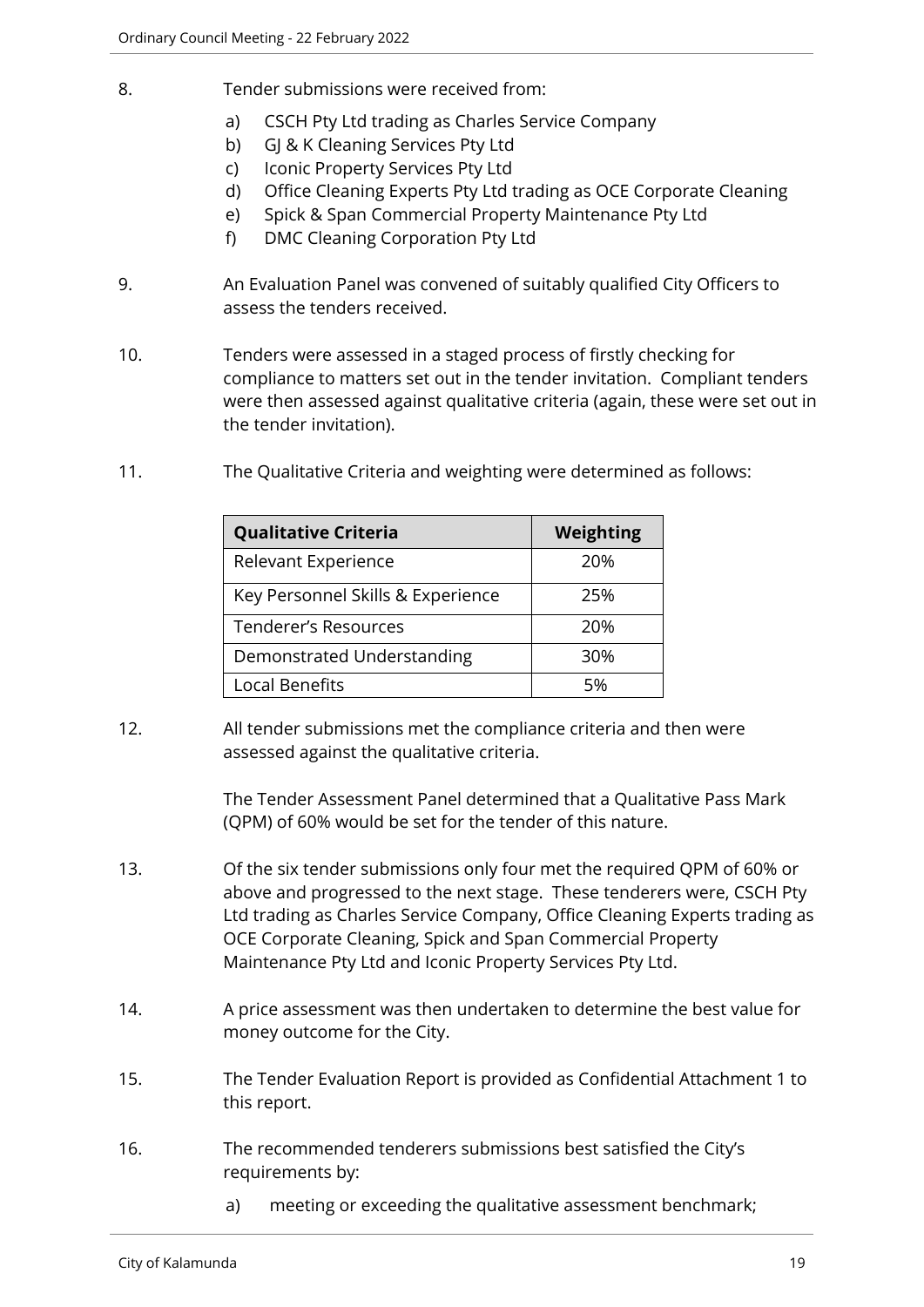- b) proven capacity and capability to provide general cleaning services throughout the City;
- c) have the skills and experience to carry out all general cleaning services requested in this contract;
- d) Available 24/7 for emergency works; and
- e) providing the best value for money outcome.
- 17. Of the four qualifying and compliant qualitative tender responses, CSCH Pty Ltd trading as Charles Service Company and Office Cleaning Experts trading as OCE Corporate Cleaning provided the lowest total value for the required services.
- 18. The Evaluation Panel recommends the City separate the Central and South Zone for ensuring best value for money and best possible coverage through the City, especially in the current environment.

Recommendation as follows:

- a) that the contract for RFT 2115- Provision of General Cleaning Services be awarded to CSCH Pty Ltd trading as Charles Service Company for the cleaning to all facilities within the South Zone; and
- b) Office Cleaning Experts Pty Ltd trading as OCE Corporate Cleaning for the cleaning of all facilities and BBQ's within the Central area as set out in Confidential Attachment 1.

# **APPLICABLE LAW**

19. Section 3.57 of *Local Government Act 1995*. Part 4 of the *Local Government (Functions and General) Regulations 1996.*

# **APPLICABLE POLICY**

20. Policy C-PP01 – Purchasing has been followed and complied with.

# **FINANCIAL CONSIDERATIONS**

21. The use of cleaning services under this contract will form part of approved annual budgets in Building Maintenance.

# **SUSTAINABILITY**

- 22. Clause 2.20 of the tender request states all consumables must be environmentally friendly, child safe and economical cleaning products for the cleaning of premises so that activities are manage in a way to avoid or minimise the potential for air, water, and soil pollution.
- 23. Clause 4.4 (4.4.1 to 4.4.4), of the tender request states that the awarded contractor(s) will comply with all statutes, regulations and by-laws relating to the protection of the environment.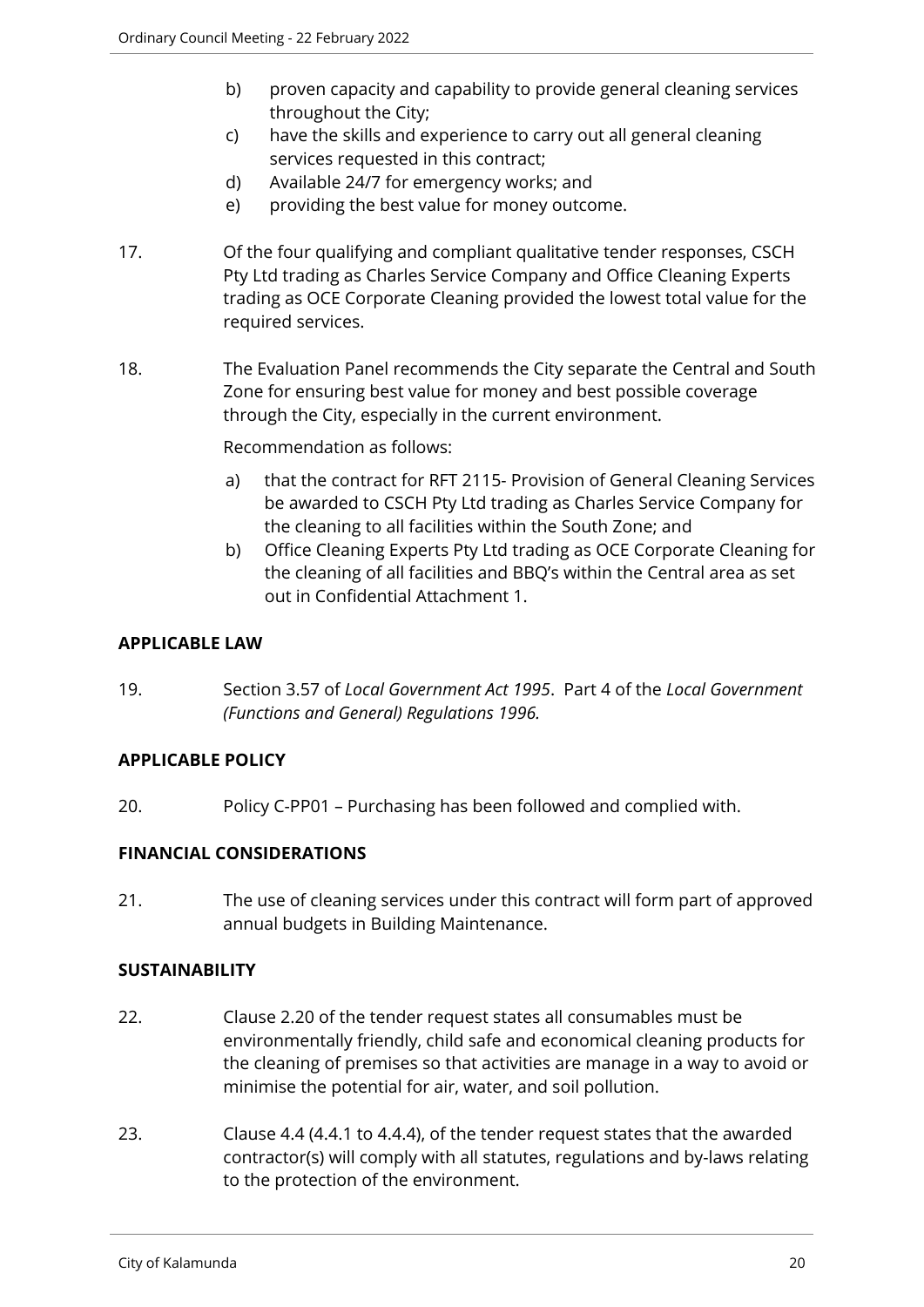#### **RISK MANAGEMENT**

24. **Risk**: The Contractor(s) fails to provide skilled and experienced personnel to complete scope of works as set out in this request (in terms of time and quality) leading an increased safety risk to the public, City staff and pest infestations through public and staffed facilities.

| <b>Consequence</b>     | Likelihood | <b>Rating</b> |
|------------------------|------------|---------------|
| Significant            | Possible   | . High        |
| <b>Action/Strategy</b> |            |               |

- a) Ensure that City's expectations and the scope of works are clearly communicated at the start up meeting.
- b) Ensure regular inspections are done to ensure Contractor(s) KPI's are met.
- c) Address any issues immediately.

25. **Risk**: The City fails to implement a cleaning contract will lead to unsanitary facilities and working conditions. Can also damage the City's reputation as our facilities will not comply or present in an appropriate or acceptable standard. Failing to provide a clean and safe working space for staff will also lead OHS issues, especially in the current (COVID) environment.

| <b>Consequence</b>     | Likelihood | <b>Rating</b> |
|------------------------|------------|---------------|
| Significant            | Likely     | Extreme       |
| <b>Action/Strategy</b> |            |               |

- a) The recommendation is that the City engages suitable contractors to provide this service.
- b) It is not recommended that the City undertakes these works in house as it would not be cost efficient.

# **CONCLUSION**

26. The delivery of Tender RFT 2115 - Provision of General Cleaning Services will allow the City to carry out regular/ day to day cleaning, any additional or specials cleaning the City may require as well as periodical cleaning that may be required by various departments throughout the City. The City is satisfied that the recommended tenderers have the capability, capacity, along with experienced staff and resources available to provide the City with the required general cleaning services.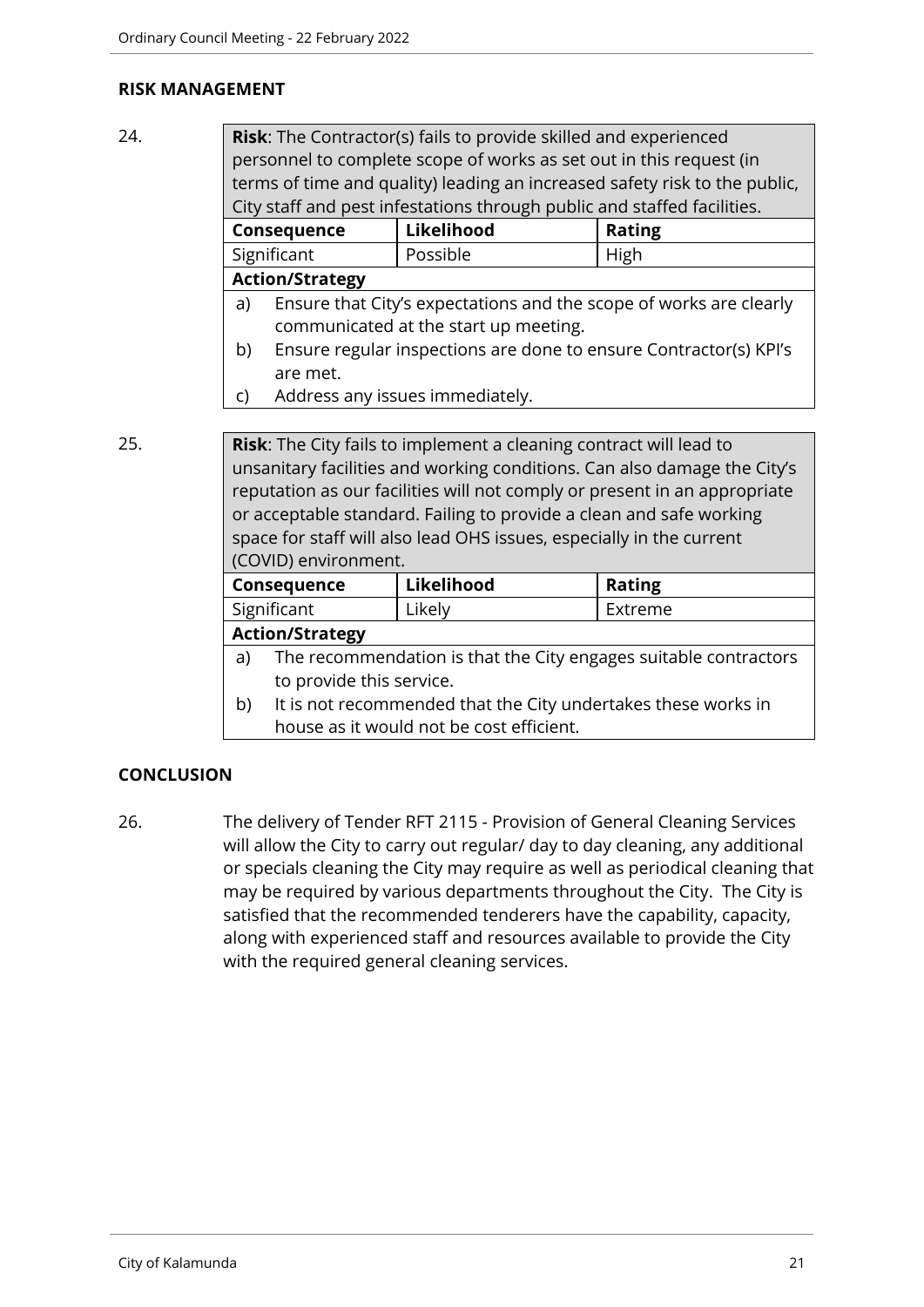### **Voting Requirements: Simple Majority**

#### RESOLVED OCM 07/2022

#### **RECOMMENDATION**

That Council ACCEPT the tender RFT 2115 - Provision of General Cleaning Services to provide general cleaning services, periodical cleaning and any other cleaning requirements as directed by the City of Kalamunda from CSCH Pty Ltd trading as Charles Services Company ACN 619 947 429 for cleaning of the South Zone, and Office Cleaning Experts Pty Ltd trading as OCE Corporate Cleaning ACN 082 965 964 for the cleaning of the Central zone including all the BBQ's throughout the City as set out in Confidential Attachment 1,for the initial three-year contract with two further one-year extensions at the sole discretion of the City of Kalamunda.

Moved: **Cr Dylan O'Connor**

Seconded: **Cr Brooke O'Donnell**

Vote: **CARRIED UNANIMOUSLY (12/0)**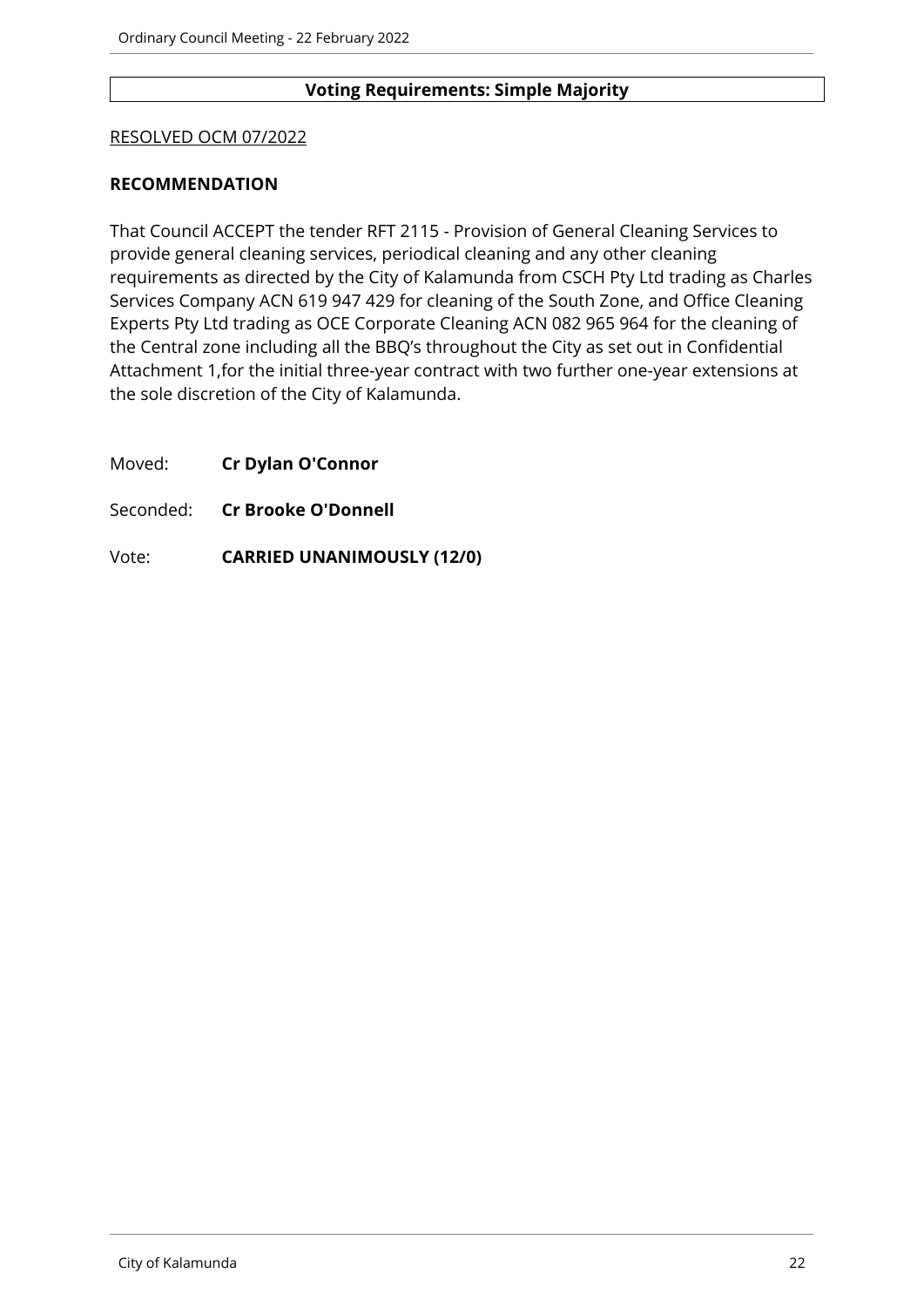#### <span id="page-22-0"></span>**10.3. Corporate Services Reports**

Nil

#### <span id="page-22-1"></span>**10.4. Office of the CEO Reports**

# <span id="page-22-2"></span>**10.4.1. Request for Naming of Park - Mr Noel Morich**

*Declaration of financial / conflict of interests to be recorded prior to dealing with each item.*

| Office of the CEO             |
|-------------------------------|
| Business Unit Customer and PR |
|                               |
| City of Kalamunda             |
|                               |
|                               |

- Attachments 1. Letter of Support Hon Ken Wyatt AM MP [**10.4.1.1** 1 page]
	- 2. bush tucker [**10.4.1.2** 1 page]
	- 3. bush tucker 2 [**10.4.1.3** 1 page]
	- 4. Further detail on the Life of Noel Morich [**10.4.1.4** 6 pages]

# **TYPE OF REPORT**

|   | Advocacy    | When Council is advocating on behalf of the community to<br>another level of government/body/agency                                                                                                                                                                                                                                                                                                                                |
|---|-------------|------------------------------------------------------------------------------------------------------------------------------------------------------------------------------------------------------------------------------------------------------------------------------------------------------------------------------------------------------------------------------------------------------------------------------------|
| D | Executive   | When Council is undertaking its substantive role of direction<br>setting and oversight (eg accepting tenders, adopting plans<br>and budgets                                                                                                                                                                                                                                                                                        |
|   | Information | For Council to note                                                                                                                                                                                                                                                                                                                                                                                                                |
|   | Legislative | Includes adopting Local Laws, Town Planning Schemes and<br>Policies. When Council determines a matter that directly<br>impacts a person's rights and interests where the principles of<br>natural justice apply. Examples include town planning<br>applications, building licences, other permits or licences<br>issued under other Legislation or matters that could be<br>subject to appeal to the State Administrative Tribunal |

#### **STRATEGIC PLANNING ALIGNMENT**

*Kalamunda Advancing Strategic Community Plan to 2031*

**Priority 1: Kalamunda Cares and Interacts**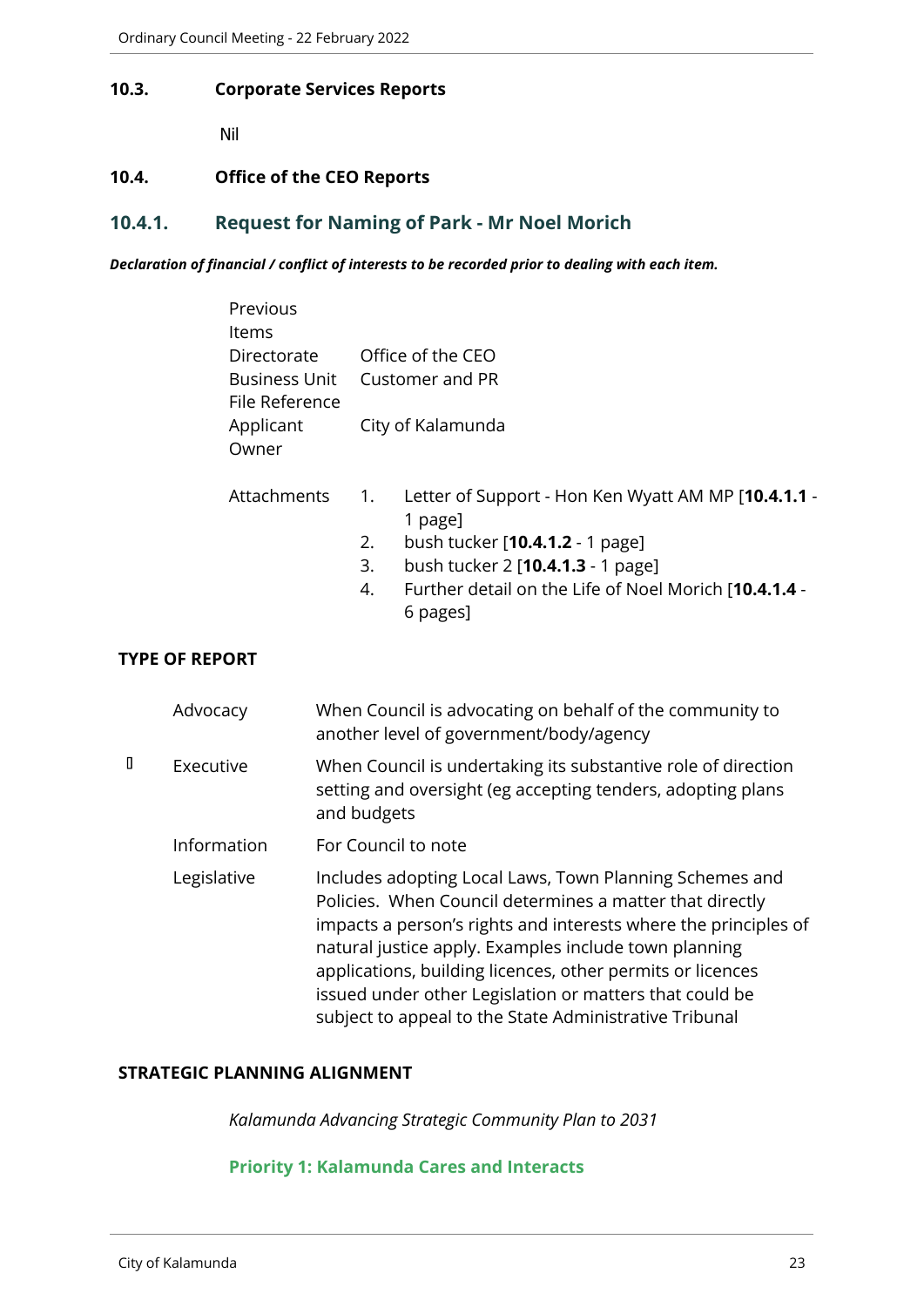**Objective 1.1** - To be a community that advocates, facilities and provides quality lifestyles choices.

*Strategy 1.1.2* - Empower, support and engage all of the community.

# **Priority 1: Kalamunda Cares and Interacts**

**Objective 1.3** - To support the active participation of local communities. *Strategy 1.3.1* - Support local communities to connect, grow and shape the future of Kalamunda.

# **Priority 4: Kalamunda Leads**

**Objective 4.1** - To provide leadership through transparent governance. **Strategy 4.1.1** - Provide good governance.

# **Priority 4: Kalamunda Leads**

**Objective 4.2** - To proactively engage and partner for the benefit of community. *Strategy 4.2.1* - Actively engage with the community in innovative ways.

#### **EXECUTIVE SUMMARY**

- 1. The purpose of this report is for council to consider a request for the naming of a Park after a well-respected member of the City of Kalamunda (City) community.
- 2. The family of the late Noel Morich who was a respected Aboriginal Elder has submitted the request for a portion of land in the Hales Estate, Forrestfield to be named after him.
- 3. The report recommends endorsement of the naming for the purpose of public advertising.

# **BACKGROUND**

- 4. Council recently adopted a Policy Governance 19 Naming of Parks, Reserves, Streets and Infrastructure, to assist in considering such requests.
- 5. The City received the request from the family of the Late Mr Noel Morich to name a Park after Noel.

#### **DETAILS AND ANALYSIS**

6. Mr Bernard (Noel) Morich was born on 30 January 1944 and moved to Forrestfield in 1979. He passed away in 2016 at the age of 72. His wife still resides at the family home.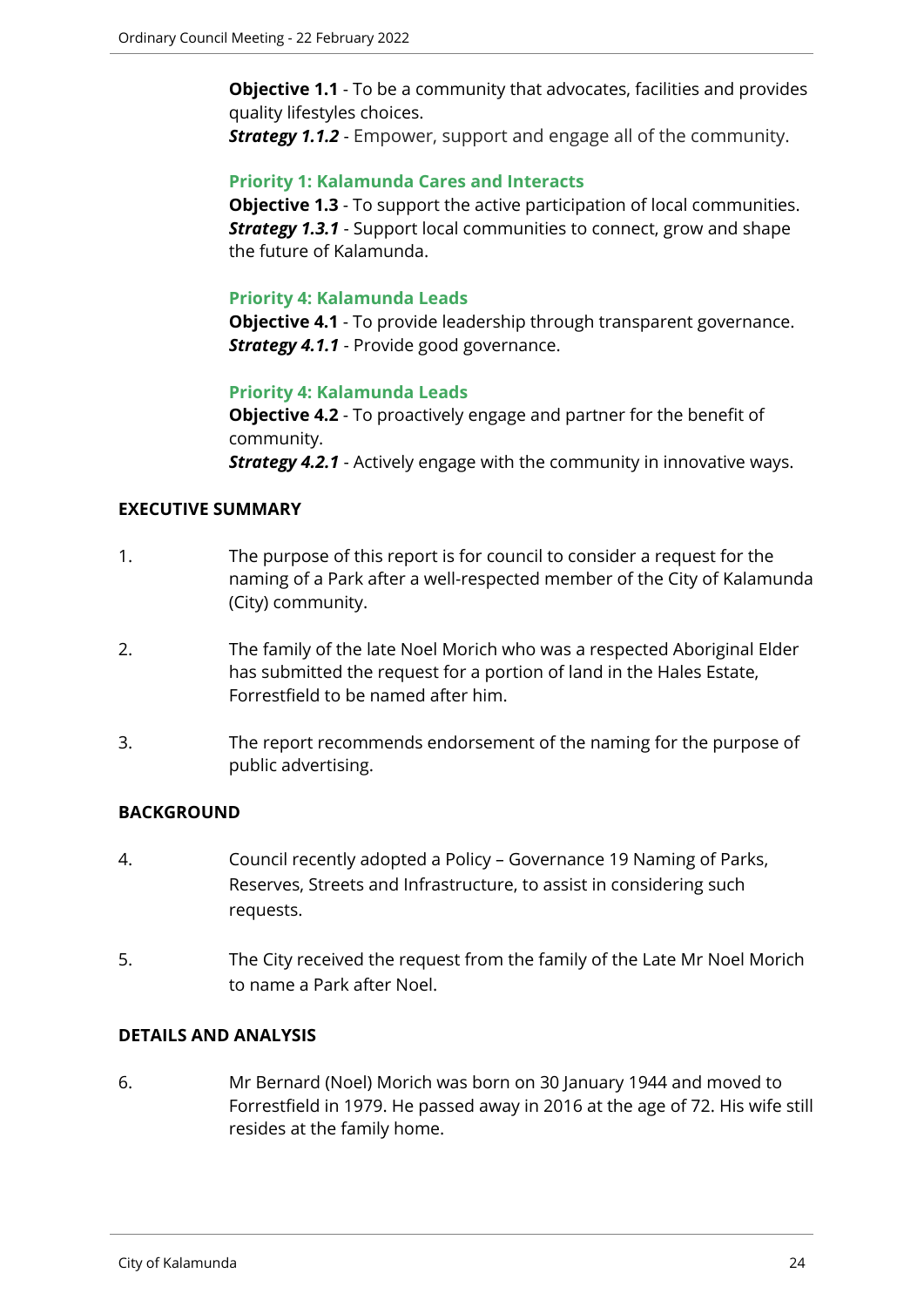- 7. Noel was employed at the Education Department, he worked as the sole Aboriginal Liaison Officer in the Perth Metropolitan Area, including schools in the district.
- 8. In this work he played a vital role in teaching culture and supporting Aboriginal Students attending schools throughout Perth.
- 9. In his later years he was involved in many Welcome to Country's, Heritage work and was a part of the Whadjuk Working Party from the early 2000's. This group undertook significant work with the City as a part of the development undertaken at the Hartfield Park Maamba site
- 10. The family has requested the site bordered by Koda Mews and Crimson Boulevard in Forrestfield be named Noel Morich Reserve.
- 11. The Reserve (53723) is officially unnamed with Landgate having been newly created as a part of the Hales Estate.
- 12. It is currently referred to, based on the road it is on, as 'Koda Mews reserve' however this is not an official name.
- 13. The name must adhere to the requirements of Policies and Standards for Geographical Standards for Geographical Naming in Western Australia.



- 15. Mr Morich is considered a figure of local historical note and the City supports the naming of the site in recognition of the significant work he has undertaken in teaching Aboriginal history, heritage and culture in the district for close to 40 years. Additional information is provided in Attachments 2 – 4.
- 16. The request has been assessed in accordance with Council Policy Governance 19: Naming of Parks, Reserves, Streets and Infrastructure.

14.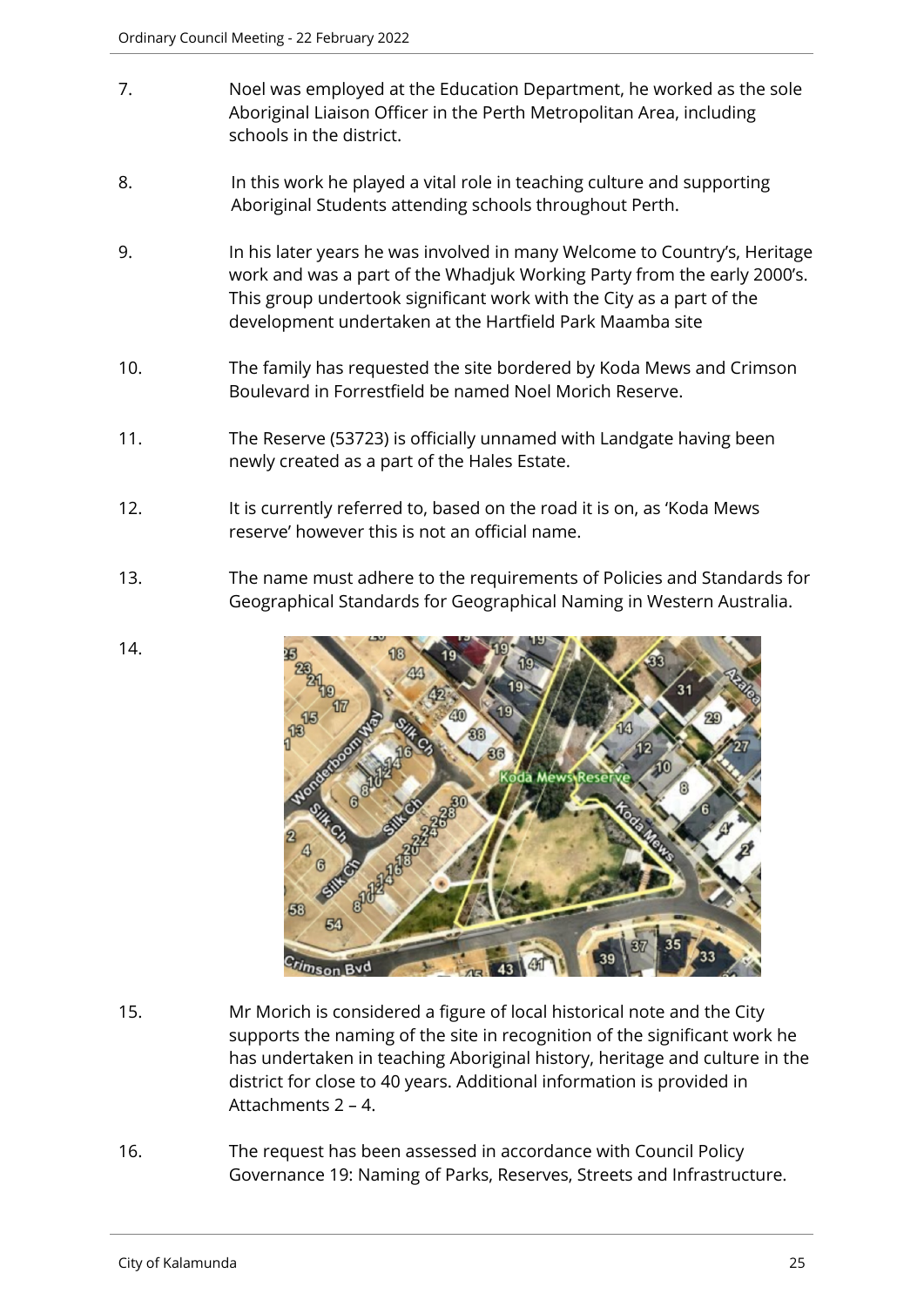#### **APPLICABLE LAW**

- 17. *Local Government Act 1995.*
- 18. Section 26 and 26A of the *Land Administration Act 1997*.

# **APPLICABLE POLICY**

- 19. Governance 19 Naming of Parks, Reserves, Streets and Infrastructure.
- 20. City of Kalamunda Reconciliation Action Plan

# **STAKEHOLDER ENGAGEMENT**

- 21. The family of Mr Morich are supportive of the naming request.
- 22. The City has also received a letter of support (Attachment 1) from the Hon Ken Wyatt MP who worked with Mr Morich in his career at the Department of Education.
- 23. The City would be required to engage with the community by undertaking public consultation, supported by advertising across a range of mediums.
- 24. Community support for the name would be required for Landgate to give consideration to the proposal.

#### **FINANCIAL CONSIDERATIONS**

25. Public advertising will cost \$300.

# **SUSTAINABILITY**

26. Nil.

#### **RISK MANAGEMENT**

**Risk:** Community may not agree with the name.

| Consequence                               | Likelihood | <b>Rating</b> |
|-------------------------------------------|------------|---------------|
| Moderate                                  | Unlikely   | LOW           |
| <b>Action/Strategy</b>                    |            |               |
| Undertake broader community consultation. |            |               |
|                                           |            |               |
|                                           |            |               |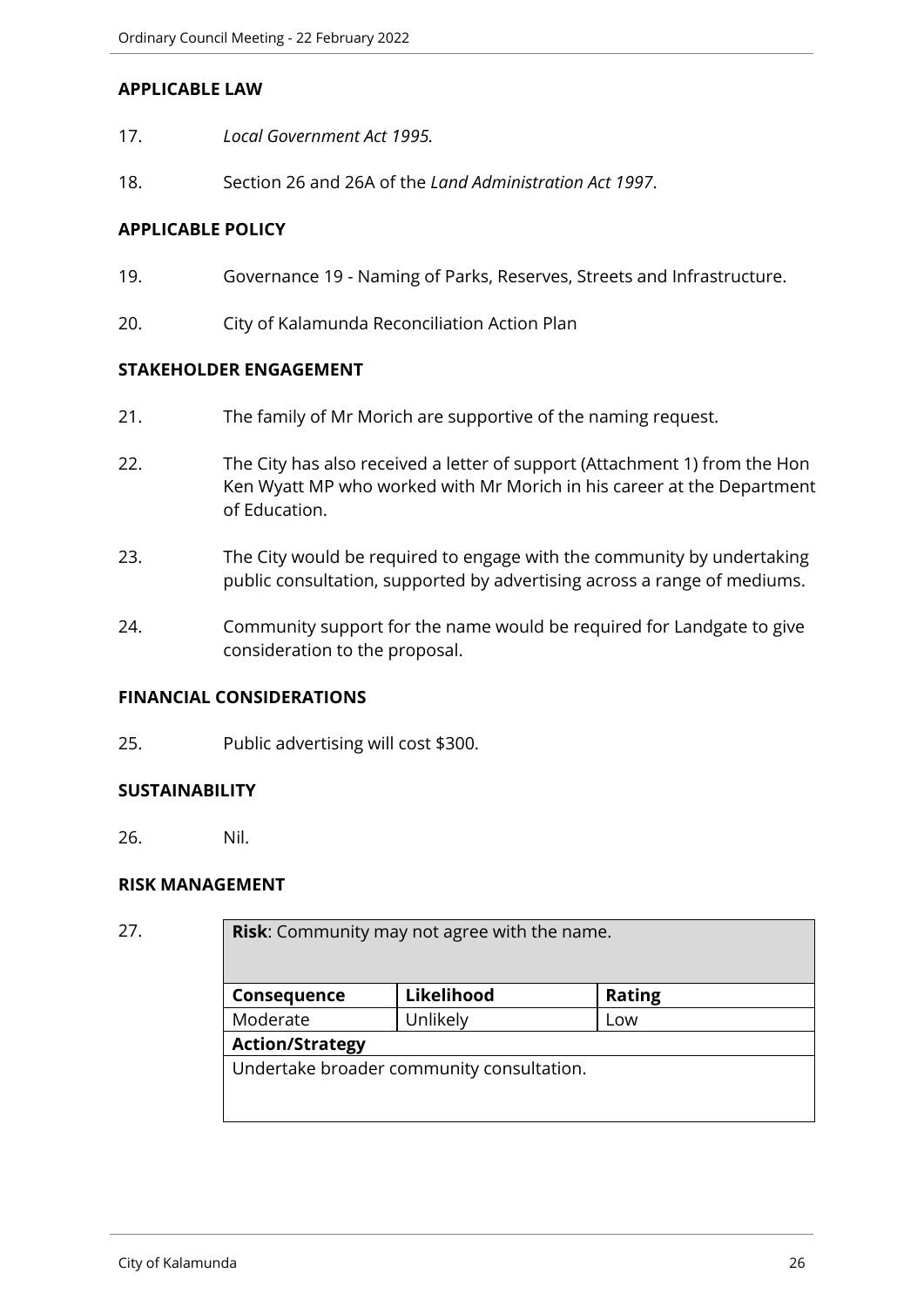# **CONCLUSION**

- 28. Mr Morich dedicated close to 40 years to the district, teaching culture and history and has made a significant contribution to the region.
- 29. There is substantial evidence of works undertaken by Mr Morich for the benefit of the community.

#### **Voting Requirements: Simple Majority**

#### RESOLVED OCM 08/2022

That Council ENDORSE the naming of "Noel Morich Park", at Reserve 53723, the site bounded by Koda Mews and Crimson Boulevard in Forrestfield for the purposes of public advertising and report to Council on the outcome.

Moved: **Cr Kathy Ritchie**

Seconded: **Cr John Giardina**

Vote: **CARRIED UNANIMOUSLY (12/0)**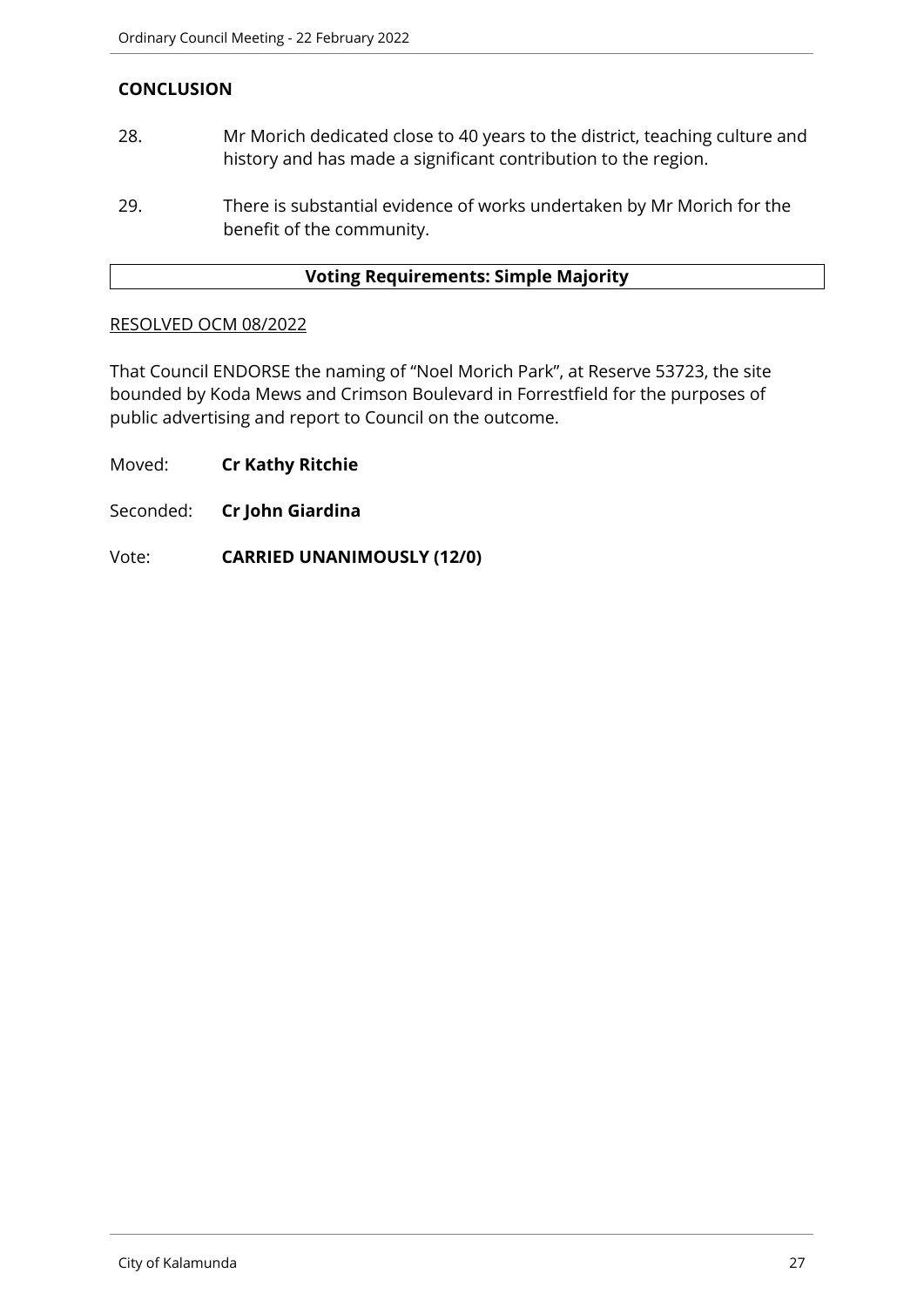# <span id="page-27-0"></span>**10.4.2. Kalamunda Agricultural Society Memorandum of Understanding**

*Declaration of financial / conflict of interests to be recorded prior to dealing with each item.*

| Previous                               |                  |                                                                          |  |
|----------------------------------------|------------------|--------------------------------------------------------------------------|--|
| <b>Items</b>                           |                  |                                                                          |  |
| Directorate                            |                  | Office of the CEO                                                        |  |
| <b>Business Unit</b><br>File Reference | Customer and PR  |                                                                          |  |
| Applicant<br>Owner                     |                  | Kalamunda & District Agricultural Society                                |  |
| Attachments                            | $\overline{1}$ . | Kalamunda Show Memorandum of Understanding<br>2022 [10.4.2.1 - 18 pages] |  |

#### **TYPE OF REPORT**

|   | Advocacy    | When Council is advocating on behalf of the community to<br>another level of government/body/agency                                                                                                                                                                                                                                                                                                                                |
|---|-------------|------------------------------------------------------------------------------------------------------------------------------------------------------------------------------------------------------------------------------------------------------------------------------------------------------------------------------------------------------------------------------------------------------------------------------------|
| D | Executive   | When Council is undertaking its substantive role of direction<br>setting and oversight (eg accepting tenders, adopting plans<br>and budgets                                                                                                                                                                                                                                                                                        |
|   | Information | For Council to note                                                                                                                                                                                                                                                                                                                                                                                                                |
|   | Legislative | Includes adopting Local Laws, Town Planning Schemes and<br>Policies. When Council determines a matter that directly<br>impacts a person's rights and interests where the principles of<br>natural justice apply. Examples include town planning<br>applications, building licences, other permits or licences<br>issued under other Legislation or matters that could be<br>subject to appeal to the State Administrative Tribunal |

#### **STRATEGIC PLANNING ALIGNMENT**

*Kalamunda Advancing Strategic Community Plan to 2031*

#### **Priority 1: Kalamunda Cares and Interacts**

**Objective 1.1** - To be a community that advocates, facilities and provides quality lifestyles choices.

*Strategy 1.1.2* - Empower, support and engage all of the community.

#### **Priority 1: Kalamunda Cares and Interacts**

**Objective 1.2** - To provide a safe and healthy environment for community to enjoy.

**Strategy** - 1.2.3 Provide high quality and accessible recreational and social spaces and facilities.

*Strategy 1.2.2* - Advocate and promote healthy lifestyle choices by encouraging the community to become more active citizens.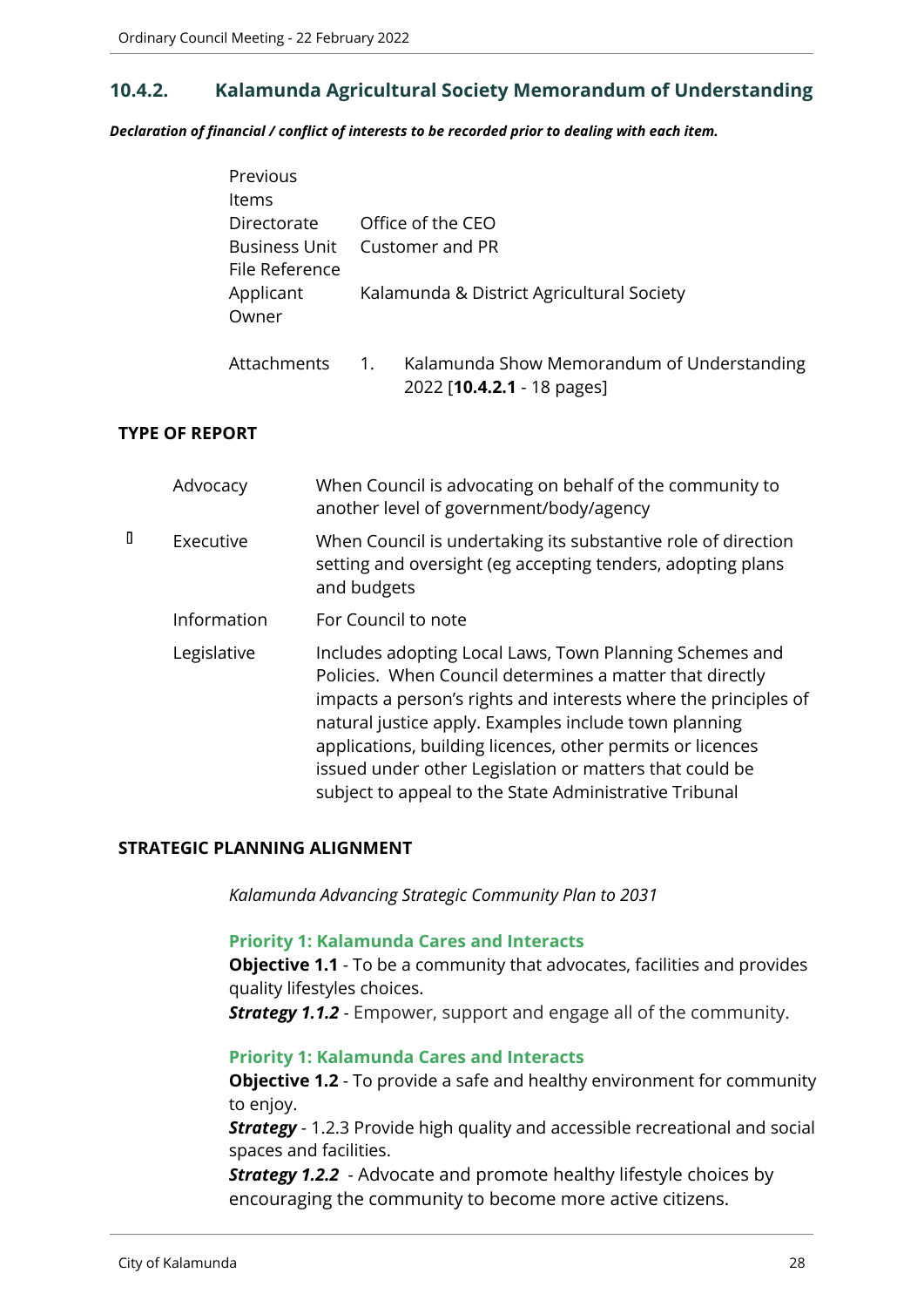*Strategy - 1.2.1* Facilitate a safe community environment.

#### **Priority 1: Kalamunda Cares and Interacts**

**Objective 1.3** - To support the active participation of local communities. *Strategy 1.3.1* - Support local communities to connect, grow and shape the future of Kalamunda.

*Strategy 1.3.2* - Encourage and promote the active participation in social and cultural events in the City of Kalamunda.

#### **Priority 4: Kalamunda Leads**

**Objective 4.2** - To proactively engage and partner for the benefit of community.

*Strategy 4.2.1* - Actively engage with the community in innovative ways. *Strategy 4.2.2* - Increase advocacy activities and develop partnerships to support growth and reputation.

# **EXECUTIVE SUMMARY**

- 1. The purpose of this report is for Council to consider a draft Memorandum of Understanding (MOU) with the Kalamunda and Districts Agricultural Society (KDAS).
- 2. The City of Kalamunda (City) has been a long-time supporter of the KDAS in its delivery of the annual Kalamunda Agricultural Show at Kostera Oval.
- 3. The recommendation is to approve the Memorandum of Understanding.

# **BACKGROUND**

- 4. Originally the Agricultural Society owned the Agricultural Hall and the Grounds (now Kostera Oval).
- 5. In 1922 the Agricultural Society found they could not finance the upkeep of the Hall and grounds and the decision was made to hand the Hall and grounds to the Darling Range Road Board.
- 6. In 1961 the current name 'Kalamunda and Districts Agricultural Society' became the permanent name of the KAS, who operate both the Kalamunda Show and the Spring Flower Show.
- 7. The Show is now entirely organised by the KDAS. In recent years, the Show has shown a resurgence amongst the community with strong attendances and attracts many visitors from outside the district.
- 8. In 2022 the 122<sup>nd</sup> Kalamunda Show will be held. The Show has operated since 1898, with only a couple of years missed in continuous operation, most recently as a result of COVID-19.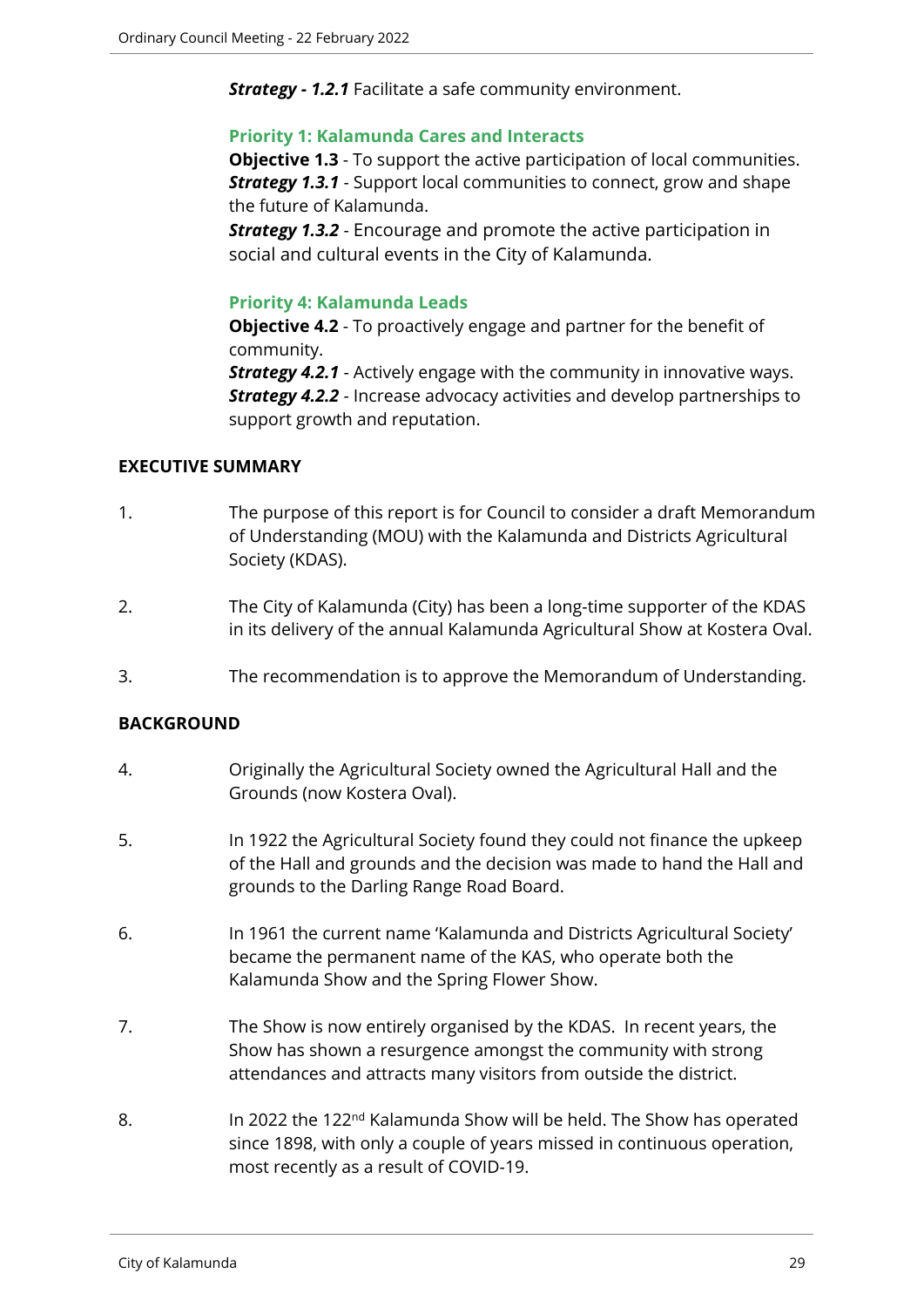#### **DETAILS AND ANALYSIS**

9. The Memorandum of Understanding is designed to ensure there is clear guidance on the responsibilities of the KDAS and the City in respect to the grounds, agreements to utilise Kostera Oval and the Kalamunda Performing Arts Centre, storage of equipment, and associated items.

#### **APPLICABLE LAW**

10. *Local Government Act 1995.* 

#### **APPLICABLE POLICY**

11. Service 06 - Events Sponsorship and Donations

#### **STAKEHOLDER ENGAGEMENT**

- 12. The City has worked with the KDAS in the development of the MOU.
- 13. The KDAS are supportive of the MOU.

#### **FINANCIAL CONSIDERATIONS**

14. Any financial support is subject to the Annual Budget process.

#### **SUSTAINABILITY**

15. The KDAS work each year to ensure they have a strong base of support, volunteers, other funding sources (sponsorships and donations) to ensure it is sustainable.

#### **RISK MANAGEMENT**

16. **Risk**: The City does not enter into a Memorandum of Understanding with the Kalamunda & Districts Agricultural Society and therefore parties responsibilities are not clear. **Consequence Likelihood Rating** Moderate | Possible | Medium **Action/Strategy** Ensure a MOU is developed, approved and executed in a timely manner.

# **CONCLUSION**

17. Officers recommend approval of the MOU, which clearly outlines roles and responsibilities in regard to the operations of the KDAS and any support received from the City.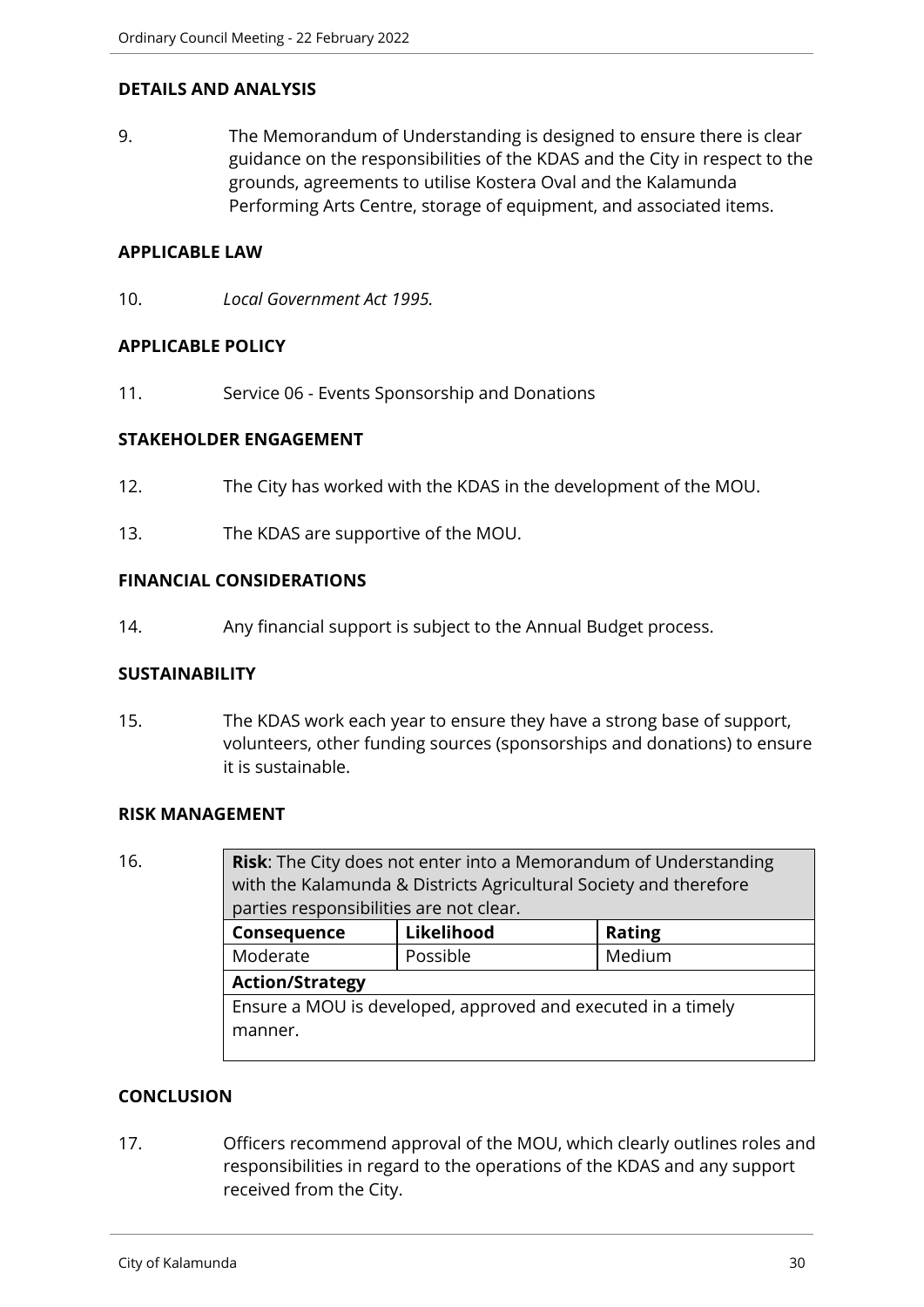# **Voting Requirements: Simple Majority**

#### RESOLVED OCM 09/2022

#### That Council:

- 1. APPROVE the Memorandum of Understanding between the City of Kalamunda and the Kalamunda & District Agricultural Society.
- 2. REQUEST the Chief Executive Officer to arrange execution of the Memorandum of Understanding.
- Moved: **Cr Sue Bilich**
- Seconded: **Cr Janelle Sewell**
- Vote: **CARRIED (11/1)**

Cr Margaret Thomas Cr Andrew Osenton Cr Janelle Sewell Cr Brooke O'Donnell Cr John Giardina Cr Geoff Stallard Cr Mary Cannon Cr Kellie Miskiewicz Cr Sue Bilich Cr Dylan O'Connor Cr Lisa Cooper Cr Kathy Ritchie

**FOR AGAINST**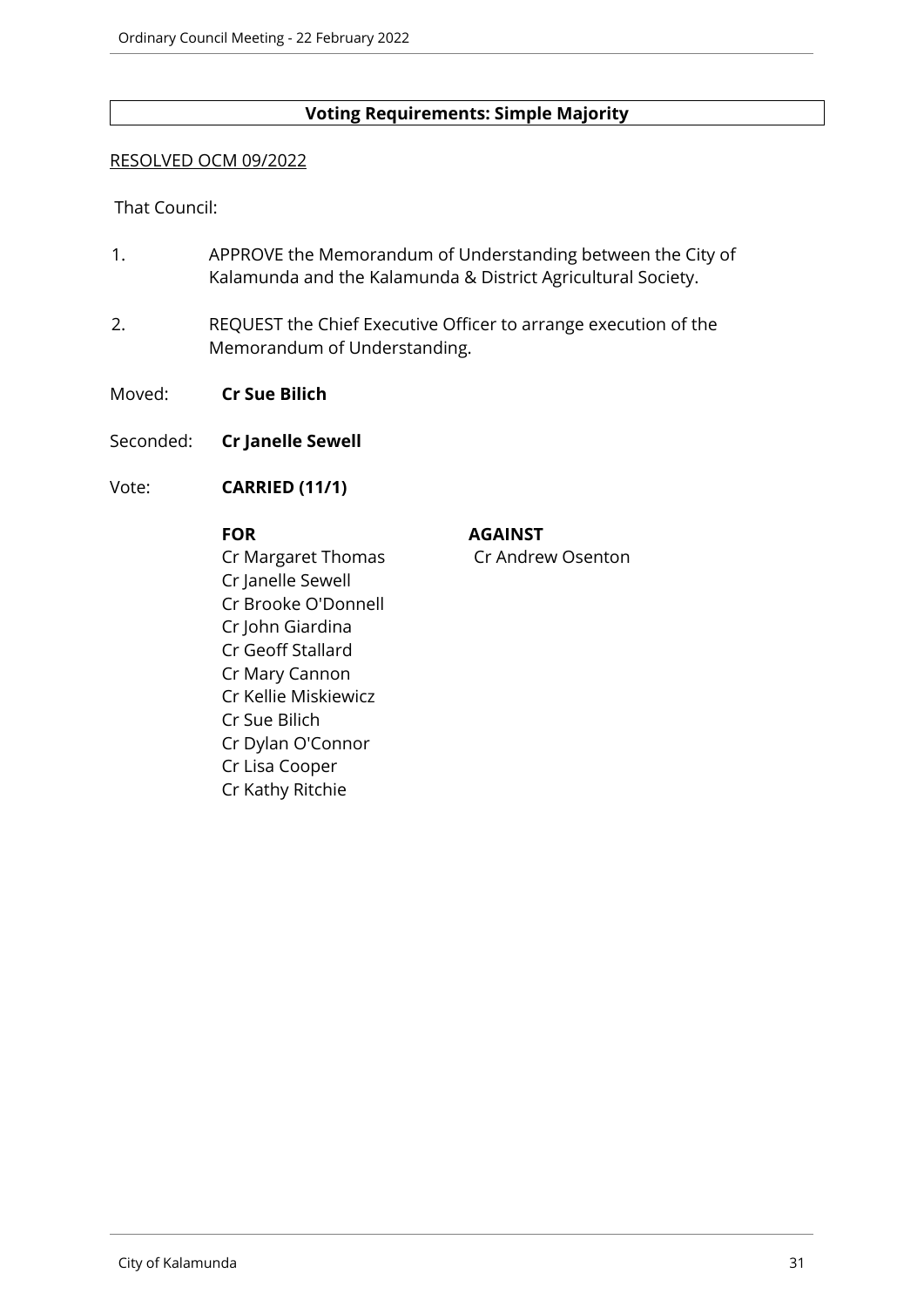# <span id="page-31-0"></span>**10.5. Chief Executive Officer Reports**

# <span id="page-31-1"></span>**10.5.1. Draft Monthly Financial Statements to January 2022**

*Declaration of financial / conflict of interests to be recorded prior to dealing with each item.*

|   | Previous<br>Items                                                           | N/A                                                                                                                                                                                                                                                                                                                                                                                                                                     |  |  |
|---|-----------------------------------------------------------------------------|-----------------------------------------------------------------------------------------------------------------------------------------------------------------------------------------------------------------------------------------------------------------------------------------------------------------------------------------------------------------------------------------------------------------------------------------|--|--|
|   | Directorate<br><b>Business Unit</b><br>File Reference<br>Applicant<br>Owner | <b>Corporate Services</b><br><b>Financial Services</b><br>FIR-SRR-006<br>N/A<br>N/A                                                                                                                                                                                                                                                                                                                                                     |  |  |
|   | Attachments<br><b>TYPE OF REPORT</b>                                        | Statement of Financial Activity for the period ended<br>1.<br>31 January 2022 [10.5.1.1 - 2 pages]<br>Statement of Net Current Funding Posiiton as at 31<br>2.<br>January 2022 [10.5.1.2 - 1 page]<br>3.<br>Statement of Financial Activity for the period ended<br>31 December 2021 [10.5.1.3 - 2 pages]<br>Statement of Net Current Funding Posiiton as at 31<br>4.<br>December 2021 [10.5.1.4 - 1 page]                              |  |  |
|   | Advocacy                                                                    | When Council is advocating on behalf of the community to<br>another level of government/body/agency                                                                                                                                                                                                                                                                                                                                     |  |  |
|   | Executive                                                                   | When Council is undertaking its substantive role of direction<br>setting and oversight (e.g. accepting tenders, adopting plans<br>and budgets                                                                                                                                                                                                                                                                                           |  |  |
|   | Information                                                                 | For Council to note                                                                                                                                                                                                                                                                                                                                                                                                                     |  |  |
| P | Legislative                                                                 | Includes adopting Local Laws, Town Planning Schemes, and<br>Policies. When the Council determines a matter that directly<br>impacts a person's rights and interests where the principles of<br>natural justice apply. Examples include town planning<br>applications, building licenses, other permits or licenses<br>issued under other Legislation or matters that could be<br>subject to appeal to the State Administrative Tribunal |  |  |

#### **STRATEGIC PLANNING ALIGNMENT**

*Kalamunda Advancing Strategic Community Plan to 2031*

#### **Priority 4: Kalamunda Leads**

**Objective 4.1** - To provide leadership through transparent governance. **Strategy 4.1.1** - Provide good governance. *Strategy 4.1.2* - Build an effective and efficient service-based organisation.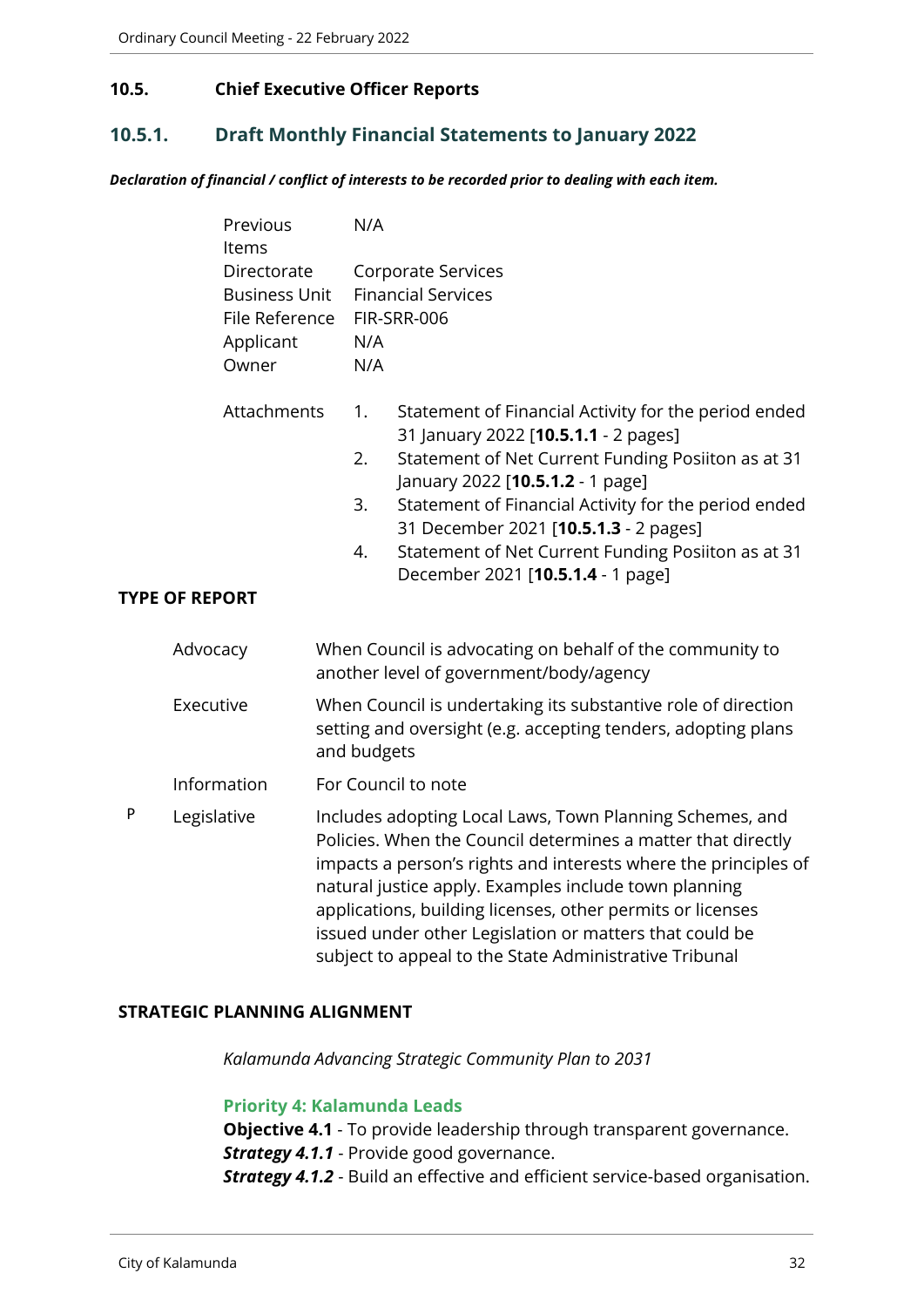### **EXECUTIVE SUMMARY**

- 1. The purpose of this report is to provide Council with the Statutory Draft Financial Statements for the period ended 31 January 2022.
- 2. The Statutory Financial Statements report on the activity of the City of Kalamunda (City) with the comparison of the period's performance against the first term budget review adopted by the Council on 23 November 2021 for the 2021/2022 financial year.
- 3. It is recommended Council receives the draft Monthly Statutory Financial Statements for the period ended 31 January 2022, which comprise:
	- a) Statement of Financial Activity (Nature or Type) for the period ended 31 January 2022;
	- b) Statement of Financial Activity (Statutory Reporting Program) for the period ended 31 January 2022;
	- c) Net Current Funding Position, note to financial report as of 31 January 2022;
	- d) Statement of Financial Activity (Nature and Type) for the period ended 31 December 2021;
	- e) Statement of Financial Activity (Statutory Reporting Program) for the period ended 31 December 2021 and
	- f) Net Current Funding Position, note to financial report as of 31 December 2021

# **BACKGROUND**

4. The Statement of Financial Activity (Attachment 1), incorporating various sub-statements, has been prepared in accordance with the requirements of the *Local Government Act 1995 (Act)* and Regulation 34 of the *Local Government (Financial Management) Regulations 1996*.

# **DETAILS AND ANALYSIS**

- 5. The Act requires the Council to adopt a percentage or value to be used in reporting variances against Budget. Council has adopted the reportable variances of 10% or \$50,000 whichever is greater.
- 6. The opening funding position in the Statement of Financial Activity reflects the audited surplus carried forward from 2020/2021.

# **FINANCIAL COMMENTARY**

# **Draft Statement of Financial Activity by Nature and Type for the period ended 31 January 2022**

7. This Statement reveals a net result surplus of \$23,099,799 compared to the budget for the same period of \$17,759,143.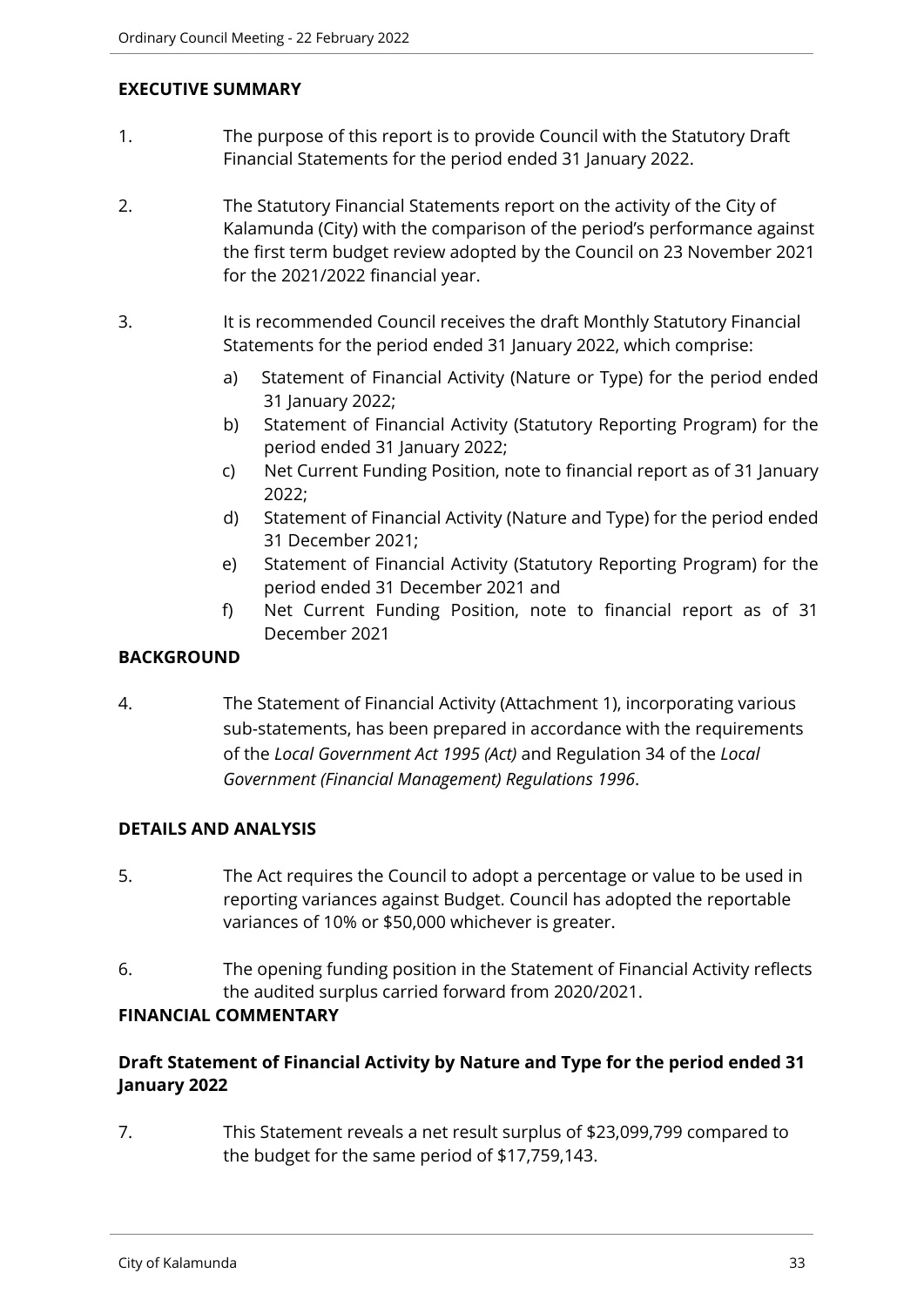# **Operating Revenue**

- 8. Total Revenue excluding rates is over budget by \$2,434,651. This is made up as follows:
	- a) Operating Grants, Subsidies and Contributions are over budget by \$1,777,102. The variance is mainly attributable to \$1,939,879 received from the CELL 9 trust for the reimbursements of expenditure incurred on behalf of the trust.
	- b) Fees and Charges are over budget by \$506,394 Which mainly rates to building applications and pool inspection fees.
	- c) Interest earnings are over budget by \$6,066. The variance is considered to be a timing issue.
	- c) Other Revenue is over budget by \$97,792. The variance is mainly due to the payments received from prosecution of un-authorised developments.

# **Operating Expenditure**

- 9. Total expenditure is under budget by \$1,342,075. The significant variances within the individual categories are as follows:
	- a) Employment Costs are under budget by \$821,539, which is primarily due to delays in filling vacant positions and the aggregate result of minor variances in several business units.
	- b) Materials and Contracts are under budget by \$17,876. The variance is within the reporting threshold.
	- c) Utilities are under budget by \$83,790, the variance is mainly due the aggregate result of minor variances in several business units.
	- d) Depreciation, although a non-cash cost, is tracking under budget, reporting a variance of \$1,057,735.
	- e) Interest and Insurance expenses are tracking below the reportable variance threshold.
	- f) Other expenditure is over budget by \$31,946. The variance is due to the timing difference of planned donations and contributions to various community groups.

# **Investing Activities**

# **Non-operating Grants and Contributions**

10. The non-operating grants and contributions are over budget by \$1,463,705. The variance is mainly due to the timing of receiving grant funding related to various roads capital projects.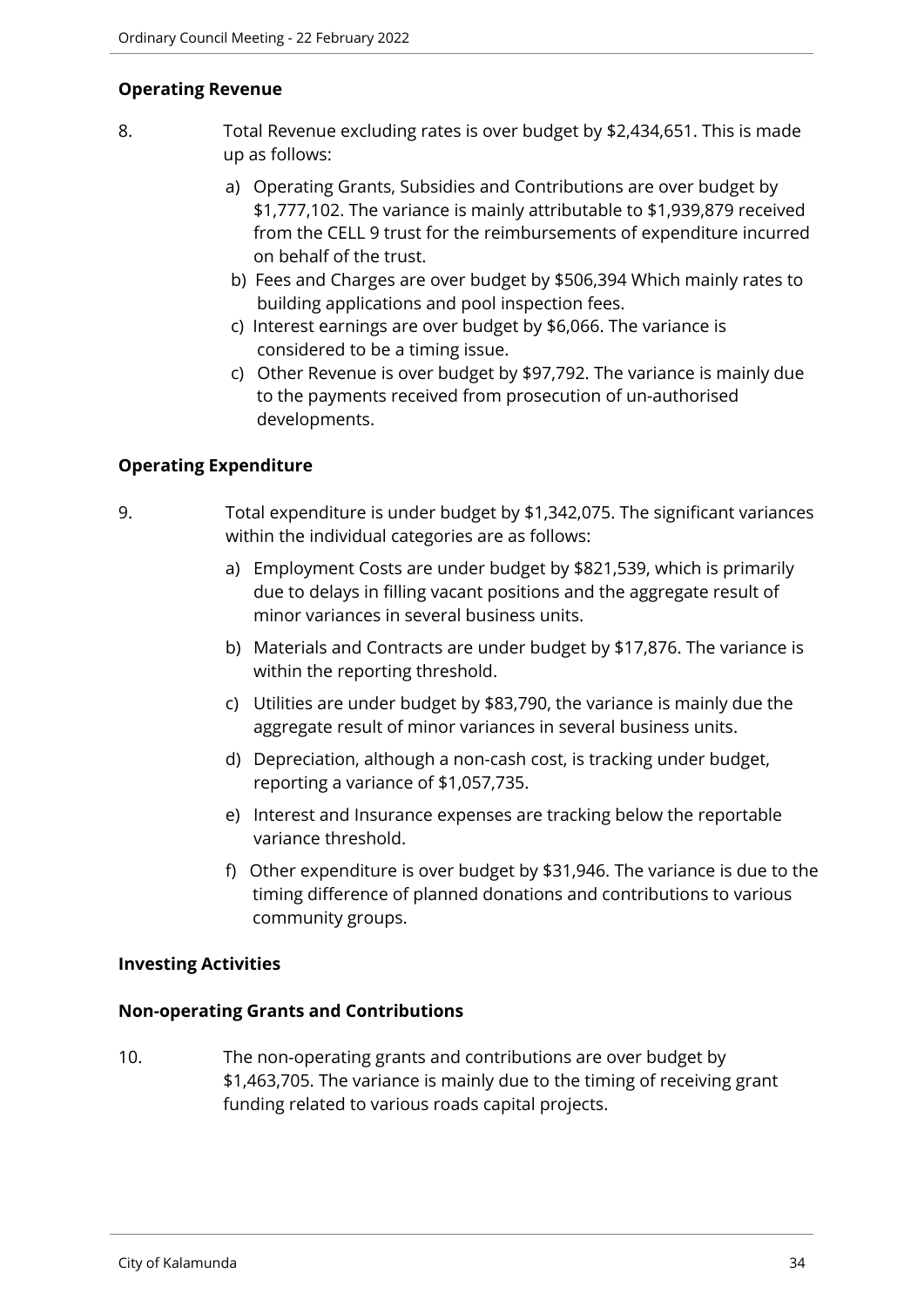# **Capital Expenditure**

- 11. The total Capital Expenditure on Property, Plant, and Equipment, and Infrastructure Assets (excluding Capital Work in Progress) is under budget by \$843,061. This is considered to be a timing issue.
- 12. Capital works-in-progress expenditure of \$1,687,151 represents the costs expended on Forrestfield Industrial Area Scheme Stage 1 and CELL 9 Wattle Grove development. The relevant expenditure is funded by the Forrestfield Industrial Area Scheme Stage 1 reserve account and the CELL 9 trust account. These assets once constructed will be passed over to the City for management.

# **Financing Activities**

13. The amounts attributable to financing activities show a variance of \$415,315 which is mainly due to the developer contributions and reserve transfers.

#### **Rates Revenues**

14. Rates generation is over budget with a variance of \$707,857. The variance is mainly due to the interim rates.

# **Statement of Financial Activity by Program for the period ended 31 January 2022**

15. Generally, the net result of each Program is within the accepted budget except for 'Recreation & Culture, and 'Other Property Services'. Major variances have been reported by Nature and Type under points 7 to 14 above.

# **Statement of Net Current Funding Position as of 31 January 2022**

- 16. The commentary on the net current funding position is based on a comparison of January 2022 to the January 2021 actuals.
- 17. Net Current Assets (Current Assets less Current Liabilities) total \$43 million. The restricted cash position is \$24.5 million which is higher than the previous year's balance of \$17.1 million. The variance is mainly due to the increased reserve balances in unexpended capital works, and specific purpose grants reserve and waste management reserve.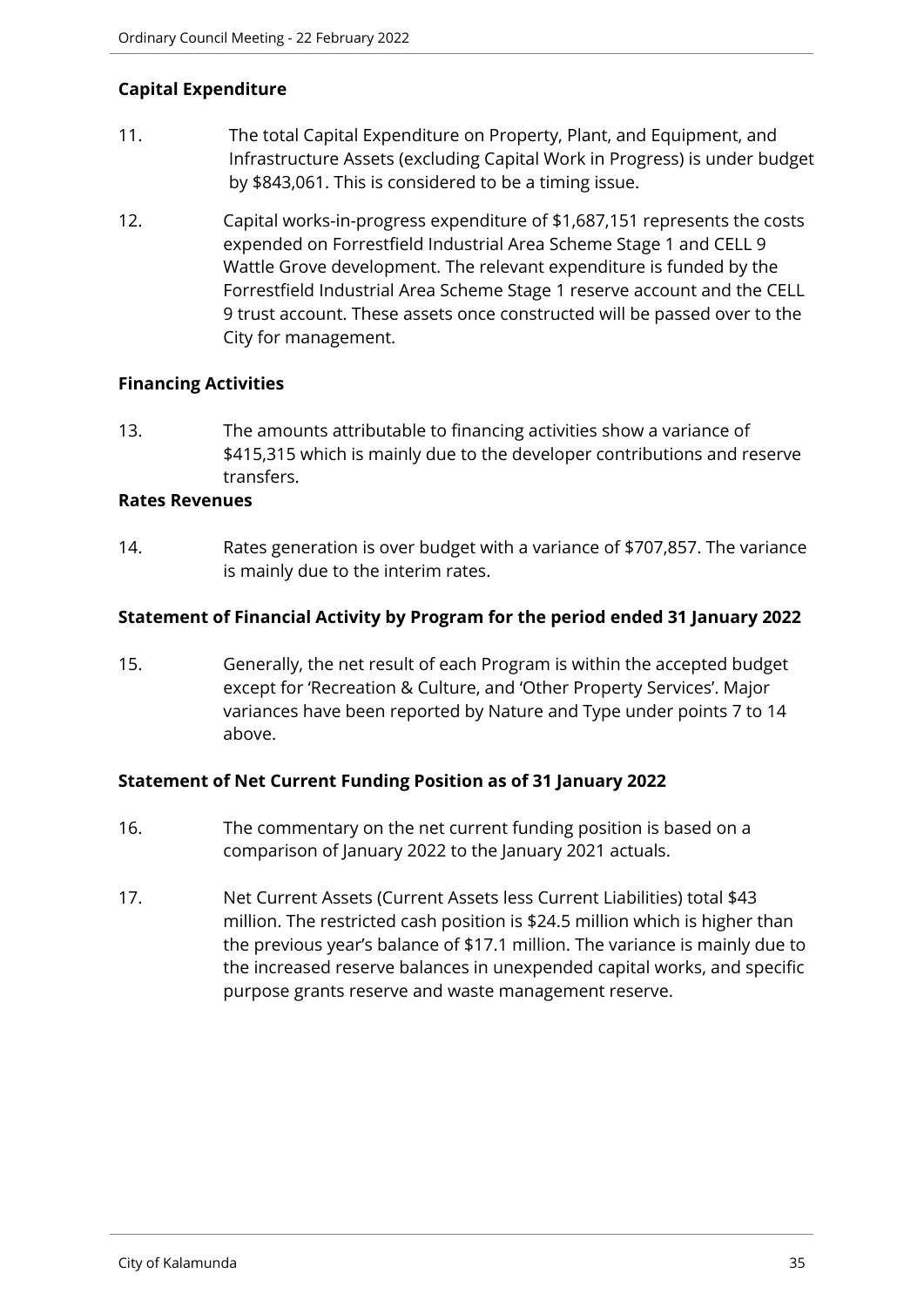18. The following graph indicates the financial institutions where the City has investments as of 31 January 2022;





\*Financial Institutions with Investments in the Fossil Fuel Industry



- 20. Trade and other receivables outstanding comprise rates and sundry debtors totalling \$8 million.
- 21. Sundry debtors have decreased from \$318,366 to \$308,174, of which \$30,165 consists of current debt due within 30 days. Details are contained in the Debtors and Creditors Report to Council.
- 22. Receivables Other represents \$2.7 million including: a) Emergency Service Levy receivables \$1.1 million; b) Receivables sanitation \$0.9 million
- 23. Provisions for annual and long service leave have increased by \$0.2 million to \$4.3 million when compared to the previous year.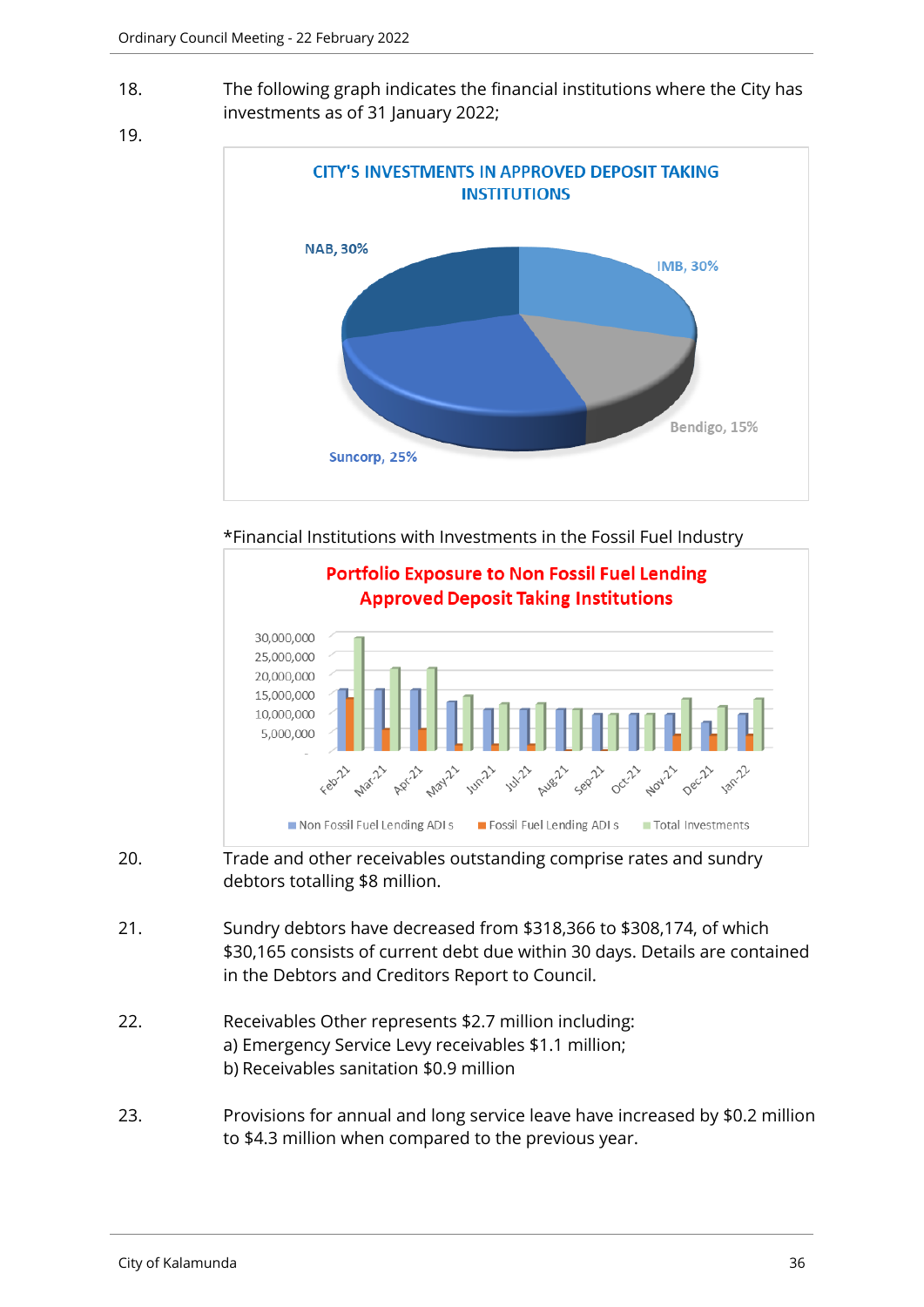#### **APPLICABLE LAW**

24. *The Local Government Act 1995* and *the Local Government (Financial Management) Regulations 1996.*

#### **APPLICABLE POLICY**

25. Nil.

# **STAKEHOLDER ENGAGEMENT**

#### **Internal Referrals**

26. The City's executive and management monitor and review the underlying business unit reports which form the consolidated results presented in this report.

#### **External Referrals**

27. As noted in point 24 above, the City is required to present to the Council a monthly statement of financial activity with explanations for major variances.

## **FINANCIAL CONSIDERATIONS**

28. The City's financial position continues to be closely monitored to ensure it is operating sustainably and to allow for future capacity.

#### **SUSTAINABILITY**

#### **Social Implications**

29. Nil.

#### **Economic Implications**

30. Nil.

#### **Environmental Implications**

31. Nil.

#### **RISK MANAGEMENT**

| 32. | <b>Risk:</b> Over-spending the budget. |            |               |  |  |
|-----|----------------------------------------|------------|---------------|--|--|
|     | <b>Consequence</b>                     | Likelihood | <b>Rating</b> |  |  |
|     | Possible                               | Moderate   | Medium        |  |  |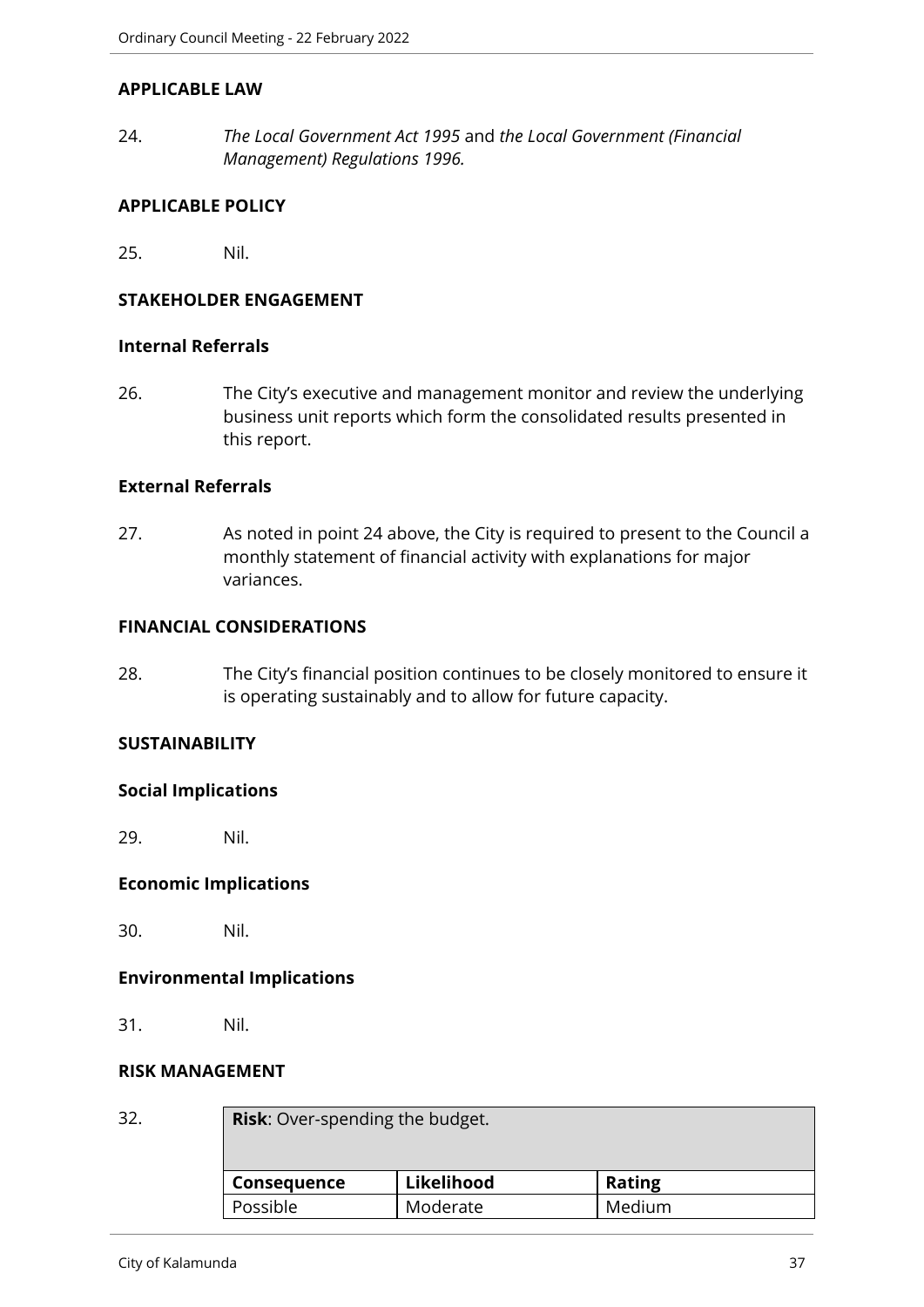## **Action/Strategy**

Monthly management reports are reviewed by the City and Council. Procurement compliance is centrally controlled via the Finance Department.

| 33. |            | <b>Risk:</b> Non-compliance with Financial Regulations                                                                                                                           |               |  |  |  |
|-----|------------|----------------------------------------------------------------------------------------------------------------------------------------------------------------------------------|---------------|--|--|--|
|     | Likelihood | Consequence                                                                                                                                                                      | <b>Rating</b> |  |  |  |
|     | Unlikely   | Moderate                                                                                                                                                                         | Low           |  |  |  |
|     |            | <b>Action / Strategy</b>                                                                                                                                                         |               |  |  |  |
|     |            | The financial report is scrutinised by the City to ensure that all statutory<br>requirements are met.<br>Internal Audit reviews to ensure compliance with Financial Regulations. |               |  |  |  |
|     |            | External Audit confirms compliance.                                                                                                                                              |               |  |  |  |

## **CONCLUSION**

34. The City's Financial Statements as at 31 January 2022 demonstrate the City has managed its budget and financial resources effectively.

## **Voting Requirements: Simple Majority**

#### RESOLVED OCM 10/2022

That Council RECEIVE the Draft Monthly Statutory Financial Statements for the period ended 31 January 2022 which comprises:

- a) Statement of Financial Activity (Nature or Type) for the period ended 31 January 2022;
- b) Statement of Financial Activity (Statutory Reporting Program) for the period ended 31 January 2022;
- c) Net Current Funding Position, note to financial report as of 31 January 2022;
- d) Statement of Financial Activity (Nature and Type) for the period ended 31 December 2021;
- e) Statement of Financial Activity (Statutory Reporting Program) for the period ended 31 December 2021 and
- f) Net Current Funding Position, note to financial report as of 31 December 2021

Moved: **Cr Dylan O'Connor**

Seconded: **Cr Geoff Stallard**

Vote: **CARRIED UNANIMOUSLY (12/0)**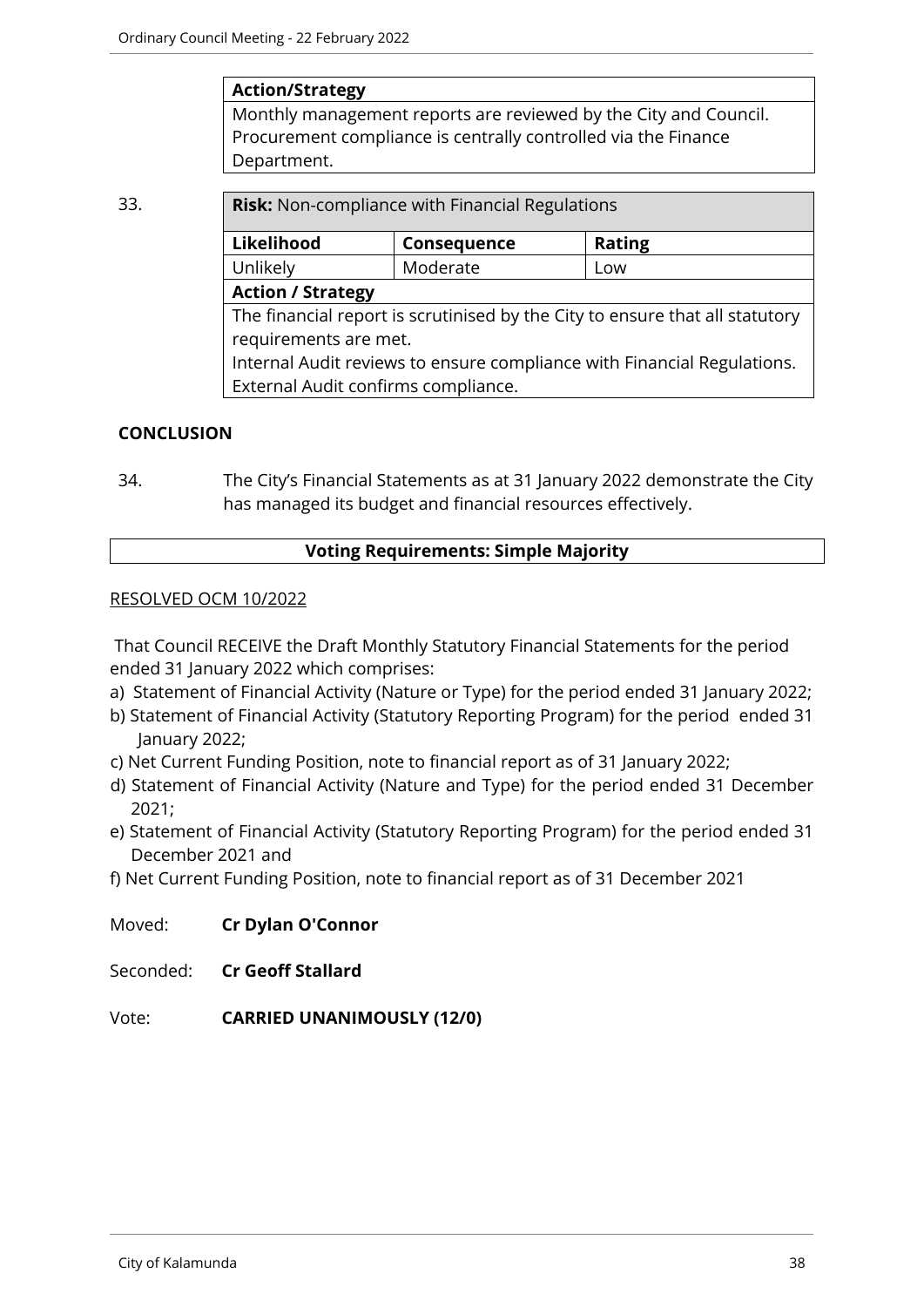# **10.5.2. Debtors and Creditors Report for the period ended 31 December 2021**

*Declaration of financial / conflict of interests to be recorded prior to dealing with each item.*

|   | Previous Items<br>Directorate<br><b>Business Unit</b><br>File Reference<br>Applicant<br>Owner |                                     | N/A<br>N/A<br>N/A | <b>Corporate Services</b><br><b>Financial Services</b><br><b>FI-CRS-002</b>                                                                                                                                                                                                                                                                                                                                                         |
|---|-----------------------------------------------------------------------------------------------|-------------------------------------|-------------------|-------------------------------------------------------------------------------------------------------------------------------------------------------------------------------------------------------------------------------------------------------------------------------------------------------------------------------------------------------------------------------------------------------------------------------------|
|   | Attachments                                                                                   |                                     | 1.<br>2.<br>3.    | Creditor Payments for the period ended<br>December 2021 [10.5.2.1 - 37 pages]<br>Summary of Debtors for the month of December<br>2021 [10.5.2.2 - 3 pages]<br>Summary of Creditors for month of December                                                                                                                                                                                                                            |
|   | <b>TYPE OF REPORT</b>                                                                         |                                     |                   | 2021 [10.5.2.3 - 1 page]                                                                                                                                                                                                                                                                                                                                                                                                            |
|   | Advocacy<br>Executive                                                                         |                                     |                   | When Council is advocating on behalf of the community to<br>another level of government/body/agency<br>When Council is undertaking its substantive role of direction<br>setting and oversight (e.g. accepting tenders, adopting plans                                                                                                                                                                                               |
| P | Information<br>Legislative                                                                    | and budgets)<br>For Council to note |                   | Includes adopting Local Laws, Town Planning Schemes, and<br>Policies. When Council determines a matter that directly<br>impacts a person's rights and interests where the principles of<br>natural justice apply. Examples include town planning<br>applications, building licenses, other permits or licenses<br>issued under other Legislation or matters that could be<br>subject to appeal to the State Administrative Tribunal |

#### **STRATEGIC PLANNING ALIGNMENT**

*Kalamunda Advancing Strategic Community Plan to 2031* **Priority 4: Kalamunda Leads Objective 4.1** - To provide leadership through transparent governance. **Strategy 4.1.1** - Provide good governance.

#### **EXECUTIVE SUMMARY**

1. The purpose of this report is to provide Council with the list of payments made from Municipal and Trust Fund Accounts in December 2021, in accordance with the requirements of the *Local Government (Financial Management) Regulations 1996* (Regulation 13).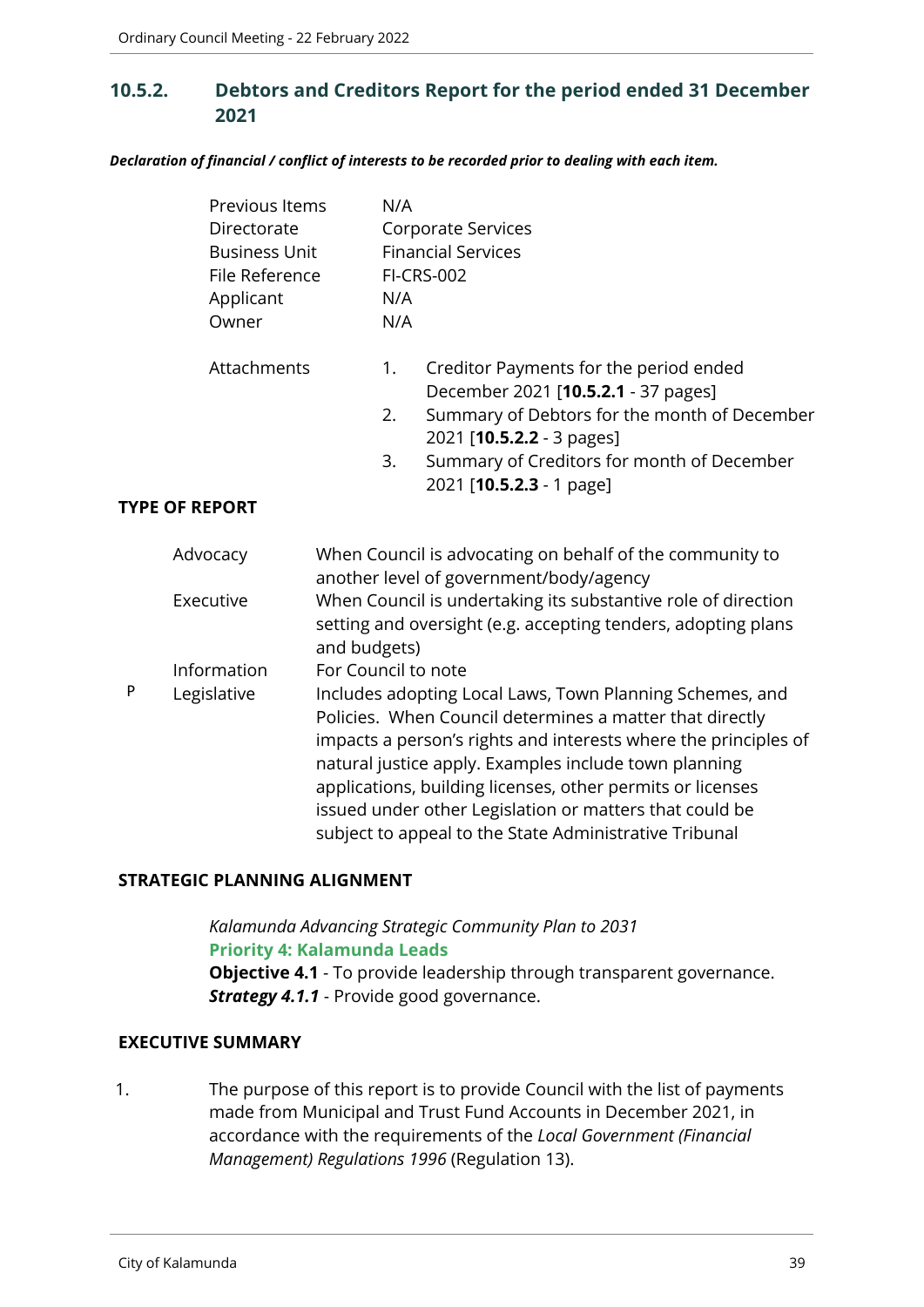- 2. The Debtors and Creditors report provides Council with payments made from Municipal and Trust accounts together with outstanding debtors for the month of December 2021.
- 3. It is recommended that Council:
	- a) Receive the list of payments made from the Municipal and Trust Fund Accounts in December 2021 in accordance with the requirements of the *Local Government (Financial Management) Regulations 1996* (Regulation 13); and
	- b) Receive the outstanding debtors and creditors report for the month of December 2021.

# **BACKGROUND**

- 4. Trade Debtors and Creditors are subject to strict monitoring and control procedures.
- 5. In accordance with *the Local Government (Financial Management) Regulations 1996* (Regulation 13) reporting on payments made from Municipal Fund and Trust Fund must occur monthly.

# **DETAILS AND ANALYSIS**

# **Debtors**

- 6. Sundry debtors as of 31 December 2021 were \$627,183. This includes \$269,620 of current debts and \$2,149 unallocated credits (excess or overpayments).
- 7. Invoices over 30 days total \$77,748 debts of significance:
	- a) City of Armadale, \$27,500, Website Design reimbursement;
	- b) Department of Education, \$16,545, Lease Fees;
	- c) Hartfield Country Club, \$8,649, Annual Lease Fee;
	- d) Kalamunda & District Junior Football Club, \$7,389, Extension Project Contribution, Utility;
	- e) Zig Zag Gymnastics, \$6,396, Lease Fees; and
	- f) Forrestfield United Soccer Club, \$5,890, Loan 214.
- 8. Invoices over 60 days total \$21,175 debts of significance:
	- a) Forrestfield United Soccer Club, \$3,236, Utilities;
	- b) Zig Zag Gymnastics, \$3,197, Lease Fees;
	- c) Kalamunda & Districts Junior Football Club, \$2,421, Utilities;
	- d) Anoint the World Ministries, \$2,254, Hall Hire;
	- e) Private Citizen, \$2,164, Reimbursement;
	- f) High Wycombe Amateur Football Club, \$1,143, Utilities; and
	- g) Carmel Adventist College, \$1,067, Hall Hire.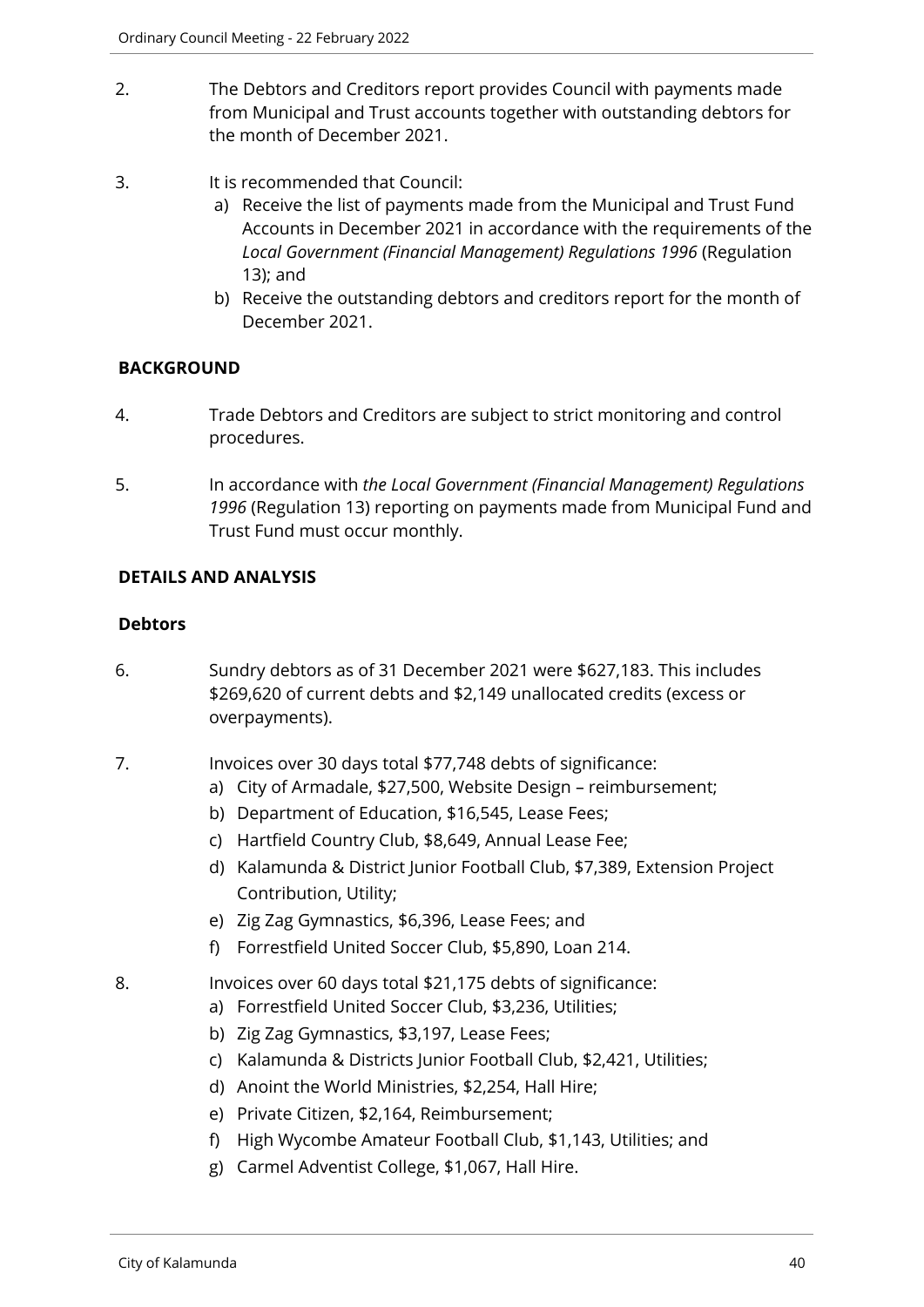- 9. Invoices over 90 days total \$260,789, debts of significance:
	- a) EI Dujmovic Pty Ltd, \$209,700, Development Contribution;
	- b) Dept of Infrastructure, \$16,440, Road Safety Awareness and Enablers Fund Grant;
	- c) Zig Zag Gymnastics, \$9,083, Lease Fees
	- d) Private Citizen, \$4,950, Fire Break Reimbursement;
	- e) N-Com, \$3,671, Lease Fees;
	- f) Dome Coffee Australia, \$1,558, Lease Fees; and
	- g) Hills Karate Club, \$1,550, Hall Hire.

# **Creditors**

10. Payments totalling \$6,654,404 were made during the month of December 2021.

> Standard payment terms are 30 days from the end of the month, with local businesses and contractors on 14-day terms.

11. Significant Municipal payments (GST inclusive – where applicable) made in the month were:

| Supplier                                           | Purpose                                                                     | \$           |
|----------------------------------------------------|-----------------------------------------------------------------------------|--------------|
| Department of Fire<br><b>Emergency Services</b>    | Emergency Services Levy - 2<br>quarter payment                              | 2,032,946.56 |
| Eastern Metropolitan<br>Regional Council<br>(EMRC) | Domestic waste charges -<br>disposal fees                                   | 410,532.66   |
| <b>Australian Tax Office</b>                       | PAYG payments                                                               | 376,381.86   |
| Cleanaway                                          | Waste, recycling & bulk disposal<br>services fees                           | 374,529.97   |
| Major Motors Pty Ltd                               | Purchase of two Isuzu trucks -<br>plant replacement program                 | 297,345.64   |
| Data #3 Limited                                    | Annual subscription - Microsoft<br>licenses                                 | 215,497.42   |
| Western Australian<br><b>Electoral Commission</b>  | Local Government ordinary<br>election 2021                                  | 147,295.42   |
| Synergy                                            | Power charges - various<br>locations                                        | 142,327.65   |
| <b>Beaver Tree Services</b>                        | General tree services / under<br>powerline pruning for various<br>locations | 136,015.68   |
| Dowsing Group Pty Ltd                              | Supply and lay concrete<br>pathways, maintenance at<br>various locations    | 112,616.93   |
| <b>AWARE Super Pty Ltd</b>                         | Superannuation contributions                                                | 93,964.45    |
| <b>ASV Sales &amp; Services</b><br>(WA) Pty Ltd    | Purchase of new 2021 - POSI<br>track loader                                 | 84,624.10    |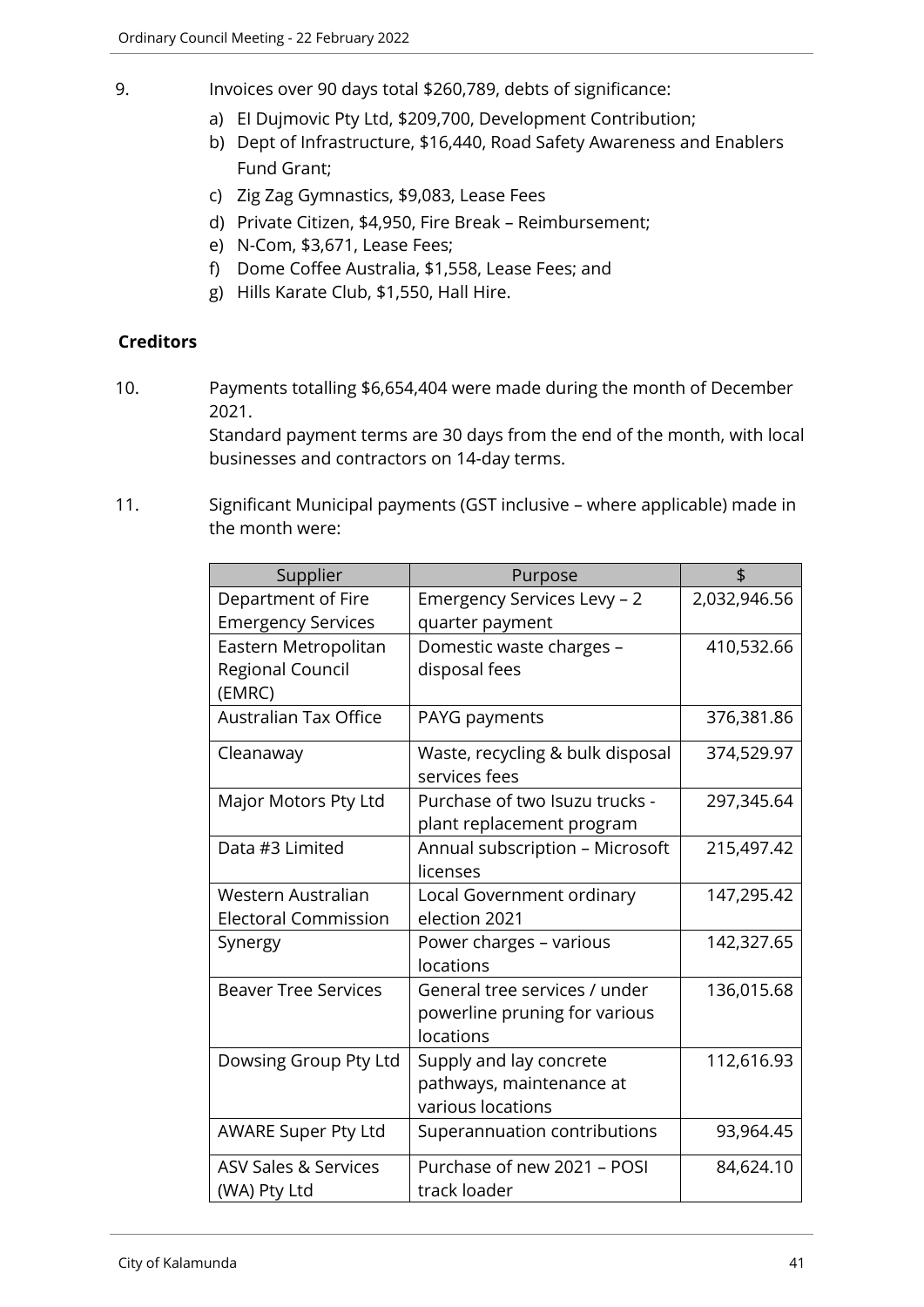| Contraflow                                                                       | Traffic management at various<br>locations                                          | 78,690.49 |
|----------------------------------------------------------------------------------|-------------------------------------------------------------------------------------|-----------|
| <b>HAS Earthmoving</b>                                                           | Progress claims for works in<br>Maida Vale Road/ ROE Highway<br>off-ramp roundabout | 74,792.25 |
| <b>West Tip Waste</b><br>Control Pty Ltd                                         | Tip fees - removal and<br>processing of various waste                               | 70,075.53 |
| Kalamunda Electrics                                                              | Electrical maintenance and<br>repairs various locations                             | 65,458.11 |
| Building Commission -<br>Department of Mines,<br>Industry Regulation &<br>Safety | Building Levy - November 2021                                                       | 65,175.94 |
| Mckay Earthmoving<br>Pty Ltd                                                     | Plant equipment and operator<br>hire for various locations                          | 57,465.99 |
| ATCO Gas Australia Pty<br>Ltd                                                    | Minor asset works at Hale<br>Road, Wattle Grove*                                    | 55,989.84 |
| Western Australian<br><b>Treasury Corporation</b>                                | Loan instalment repayment -<br>loan number 243                                      | 53,862.00 |
| A Proud Landmark Pty<br>Ltd                                                      | Tree planting program -<br>pruning and general<br>maintenance                       | 52,345.26 |

These payments total \$4,997,933.75 and represent 75% of all payments for the month.

\* The amounts paid relate to CELL 9 infrastructure works reimbursed from the CELL 9 trust account (excluding GST component) during December 2021.

# **Payroll**

- 12. Salaries are paid in fortnightly cycles. A total of \$1,211,029 was paid in net salaries for the month of December 2021.
- 13. Details are provided in (Attachment 1) after the creditor's payment listing.

# **Trust Account Payments**

- 14. The Trust Accounts maintained by the City of Kalamunda (City) relate to the following types:
	- a) CELL 9 Trust;
	- b) Public Open Space funds;
	- c) NBN Tower Pickering Brook Trust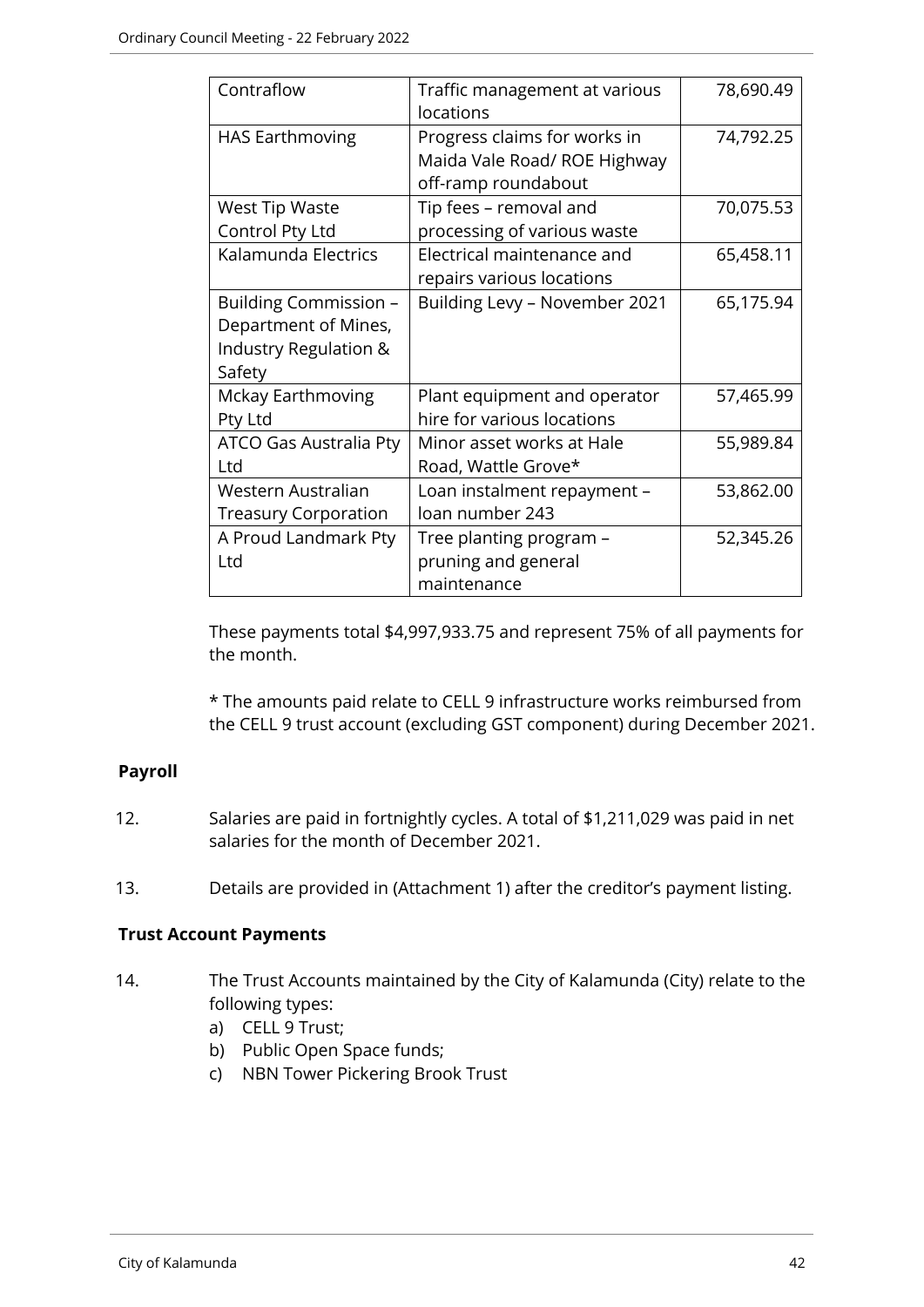15. The following payments (GST exclusive) were made from the Trust Accounts in December 2021.

| CELL <sub>9</sub> |                                            | Amount (\$) |
|-------------------|--------------------------------------------|-------------|
| Date              | Description                                |             |
| 24/12/2021        | ATCO Gas Australia Pty Ltd - Minor asset   | 50,899.58   |
|                   | works at Hale Road, Wattle Grove           |             |
| 24/12/2021        | Contraflow - Hale Road - Tree planting     | 1,717.54    |
|                   | into median strips                         |             |
| 24/12/2021        | Talis Consultants Pty Ltd- Detailed design | 1,770.86    |
|                   | & consult services for the delivery of     |             |
|                   | Woodlupine Living Stream                   |             |
| 24/12/2021        | Kalamunda Electrics - Installation of      | 11,793.00   |
|                   | Western Power head works -                 |             |
|                   | Woodlupine Living Stream project           |             |
| 24/12/2021        | Quality Press - LSP amendment sign         | 145.08      |

# **APPLICABLE LAW**

- 16. Regulation 12(1) of the *Local Government (Financial Management) Regulations 1996*.
- 17. Regulation 13 of the *Local Government (Financial Management) Regulations 1996*.

# **APPLICABLE POLICY**

- 18. Debt Collection Policy S-FIN02.
- 19. Register of Delegations from Council to CEO.

# **STAKEHOLDER ENGAGEMENT**

#### **Internal Referrals**

20. Various business units are engaged to resolve outstanding debtors and creditors as required.

# **External Referrals**

21. Debt collection matters are referred to the City's appointed debt collection agency when required.

# **FINANCIAL CONSIDERATIONS**

22. The City will continue to closely manage debtors and creditors to ensure optimal cash flow management.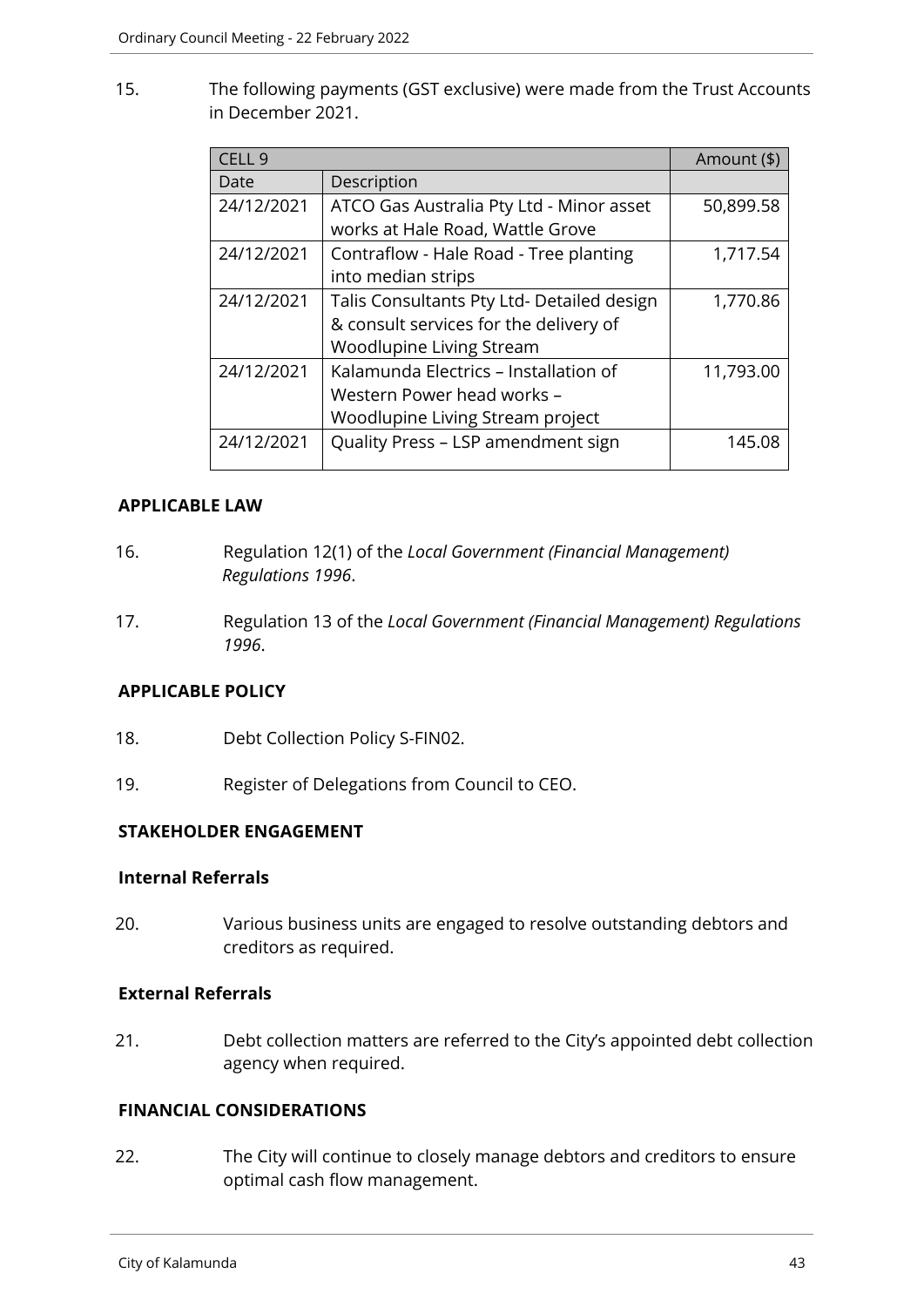#### **SUSTAINABILITY**

23. Nil.

# **RISK MANAGEMENT**

## **Debtors**

24. **Risk**: The City is exposed to the potential risk of the debtor failing to make payments resulting in the disruption of cash flow.

| Consequence            | Likelihood                                      | <b>Rating</b> |  |  |
|------------------------|-------------------------------------------------|---------------|--|--|
| Possible               | Insignificant                                   | Low           |  |  |
| <b>Action/Strategy</b> |                                                 |               |  |  |
|                        | Ensure debt collections are rigorously managed. |               |  |  |

## **Creditors**

| 25. | <b>Risk:</b> Adverse credit ratings due to the City defaulting on the creditor. |               |               |  |  |
|-----|---------------------------------------------------------------------------------|---------------|---------------|--|--|
|     | Consequence                                                                     | Likelihood    | <b>Rating</b> |  |  |
|     | Possible                                                                        | Insignificant | Low           |  |  |
|     | <b>Action/Strategy</b>                                                          |               |               |  |  |
|     | Ensure all disputes are resolved in a timely manner.                            |               |               |  |  |

# **CONCLUSION**

26. Creditor payments are above the normal trend due to the emergency service levy payment.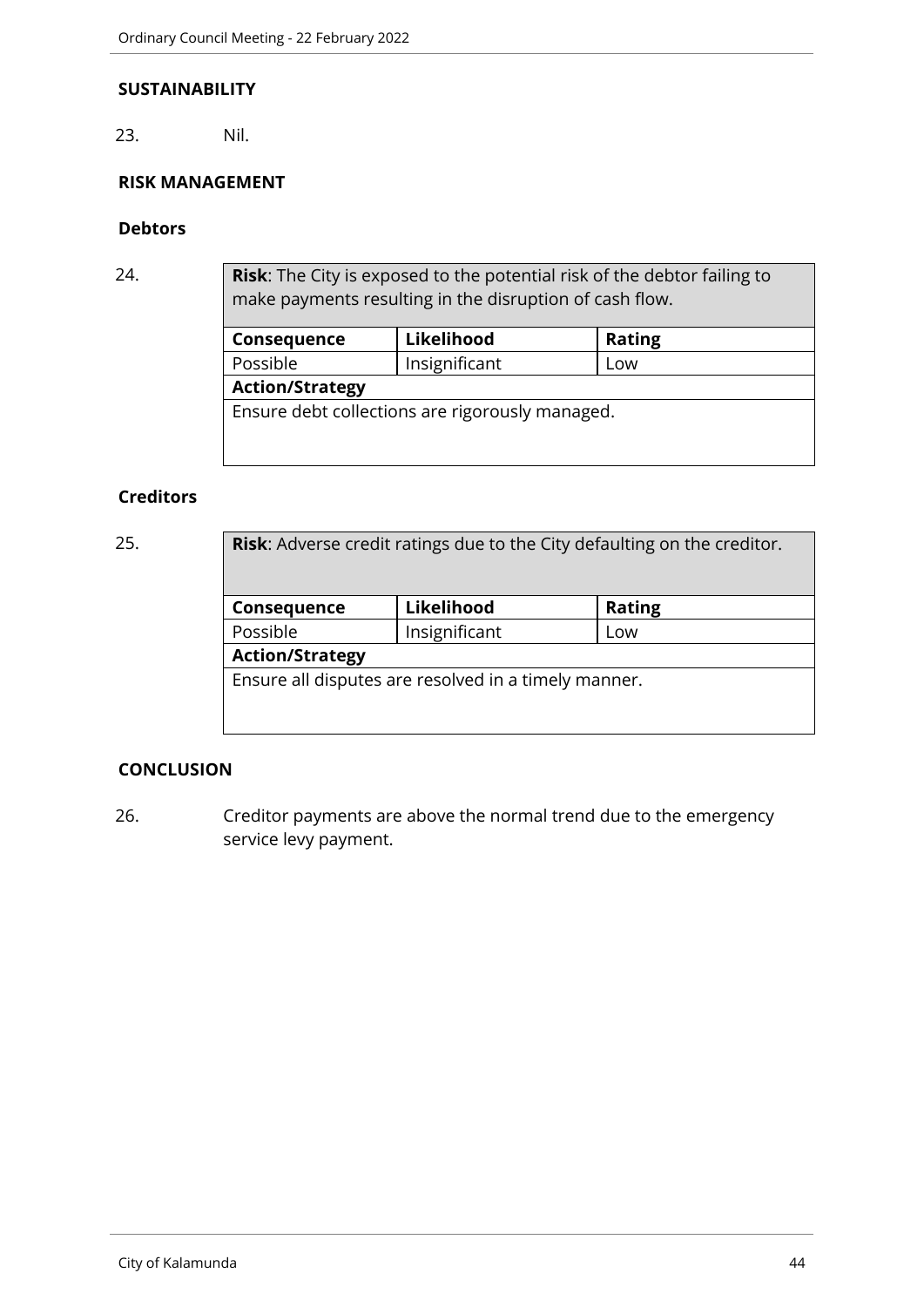# **Voting Requirements: Simple Majority**

#### RESOLVED OCM 11/2022

That Council:

- 1. RECEIVE the list of payments made from the Municipal Accounts in December 2021 (Attachment 1) in accordance with the requirements of the *Local Government (Financial Management) Regulations 1996* (Regulation 13).
- 2. RECEIVE the outstanding debtors and creditors report (Attachment 2 & 3) for the month of December 2021.
- Moved: **Cr Geoff Stallard**
- Seconded: **Cr Lisa Cooper**

## Vote: **CARRIED UNANIMOUSLY (12/0)**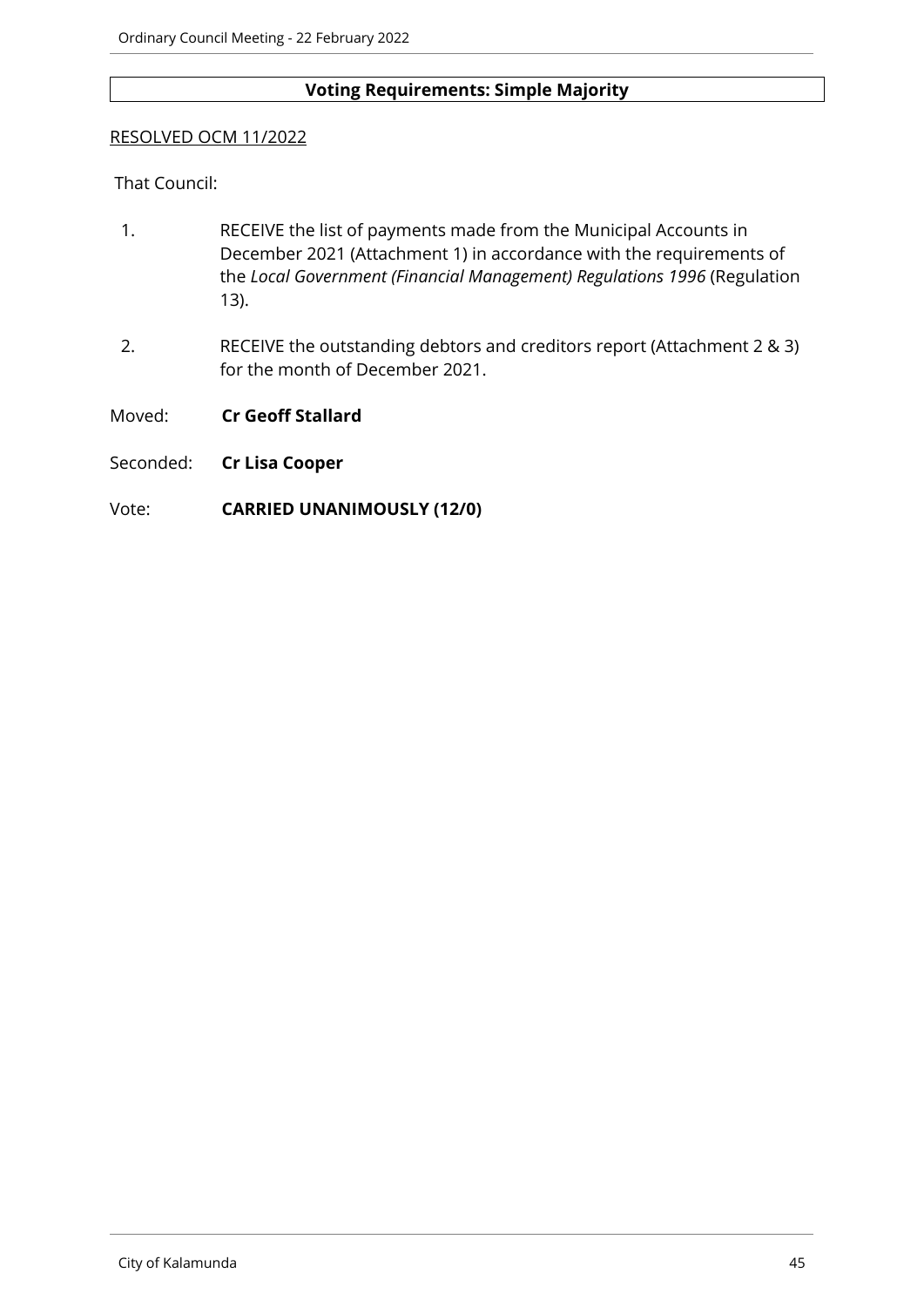# **10.5.3. Debtors and Creditors Report for the period ended 31 January 2022**

*Declaration of financial / conflict of interests to be recorded prior to dealing with each item.*

|   | Previous Items<br>Directorate<br><b>Business Unit</b><br>File Reference<br>Applicant<br>Owner |                     | N/A<br>N/A<br>N/A | <b>Corporate Services</b><br><b>Financial Services</b><br><b>FI-CRS-002</b>                                                                                                                                                                                                                                                                                                                                                         |
|---|-----------------------------------------------------------------------------------------------|---------------------|-------------------|-------------------------------------------------------------------------------------------------------------------------------------------------------------------------------------------------------------------------------------------------------------------------------------------------------------------------------------------------------------------------------------------------------------------------------------|
|   | Attachments                                                                                   |                     | 1.<br>2.          | Creditor Payments for the period ended January<br>2022 [10.5.3.1 - 30 pages]<br>Summary of Debtors for the month of January<br>2022 [10.5.3.2 - 3 pages]                                                                                                                                                                                                                                                                            |
|   |                                                                                               |                     | 3.                | Summary of Creditors for month of January 2022<br>$[10.5.3.3 - 1$ page]                                                                                                                                                                                                                                                                                                                                                             |
|   | <b>TYPE OF REPORT</b>                                                                         |                     |                   |                                                                                                                                                                                                                                                                                                                                                                                                                                     |
|   | Advocacy                                                                                      |                     |                   | When Council is advocating on behalf of the community to<br>another level of government/body/agency                                                                                                                                                                                                                                                                                                                                 |
|   | Executive                                                                                     | and budgets)        |                   | When Council is undertaking its substantive role of direction<br>setting and oversight (e.g. accepting tenders, adopting plans                                                                                                                                                                                                                                                                                                      |
|   | Information                                                                                   | For Council to note |                   |                                                                                                                                                                                                                                                                                                                                                                                                                                     |
| P | Legislative                                                                                   |                     |                   | Includes adopting Local Laws, Town Planning Schemes, and<br>Policies. When Council determines a matter that directly<br>impacts a person's rights and interests where the principles of<br>natural justice apply. Examples include town planning<br>applications, building licenses, other permits or licenses<br>issued under other Legislation or matters that could be<br>subject to appeal to the State Administrative Tribunal |

# **STRATEGIC PLANNING ALIGNMENT**

*Kalamunda Advancing Strategic Community Plan to 2031* **Priority 4: Kalamunda Leads Objective 4.1** - To provide leadership through transparent governance. **Strategy 4.1.1** - Provide good governance.

#### **EXECUTIVE SUMMARY**

1. The purpose of this report is to provide Council with the list of payments made from Municipal and Trust Fund Accounts in January 2022, in accordance with the requirements of the *Local Government (Financial Management) Regulations 1996* (Regulation 13).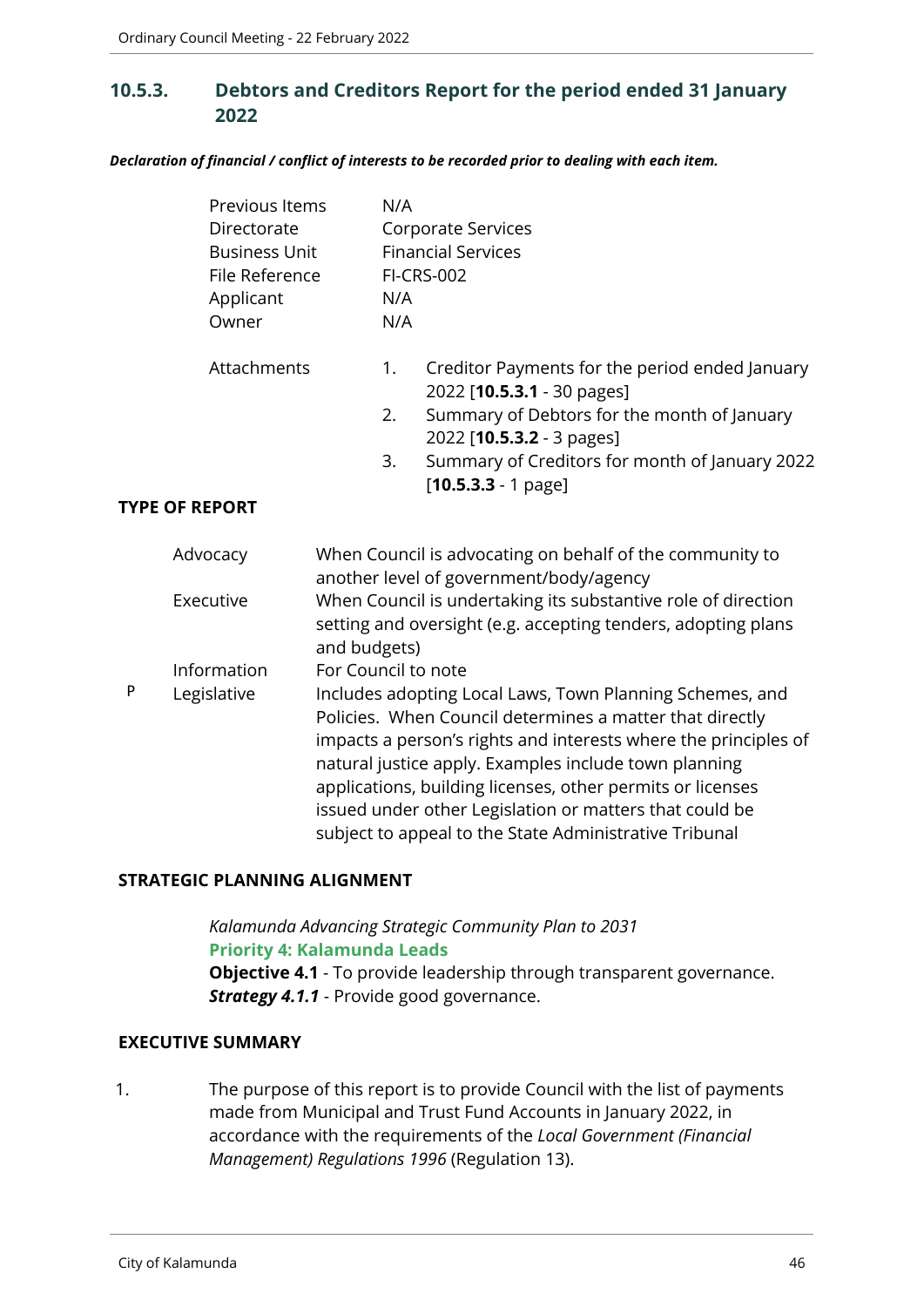- 2. The Debtors and Creditors report provides Council with payments made from Municipal and Trust accounts together with outstanding debtors for the month of January 2022.
- 3. It is recommended that Council:
	- a) Receive the list of payments made from the Municipal and Trust Fund Accounts in January 2022 in accordance with the requirements of the *Local Government (Financial Management) Regulations 1996* (Regulation 13); and
	- b) Receive the outstanding debtors and creditors report for the month of January 2022.

# **BACKGROUND**

- 4. Trade Debtors and Creditors are subject to strict monitoring and control procedures.
- 5. In accordance with *the Local Government (Financial Management) Regulations 1996* (Regulation 13) reporting on payments made from Municipal Fund and Trust Fund must occur monthly.

## **DETAILS AND ANALYSIS**

## **Debtors**

- 6. Sundry debtors as of 31 January 2022 were \$308,174. This includes \$30,165 of current debts and \$21,617 unallocated credits (excess or overpayments).
- 7. Invoices over 30 days total \$13,828 debts of significance:
	- a) N-Com, \$3,671, Lease Fees:
	- b) Zig Zag Gymnastics, \$3,198, Lease Fees;
	- c) Hills District Callisthenics, \$2,166, Hall Hire; and
	- d) Forrestfield United Soccer Club, \$1,069, Utilities.
- 8. Invoices over 60 days total \$23,166 debts of significance:
	- a) Forrestfield United Soccer Club, \$8,695, Players Fees and Utilities;
	- b) Zig Zag Gymnastics, \$6,396, Lease Fees; and
	- c) Kalamunda & Districts Junior Football Club, \$7,250, Contribution to Extension Project.
- 9. Invoices over 90 days total \$262,632 debts of significance:
	- a) EI Dujmovic Pty Ltd, \$209,700, Development Contribution;
	- b) Dept of Infrastructure, Transport, Regional Development and Communication, \$16,440, Road Safety Awareness and Enablers Fund Grant;
	- c) Zig Zag Gymnastics, \$9,981.28, Lease Fees
	- d) Private Citizen, \$4,950, Fire Break Reimbursement;
	- e) Private Citizen, \$2,164, Reimbursement;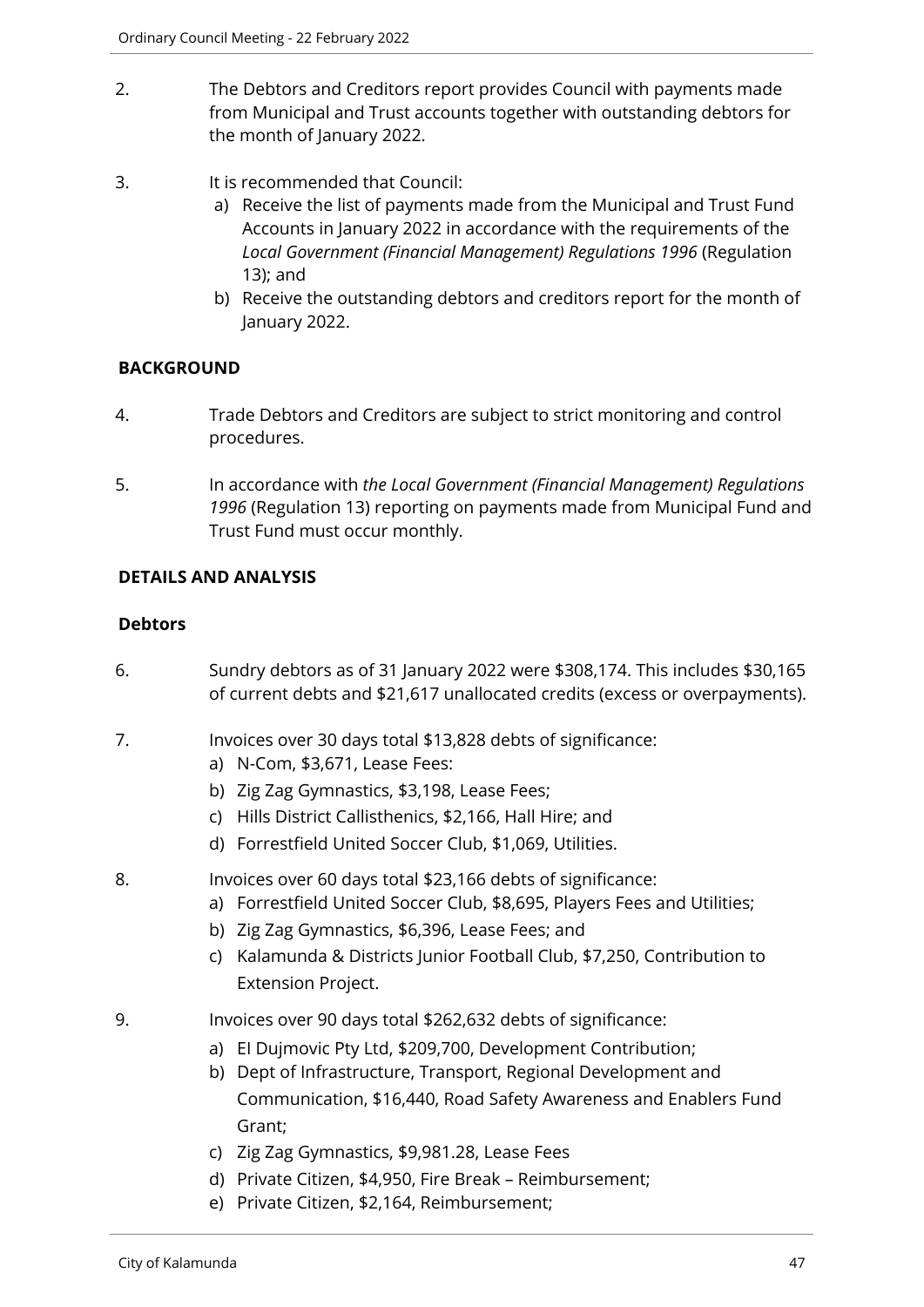- f) Forrestfield United Soccer Club, \$2,140.38, Utilities;
- g) Dome Coffee Australia, \$1,558, Lease Fees;
- h) Hills Karate Club, \$1,550, Hall Hire;
- i) Private Citizen, \$1,186.75, Hall Hire; and
- j) Carmel Adventist College, \$1,067, Hall Hire.

## **Creditors**

10. Payments totalling \$4,358,064 were made during the month of January 2022.

Standard payment terms are 30 days from the end of the month, with local businesses and contractors on 14-day terms.

11. Significant Municipal payments (GST inclusive – where applicable) made in the month were:

| Supplier                                           | Purpose                                                                     | \$         |
|----------------------------------------------------|-----------------------------------------------------------------------------|------------|
| Fulton Hogan<br>Industries Pty Ltd                 | Supply of road materials for<br>various locations                           | 920,880.38 |
| Eastern Metropolitan<br>Regional Council<br>(EMRC) | Domestic waste charges -<br>disposal fees                                   | 402,995.17 |
| <b>Australian Tax Office</b>                       | PAYG payments                                                               | 378,940.83 |
| Cleanaway                                          | Waste, recycling & bulk disposal<br>services fees                           | 359,031.84 |
| <b>LGIS Workcare</b><br>Scheme                     | LGIS Workcare performance-<br>based claims - adjustment<br>November 2021    | 236,959.70 |
| <b>AWARE Super Pty Ltd</b>                         | Superannuation contributions                                                | 186,622.31 |
| Synergy                                            | Power charges - various<br>locations                                        | 143,192.15 |
| Kalamunda Electrics                                | Electrical maintenance and<br>repairs various locations                     | 121,308.25 |
| Western Australian<br><b>Treasury Corporation</b>  | Loan instalment repayment -<br>loan number 221                              | 96,590.44  |
| <b>Beaver Tree Services</b>                        | General tree services / under<br>powerline pruning for various<br>locations | 79,083.99  |
| <b>West Tip Waste</b><br>Control Pty Ltd           | Tip fees - removal and<br>processing of various waste                       | 77,331.71  |

These payments total \$3,002,936.77 and represent 69% of all payments for the month.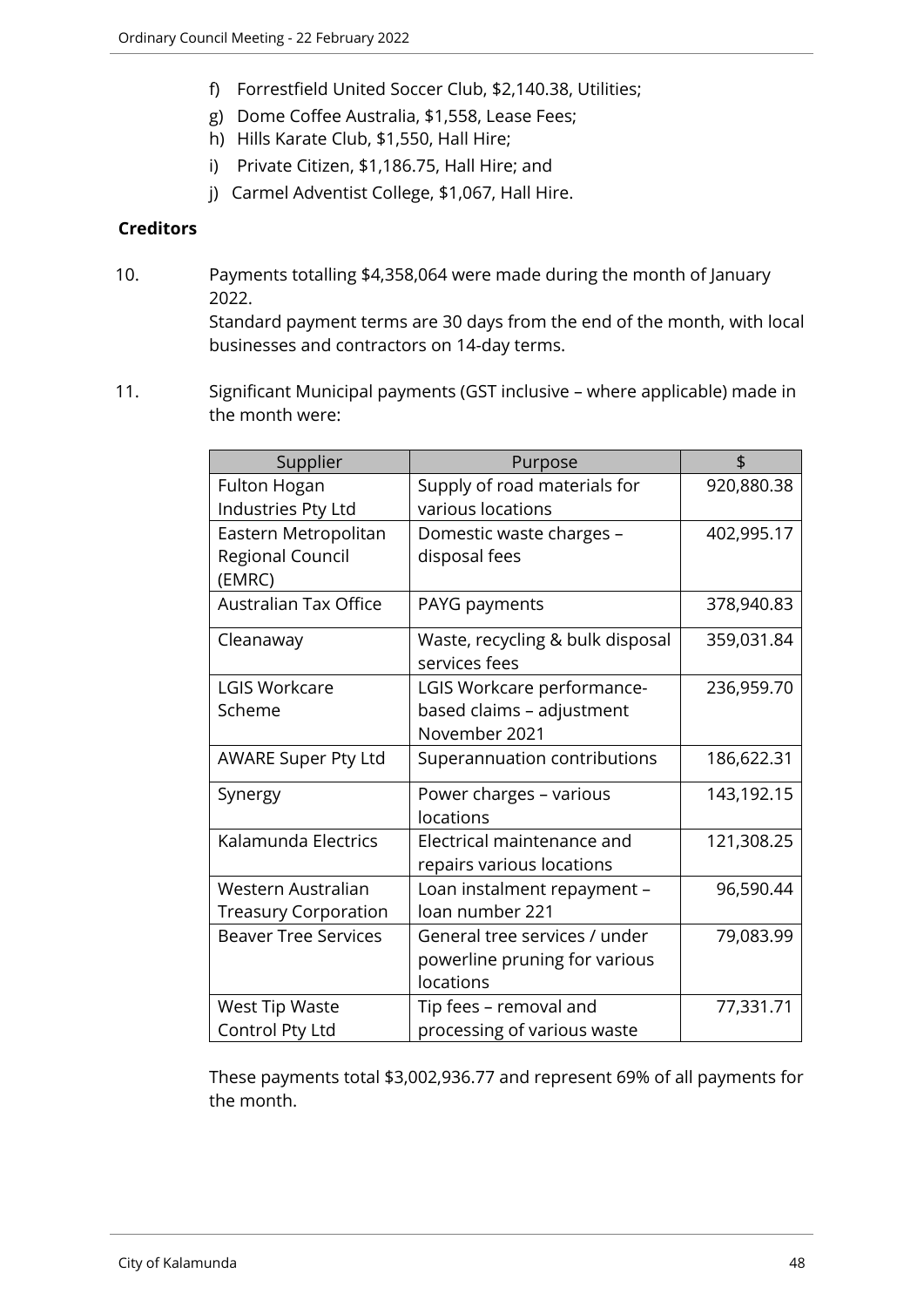## **Payroll**

- 12. Salaries are paid in fortnightly cycles. A total of \$1,210,765.07 was paid in net salaries for the month of January 2022.
- 13. Details are provided in (Attachment 1) after the creditor's payment listing.

## **Trust Account Payments**

- 14. The Trust Accounts maintained by the City of Kalamunda (City) relate to the following types:
	- a) CELL 9 Trust;
	- b) Public Open Space funds;
	- c) NBN Tower Pickering Brook Trust
- 15. The following payments (GST exclusive) were made from the Trust Accounts in November 2021.

| CELL 9     |                                        | Amount (\$) |
|------------|----------------------------------------|-------------|
| Date       | Description                            |             |
| 31/01/2022 | Tree Watering Services - tree watering | 1,496.00    |
|            | along Hale Road - December 2021        |             |
| 31/01/2022 | New ground Water Services Pty Ltd -    | 4,180.00    |
|            | Woodlupine Brook stage 3 irrigation    |             |
|            | works                                  |             |

#### **APPLICABLE LAW**

- 16. Regulation 12(1) of the *Local Government (Financial Management) Regulations 1996*.
- 17. Regulation 13 of the *Local Government (Financial Management) Regulations 1996*.

# **APPLICABLE POLICY**

- 18. Debt Collection Policy S-FIN02.
- 19. Register of Delegations from Council to CEO.

#### **STAKEHOLDER ENGAGEMENT**

## **Internal Referrals**

20. Various business units are engaged to resolve outstanding debtors and creditors as required.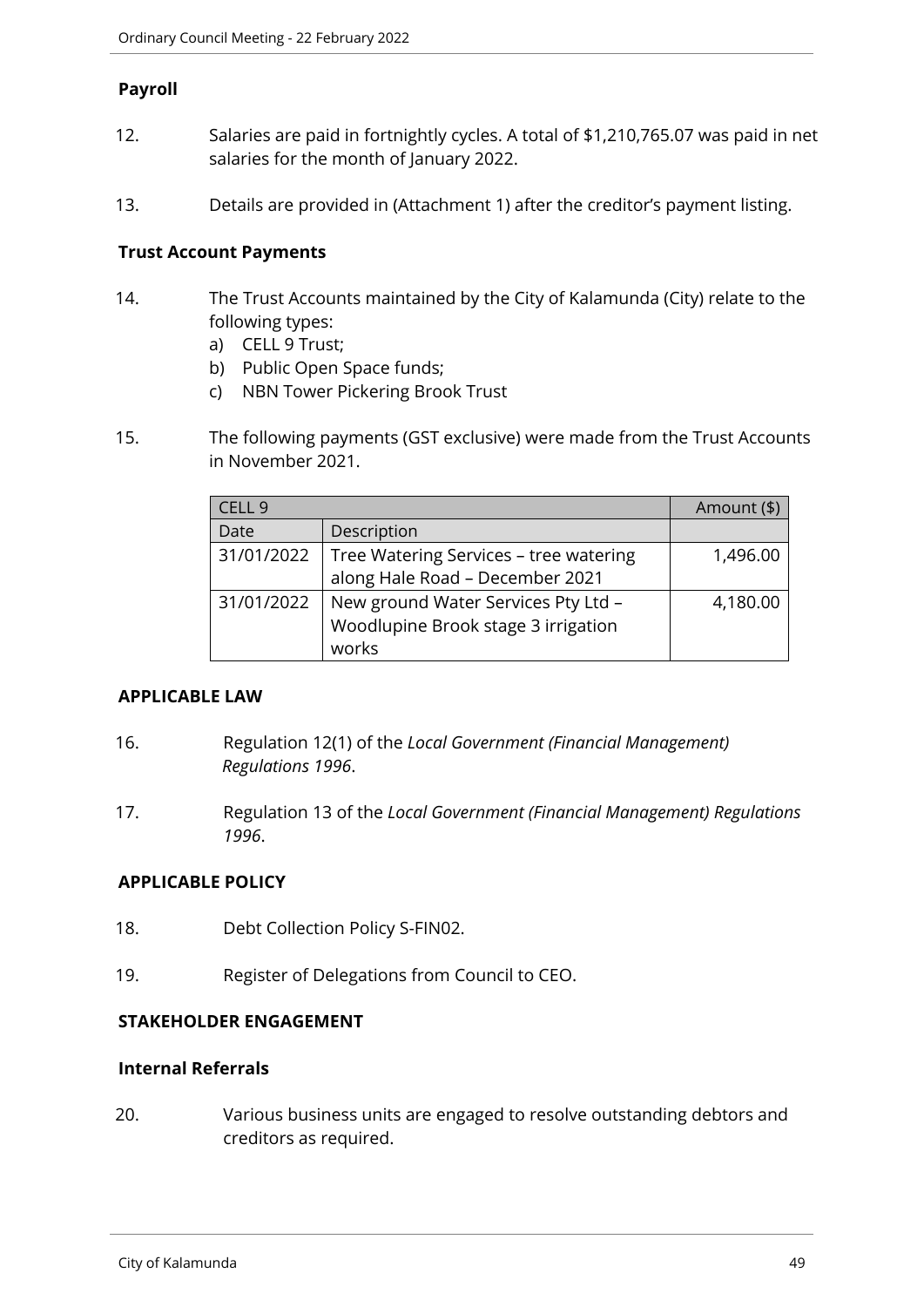## **External Referrals**

21. Debt collection matters are referred to the City's appointed debt collection agency when required.

## **FINANCIAL CONSIDERATIONS**

22. The City will continue to closely manage debtors and creditors to ensure optimal cash flow management.

#### **SUSTAINABILITY**

23. Nil.

#### **RISK MANAGEMENT**

#### **Debtors**

24. **Risk**: The City is exposed to the potential risk of the debtor failing to make payments resulting in the disruption of cash flow.

| Consequence            | Likelihood                                      | <b>Rating</b> |  |
|------------------------|-------------------------------------------------|---------------|--|
| Possible               | Insignificant                                   | Low           |  |
| <b>Action/Strategy</b> |                                                 |               |  |
|                        | Ensure debt collections are rigorously managed. |               |  |

#### **Creditors**

25. **Risk**: Adverse credit ratings due to the City defaulting on the creditor.

| Consequence                                          | Likelihood    | <b>Rating</b> |
|------------------------------------------------------|---------------|---------------|
| Possible                                             | Insignificant | Low           |
| <b>Action/Strategy</b>                               |               |               |
| Ensure all disputes are resolved in a timely manner. |               |               |
|                                                      |               |               |
|                                                      |               |               |

# **CONCLUSION**

26. Creditor payments are above the normal trend due to the emergency service levy payment.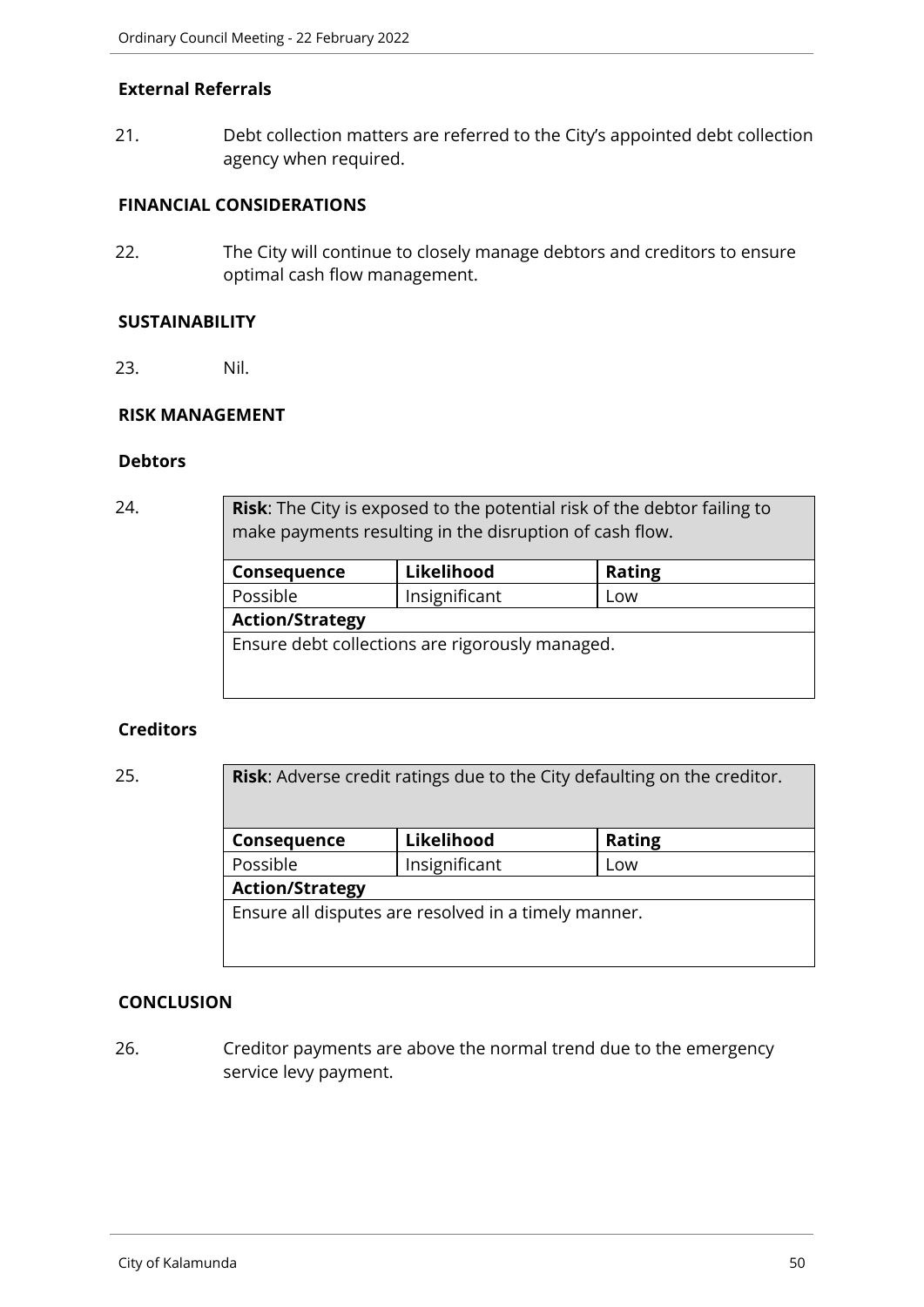# **Voting Requirements: Simple Majority**

#### RESOLVED OCM 12/2022

That Council:

- 1. RECEIVE the list of payments made from the Municipal Accounts in January 2022 (Attachment 1) in accordance with the requirements of the *Local Government (Financial Management) Regulations 1996* (Regulation 13).
- 2. RECEIVE the outstanding debtors and creditors report (Attachment 2 & 3) for the month of January 2022.
- Moved: **Cr Dylan O'Connor**
- Seconded: **Cr Geoff Stallard**

## Vote: **CARRIED UNANIMOUSLY (12/0)**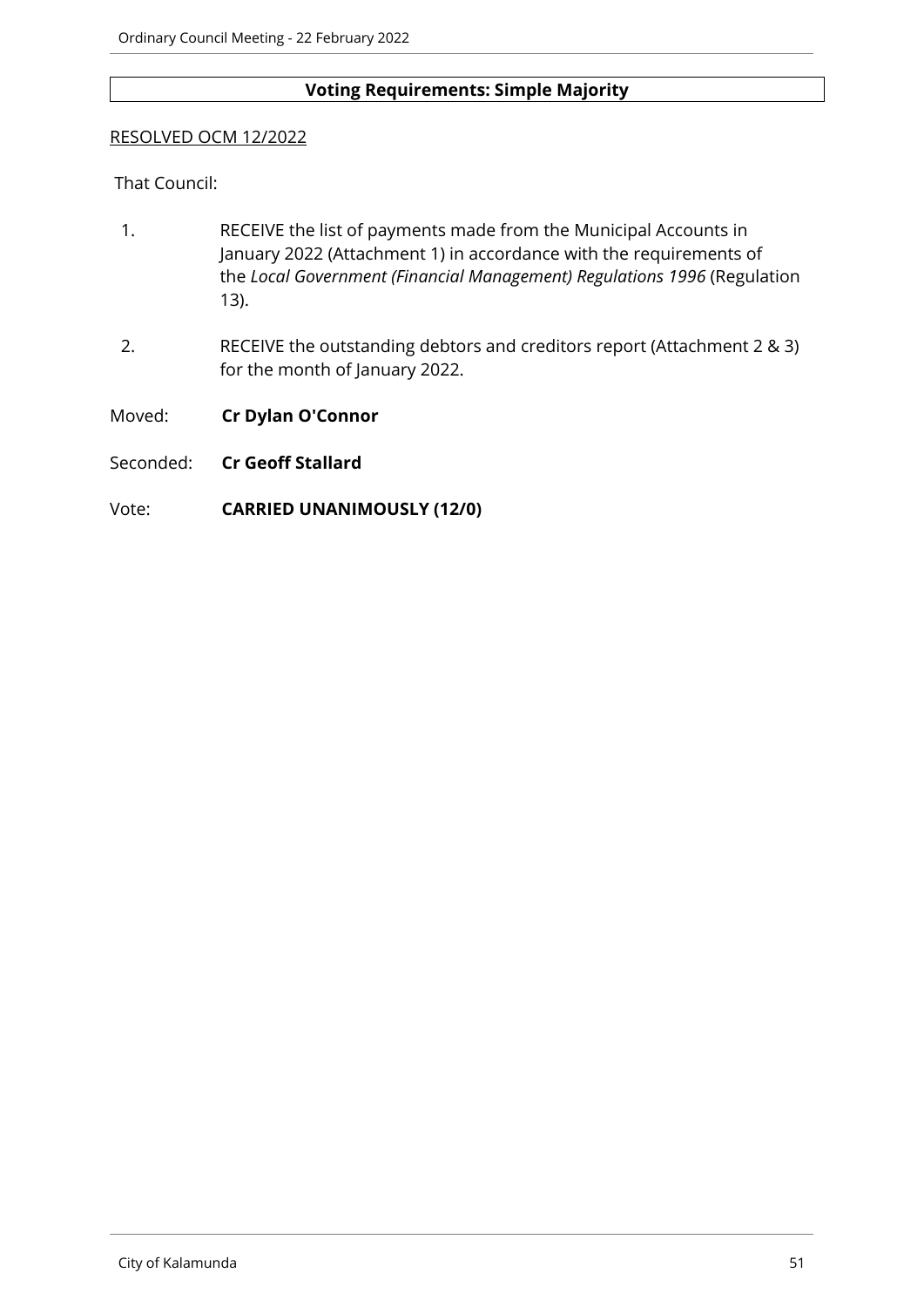# **10.5.4. Rates Debtors Report for the Period Ended December 2021**

*Declaration of financial / conflict of interests to be recorded prior to dealing with each item.*

| Previous Items       | N/A                                                  |
|----------------------|------------------------------------------------------|
| Directorate          | Corporate Services                                   |
| <b>Business Unit</b> | <b>Financial Services</b>                            |
| File Reference       | <b>FI-DRS-004</b>                                    |
| Applicant            | N/A                                                  |
| Owner                | N/A                                                  |
| Attachments          | Rates Report December 2021 [10.5.4.1 - 1 page]<br>1. |

## **TYPE OF REPORT**

|   | Advocacy    | When Council is advocating on behalf of the community to<br>another level of government/body/agency                                                                                                                                                                                                                                                                                                                                |
|---|-------------|------------------------------------------------------------------------------------------------------------------------------------------------------------------------------------------------------------------------------------------------------------------------------------------------------------------------------------------------------------------------------------------------------------------------------------|
| P | Executive   | When Council is undertaking its substantive role of direction<br>setting and oversight (e.g., accepting tenders, adopting plans<br>and budgets                                                                                                                                                                                                                                                                                     |
|   | Information | For Council to note                                                                                                                                                                                                                                                                                                                                                                                                                |
|   | Legislative | Includes adopting Local Laws, Town Planning Schemes and<br>Policies. When Council determines a matter that directly<br>impacts a person's rights and interests where the principles of<br>natural justice apply. Examples include town planning<br>applications, building licences, other permits or licences<br>issued under other Legislation or matters that could be<br>subject to appeal to the State Administrative Tribunal |

#### **STRATEGIC PLANNING ALIGNMENT**

*Kalamunda Advancing Strategic Community Plan to 2031*

#### **Priority 4: Kalamunda Leads**

**Objective 4.1** - To provide leadership through transparent governance.

*Strategy 4.1.1* - Provide good governance.

*Strategy 4.1.2* - Build an effective and efficient service-based organisation.

# **EXECUTIVE SUMMARY**

- 1. The purpose of this report is to provide Council with information on the rates collection percentage and the status of recovery actions.
- 2. The City of Kalamunda (City) levied rates for 2021/2022 on 1 July 2021 totalling \$38,954,466. As of 31 December 2021, \$33,228,911 has been collected for current and outstanding rates for the 31 December 2021 period.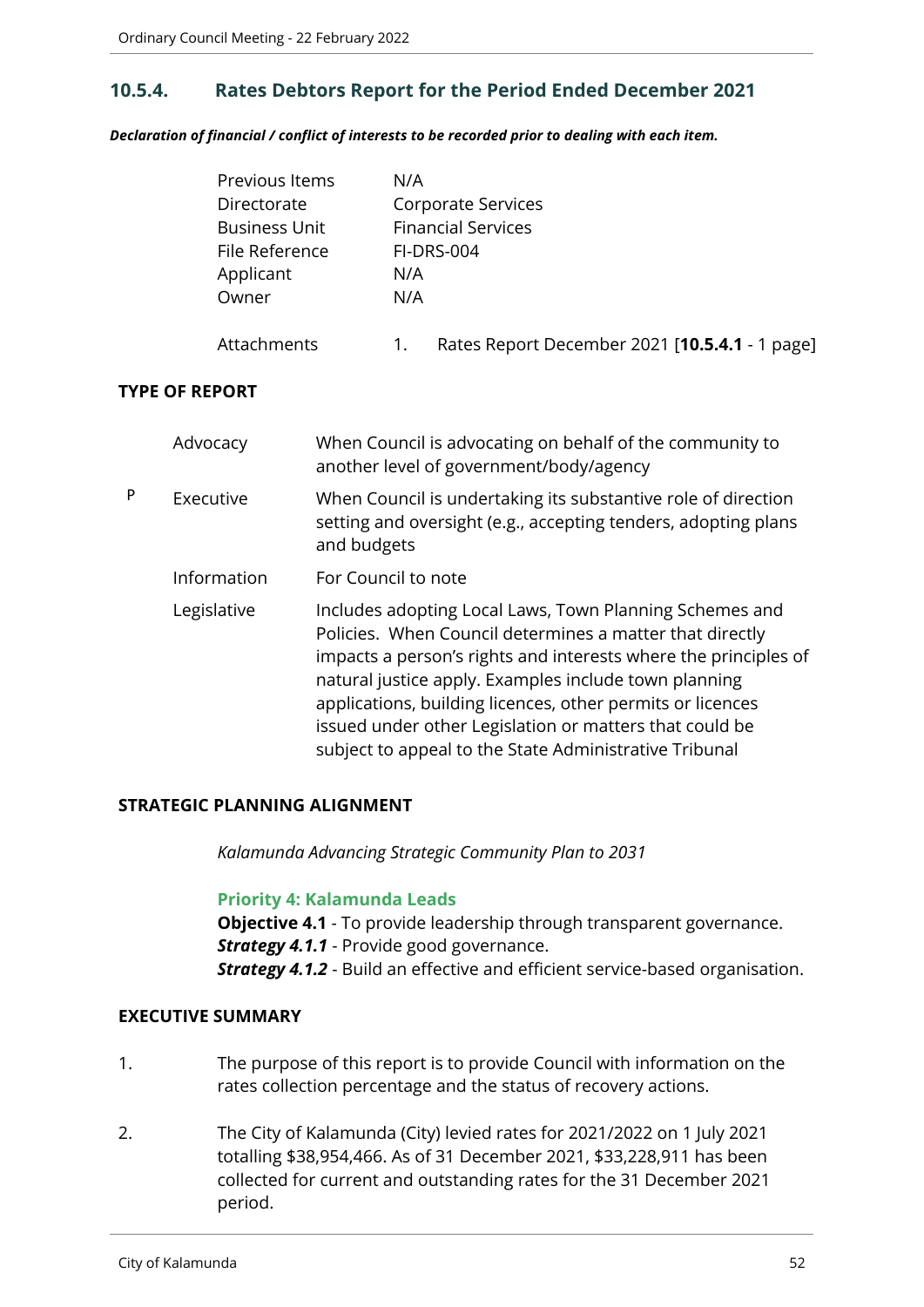3. It is recommended that Council receive the Rates Debtors Report for the month of December 2021 (Attachment 1).

# **BACKGROUND**

4. Rate Notices were issued on 22 July 2021 with the following payment options available:

| <b>Options</b> | <b>Payment Dates</b> |             |             |              |
|----------------|----------------------|-------------|-------------|--------------|
| Full           | 26 August            |             |             |              |
| payment        | 2021                 |             |             |              |
| Two            | 26 August            | 29 December |             |              |
| instalments    | 2021                 | 2021        |             |              |
| Four           | 26 August            | 27 October  | 29 December | 2 March 2022 |
| instalments    | 2021                 | 2021        | 2021        |              |

# **DETAILS AND ANALYSIS**

- 5. A total of 23,697 notices were issued on 22 July 2021. This consisted of 20,223 mailed rate notices, 742 Bpay View and 2,732 eRates notices. Rates Levied and Collectable for the 2021/2022 Financial Year currently total \$42,228,000.
- 6. As of 31 December 2021, a total of \$33,228,911 has been collected since Rates Notices were released, representing a collection rate of 80.41%**.**
- 7. A total of 7,934 ratepayers have taken up the instalment option. The first due date was 26 August 2021. A total of 156 ratepayers have chosen to pay via direct debit. Refer to the table below:

| <b>Option</b>           | <b>Description</b>              | <b>Number</b> |
|-------------------------|---------------------------------|---------------|
| Option 2 on Rate Notice | Two instalments                 | 1,559         |
| Option 3 on Rate Notice | Four instalments                | 6,335         |
| A Smarter Way to Pay    | Pay by Direct Debit over a      | 43            |
|                         | mutually agreed period.         |               |
| <b>Direct Debit</b>     | Payment to be received by April | 113           |
|                         | 2021                            |               |
| Total                   | Ratepayers on payment options   | 7,732         |

- 8. Interim rating has now commenced for 2021/2022. To 31 December 2021, \$221,785 has been raised for interim rating revenue.
- 9. Call recording software has been utilised in the Rates Department since 2015, primarily for customer service purposes, as it allows calls to be reviewed for training and process improvement purposes. For the period 1 December 2021 to 31 December 2021, there was a total of 231 incoming calls and 77 outgoing calls, equating to 12.92 hours call time.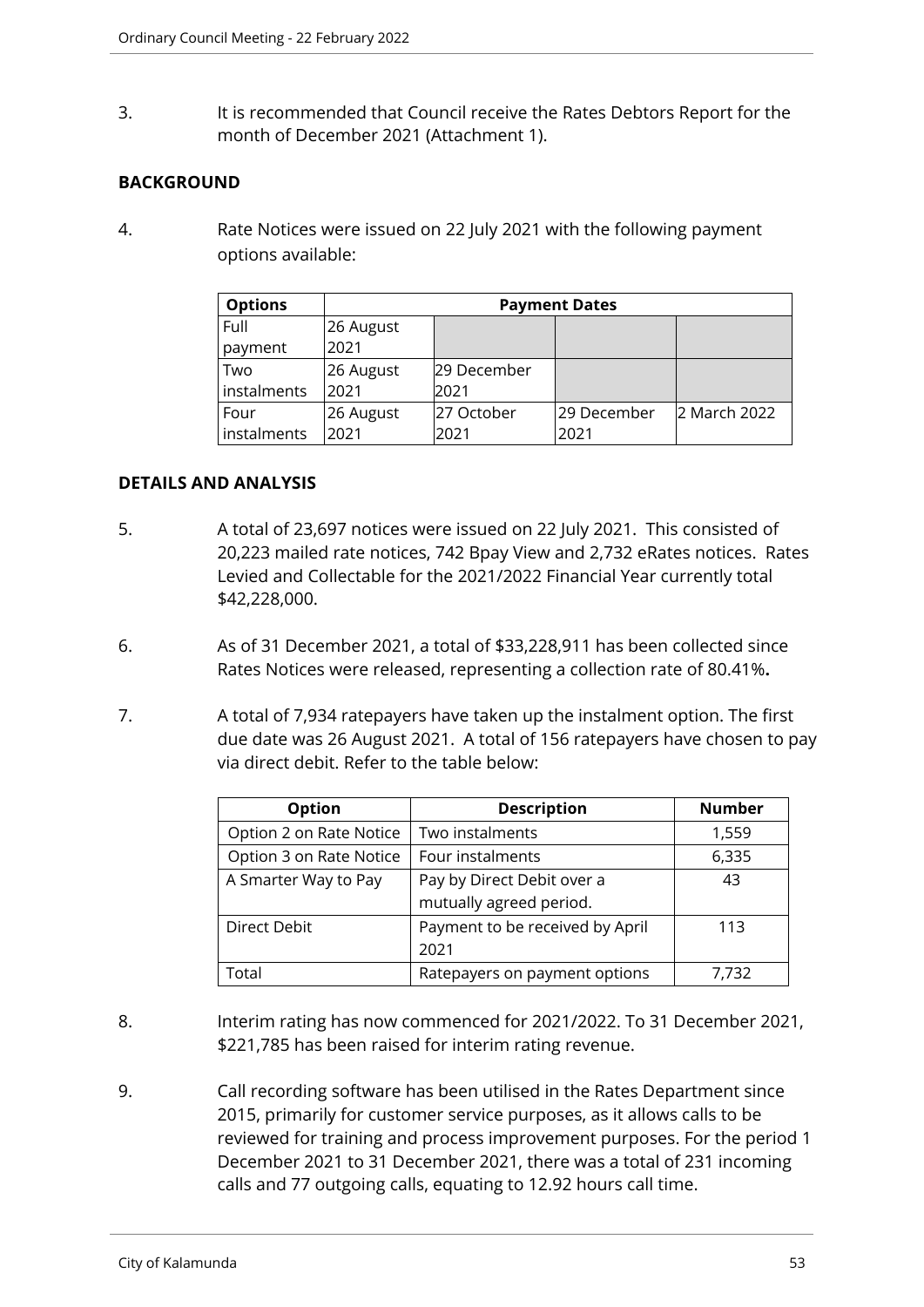# **APPLICABLE LAW**

10. The City collects its rates debts in accordance with the *Local Government Act 1995* Division 6 – Rates and Service Charges under the requirements of subdivision 5 – Recovery of unpaid rates and service charges.

## **APPLICABLE POLICY**

- 11. The City's rates collection procedures are in accordance with the Debt Collection Policy S-FIN02.
- 12. The Financial Hardship Policy adopted by Council on 7 April 2020 enables the provision of Financial Assistance to those seriously impacted by Covid-19.

#### **STAKEHOLDER ENGAGEMENT**

#### **Internal Referrals**

13. The City's Governance Unit has been briefed on the debt collection process.

#### **External Referrals**

14. The higher-level debt collection actions have been undertaken by Kott Gunning.

#### **FINANCIAL CONSIDERATIONS**

15. The early raising of rates in July allows the City's operations to commence without delays improving cashflow, in addition to earning additional interest income.

#### **SUSTAINABILITY**

#### **Social Implications**

- 16. Debt collection can have implications upon those ratepayers facing financial hardship and the City must ensure equity in its debt collection policy and processes.
- 17. The City has introduced "a smarter way to pay" to help ease the financial hardship to its customers. This has proved very effective with a growing number of ratepayers taking advantage of this option. A "Smarter Way to Pay" allows ratepayers to pay smaller amounts on a continuous basis either weekly or fortnightly, helping to reduce their financial burden.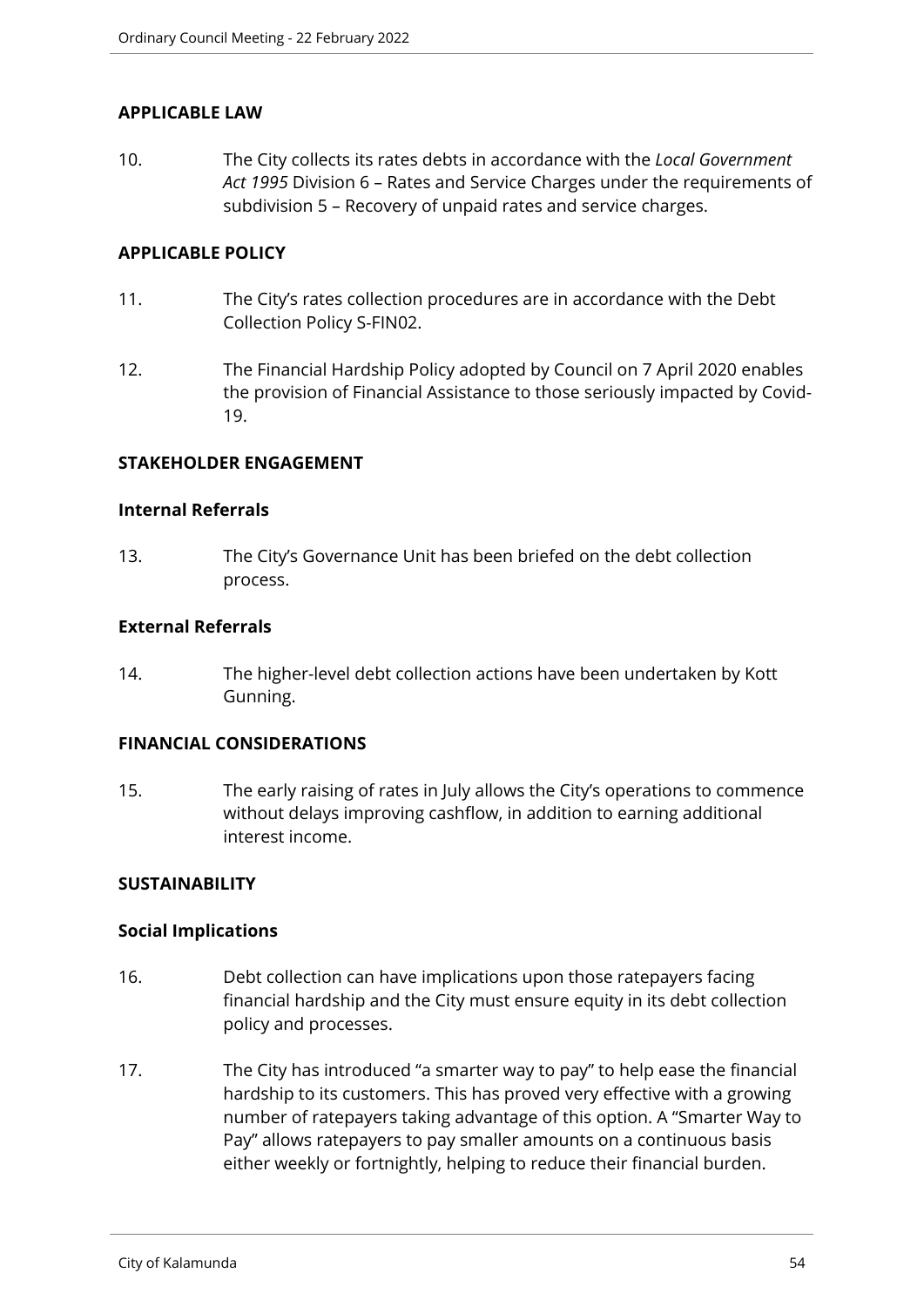## **Economic Implications**

18. Effective collection of all outstanding debtors leads to enhanced financial sustainability for the City.

## **Environmental Implications**

19. The increase in the take up of eRates and BPay View, as a system of Rate Notice delivery, will contribute to lower carbon emissions due to a reduction in printing and postage.

#### **RISK MANAGEMENT**

#### 20.

| <b>Risk:</b> Failure to collect outstanding rates and charges leading to |          |        |
|--------------------------------------------------------------------------|----------|--------|
| cashflow issues within the current year.                                 |          |        |
| Likelihood<br><b>Rating</b><br>Consequence                               |          |        |
| Likely                                                                   | Moderate | Medium |
| <b>Action/Strategy</b>                                                   |          |        |
| Ensure debt collections are rigorously maintained.                       |          |        |

# **CONCLUSION**

21. With a current collection rate for the financial year of 80.41% (compared to 79.72% last year), the City continues to effectively implement its rate collection strategy.

# **Voting Requirements: Simple Majority**

#### RESOLVED OCM 13/2022

That Council RECEIVE the Rates Debtors Report for the Period ended 31 December 2021 (Attachment 1).

# Moved: **Cr Kathy Ritchie**

Seconded: **Cr Janelle Sewell**

# Vote: **CARRIED UNANIMOUSLY (12/0)**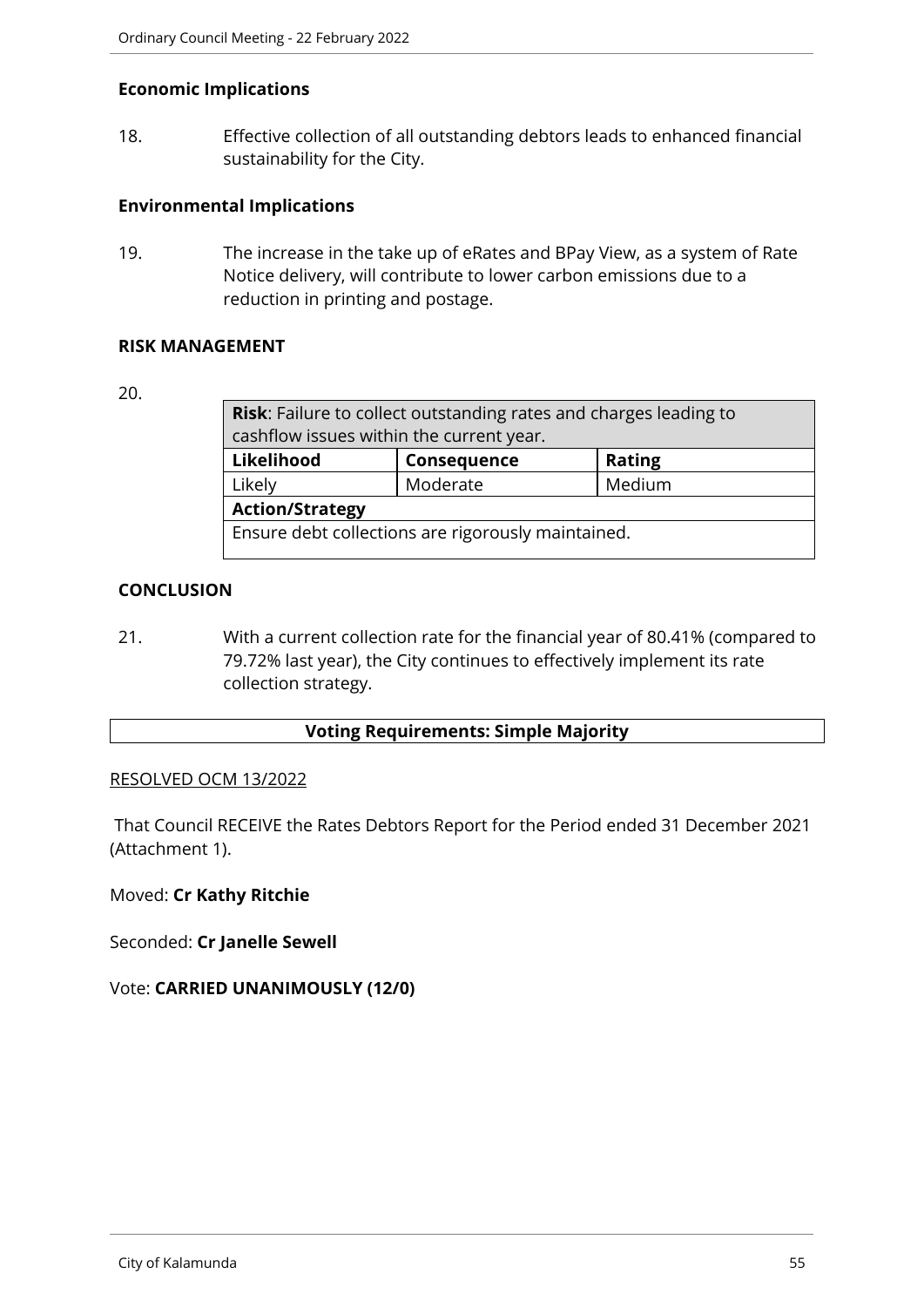# **10.5.5. Rates Debtors Report for the Period Ended January 2022**

*Declaration of financial / conflict of interests to be recorded prior to dealing with each item.*

| Previous Items       | N/A                                                 |
|----------------------|-----------------------------------------------------|
| Directorate          | Corporate Services                                  |
| <b>Business Unit</b> | <b>Financial Services</b>                           |
| File Reference       | FI-DRS-004                                          |
| Applicant            | N/A                                                 |
| Owner                | N/A                                                 |
| Attachments          | Rates Report January 2022 [10.5.5.1 - 1 page]<br>1. |

## **TYPE OF REPORT**

|   | Advocacy    | When Council is advocating on behalf of the community to<br>another level of government/body/agency                                                                                                                                                                                                                                                                                                                                |
|---|-------------|------------------------------------------------------------------------------------------------------------------------------------------------------------------------------------------------------------------------------------------------------------------------------------------------------------------------------------------------------------------------------------------------------------------------------------|
| P | Executive   | When Council is undertaking its substantive role of direction<br>setting and oversight (e.g., accepting tenders, adopting plans<br>and budgets                                                                                                                                                                                                                                                                                     |
|   | Information | For Council to note                                                                                                                                                                                                                                                                                                                                                                                                                |
|   | Legislative | Includes adopting Local Laws, Town Planning Schemes and<br>Policies. When Council determines a matter that directly<br>impacts a person's rights and interests where the principles of<br>natural justice apply. Examples include town planning<br>applications, building licences, other permits or licences<br>issued under other Legislation or matters that could be<br>subject to appeal to the State Administrative Tribunal |

#### **STRATEGIC PLANNING ALIGNMENT**

*Kalamunda Advancing Strategic Community Plan to 2031*

#### **Priority 4: Kalamunda Leads**

**Objective 4.1** - To provide leadership through transparent governance.

*Strategy 4.1.1* - Provide good governance.

*Strategy 4.1.2* - Build an effective and efficient service-based organisation.

#### **EXECUTIVE SUMMARY**

- 1. The purpose of this report is to provide Council with information on the rates collection percentage and the status of recovery actions.
- 2. The City of Kalamunda (City) levied rates for 2021/2022 on 1 July 2021 totalling \$38,954,466. As of 31 January 2022, \$34,646,979 has been collected for current and outstanding rates for the 31 January 2022 period.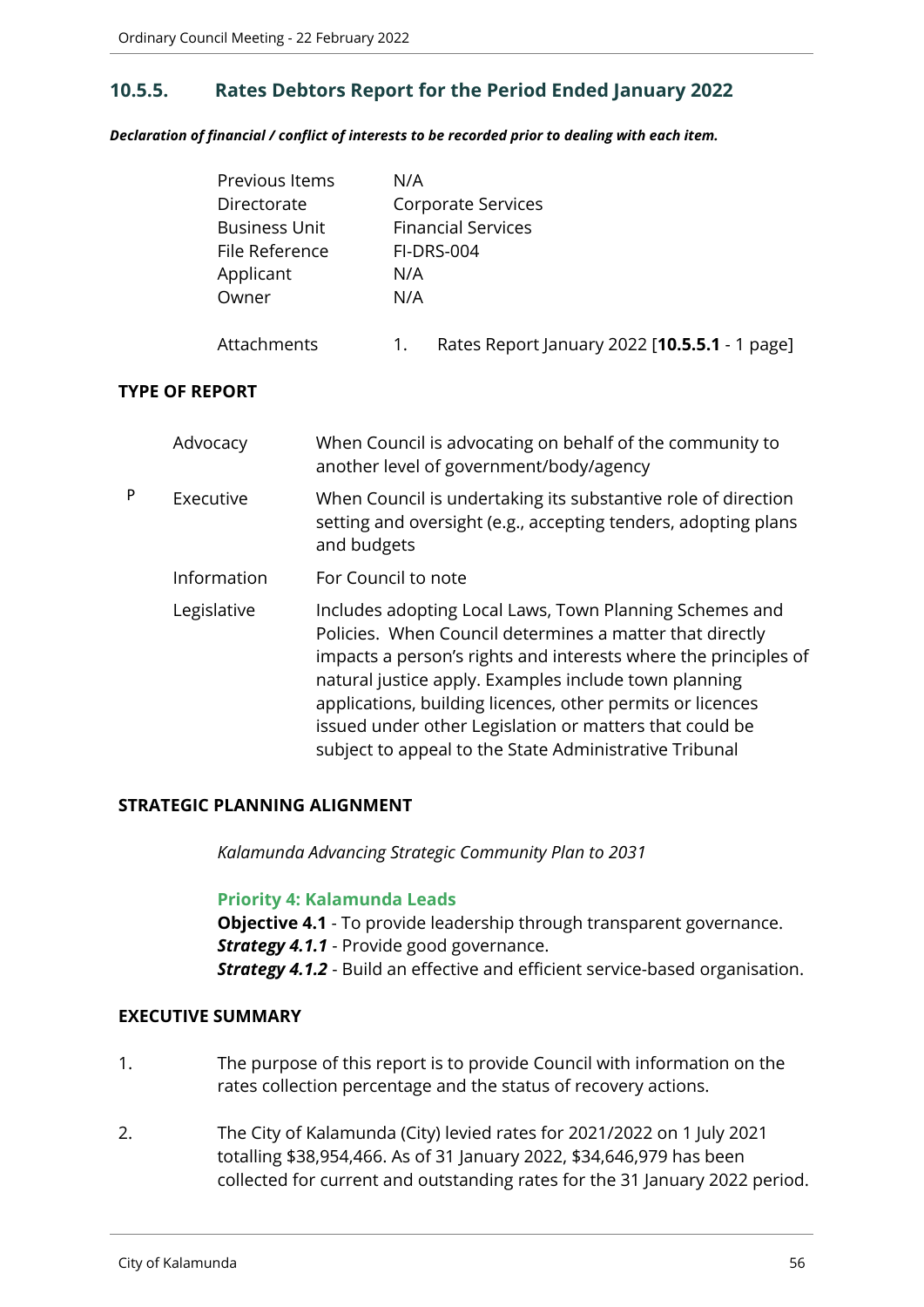3. It is recommended that Council receive the Rates Debtors Report for the month of January 2022 (Attachment 1).

# **BACKGROUND**

4. Rate Notices were issued on 22 July 2021 with the following payment options available:

| <b>Options</b> | <b>Payment Dates</b> |             |             |              |
|----------------|----------------------|-------------|-------------|--------------|
| Full           | 26 August            |             |             |              |
| payment        | 2021                 |             |             |              |
| Two            | 26 August            | 29 December |             |              |
| instalments    | 2021                 | 2021        |             |              |
| Four           | 26 August            | 27 October  | 29 December | 2 March 2022 |
| instalments    | 2021                 | 2021        | 2021        |              |

# **DETAILS AND ANALYSIS**

- 5. A total of 23,697 notices were issued on 22 July 2021. This consisted of 20,223 mailed rate notices, 742 Bpay View and 2,732 eRates notices. Rates Levied and Collectable for the 2021/2022 Financial Year currently total \$42,894,194.
- 6. As of 31 January 2022, a total of \$34,646,979 has been collected since Rates Notices were released, representing a collection rate of 82.52%**.**
- 7. A total of 7,934 ratepayers have taken up the instalment option. The first due date was 26 August 2021. A total of 156 ratepayers have chosen to pay via direct debit. Refer to the table below:

| Option                  | <b>Description</b>              | <b>Number</b> |
|-------------------------|---------------------------------|---------------|
| Option 2 on Rate Notice | Two instalments                 | 1,559         |
| Option 3 on Rate Notice | Four instalments                | 6,335         |
| A Smarter Way to Pay    | Pay by Direct Debit over a      | 43            |
|                         | mutually agreed period.         |               |
| Direct Debit            | Payment to be received by April | 113           |
|                         | 2021                            |               |
| Total                   | Ratepayers on payment options   | 7,732         |

- 8. Interim rating has now commenced for 2021/2022. To 31 January 2022, \$693,563 has been raised for interim rating revenue.
- 9. Call recording software has been utilised in the Rates Department since 2015, primarily for customer service purposes, as it allows calls to be reviewed for training and process improvement purposes. For the period 1 January 2022 to 31 January 2022, there was a total of 216 incoming calls and 108 outgoing calls, equating to 13.97 hours call time.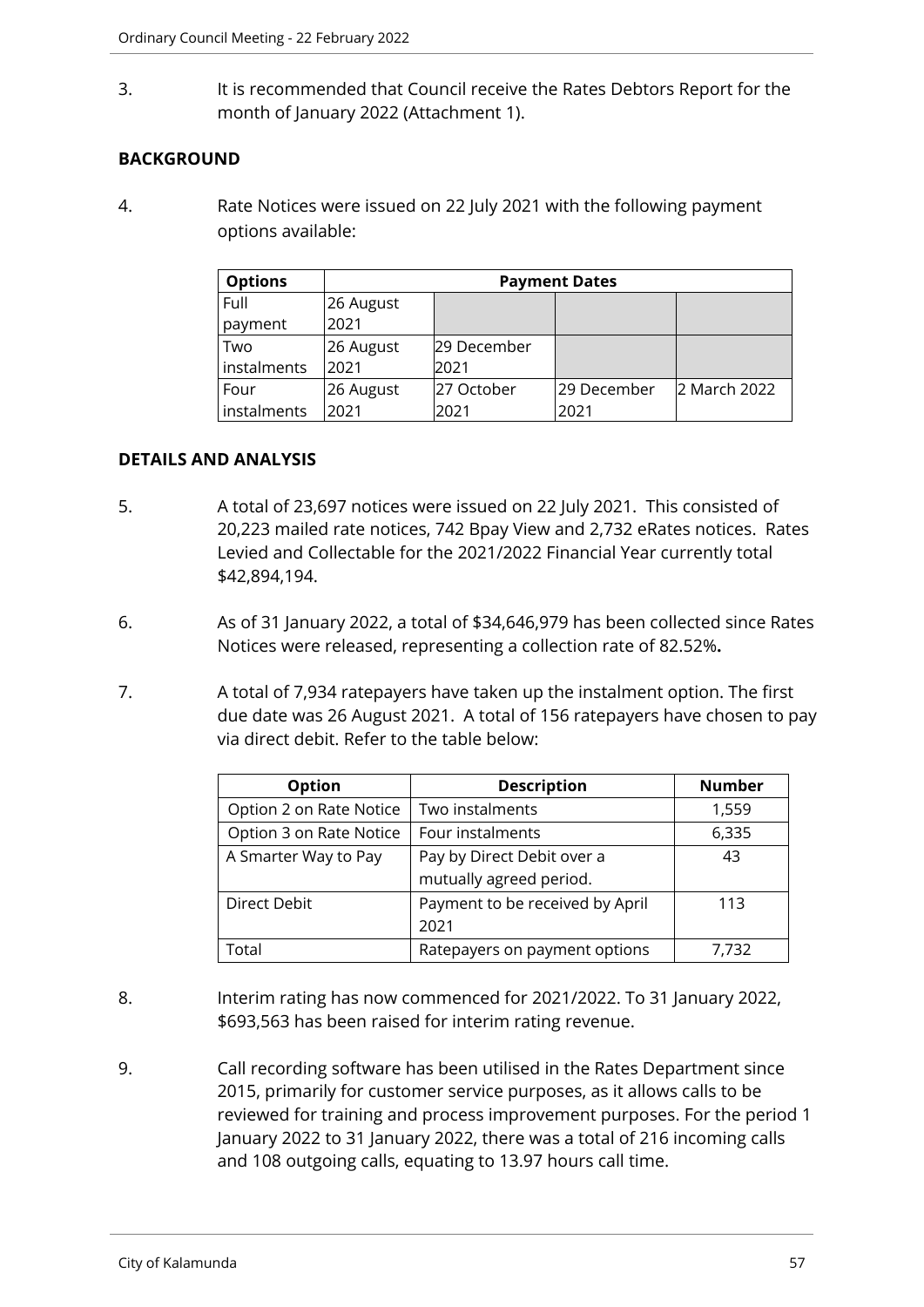## **APPLICABLE LAW**

10. The City collects its rates debts in accordance with the *Local Government Act 1995* Division 6 – Rates and Service Charges under the requirements of subdivision 5 – Recovery of unpaid rates and service charges.

## **APPLICABLE POLICY**

- 11. The City's rates collection procedures are in accordance with the Debt Collection Policy S-FIN02.
- 12. The Financial Hardship Policy adopted by Council on 7 April 2020 enables the provision of Financial Assistance to those seriously impacted by Covid-19.

# **STAKEHOLDER ENGAGEMENT**

#### **Internal Referrals**

13. The City's Governance Unit has been briefed on the debt collection process.

## **External Referrals**

14. The higher-level debt collection actions will be undertaken by AMPAC.

# **FINANCIAL CONSIDERATIONS**

15. The early raising of rates in July allows the City's operations to commence without delays improving cashflow, in addition to earning additional interest income.

#### **SUSTAINABILITY**

#### **Social Implications**

- 16. Debt collection can have implications upon those ratepayers facing financial hardship and the City must ensure equity in its debt collection policy and processes.
- 17. The City has introduced "a smarter way to pay" to help ease the financial hardship to its customers. This has proved very effective with a growing number of ratepayers taking advantage of this option. A "Smarter Way to Pay" allows ratepayers to pay smaller amounts on a continuous basis either weekly or fortnightly, helping to reduce their financial burden.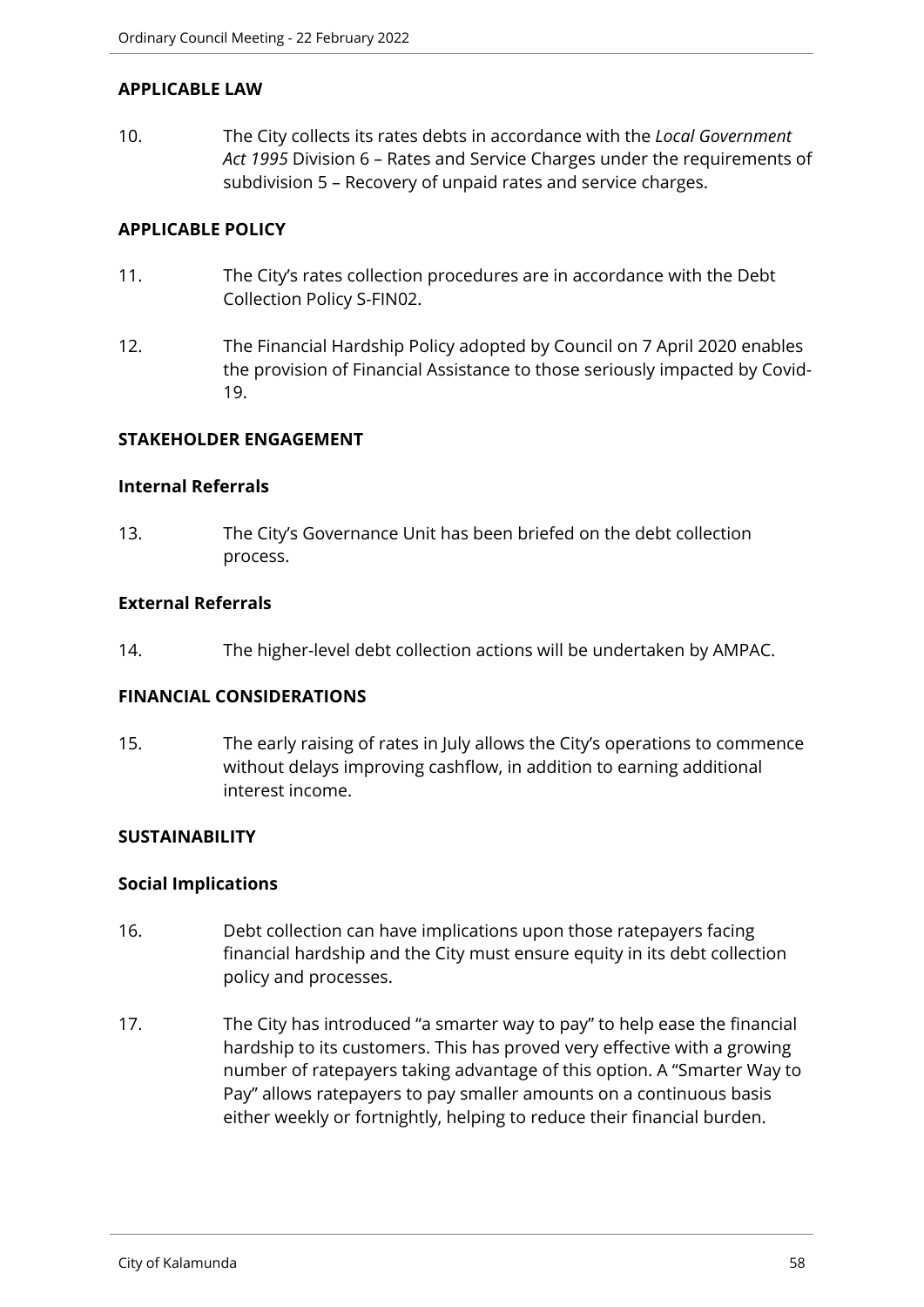## **Economic Implications**

18. Effective collection of all outstanding debtors leads to enhanced financial sustainability for the City.

## **Environmental Implications**

19. The increase in the take up of eRates and BPay View, as a system of Rate Notice delivery, will contribute to lower carbon emissions due to a reduction in printing and postage.

#### **RISK MANAGEMENT**

#### 20.

| <b>Risk:</b> Failure to collect outstanding rates and charges leading to |          |        |
|--------------------------------------------------------------------------|----------|--------|
| cashflow issues within the current year.                                 |          |        |
| Likelihood<br><b>Rating</b><br>Consequence                               |          |        |
| Likely                                                                   | Moderate | Medium |
| <b>Action/Strategy</b>                                                   |          |        |
| Ensure debt collections are rigorously maintained.                       |          |        |

# **CONCLUSION**

21. With a current collection rate for the financial year of 82.52% (compared to 82.17% last year), the City continues to effectively implement its rate collection strategy.

# **Voting Requirements: Simple Majority**

#### RESOLVED OCM 14/2022

That Council RECEIVE the Rates Debtors Report for the Period ended 31 January 2022 (Attachment 1).

Moved: **Cr Geoff Stallard**

Seconded: **Cr Janelle Sewell**

Vote: **CARRIED UNANIMOUSLY (12/0)**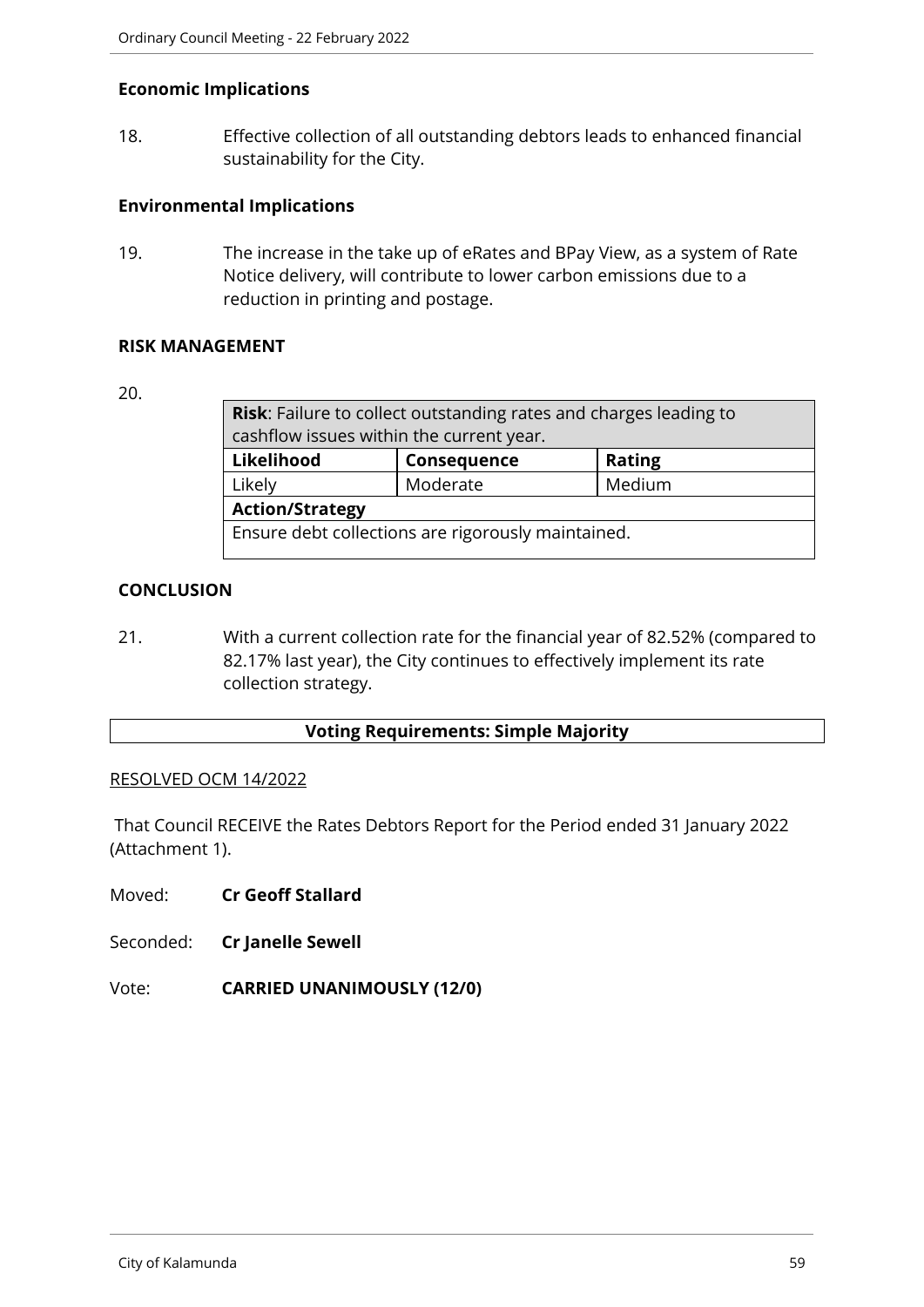# **10.5.6. City of Kalamunda - Submission on Proposed Amendments to the Local Government Act**

*Declaration of financial / conflict of interests to be recorded prior to dealing with each item.*

| Previous             |                  |                                          |
|----------------------|------------------|------------------------------------------|
| Items                |                  |                                          |
| Directorate          |                  | Office of the CEO                        |
| <b>Business Unit</b> |                  | Governance and Legal                     |
| File Reference       |                  |                                          |
| Applicant            |                  |                                          |
| Owner                |                  |                                          |
| Attachments          | $\overline{1}$ . | CITY OF KALAMUNDA REFORM SUBMISSION 2022 |
|                      |                  | $[10.5.6.1 - 29 \text{ pages}]$          |

## **TYPE OF REPORT**

|   | Advocacy    | When Council is advocating on behalf of the community to<br>another level of government/body/agency                                                                                                                                                                                                                                                                                                                                |
|---|-------------|------------------------------------------------------------------------------------------------------------------------------------------------------------------------------------------------------------------------------------------------------------------------------------------------------------------------------------------------------------------------------------------------------------------------------------|
|   | Executive   | When Council is undertaking its substantive role of direction<br>setting and oversight (eg accepting tenders, adopting plans<br>and budgets                                                                                                                                                                                                                                                                                        |
|   | Information | For Council to note                                                                                                                                                                                                                                                                                                                                                                                                                |
| Þ | Legislative | Includes adopting Local Laws, Town Planning Schemes and<br>Policies. When Council determines a matter that directly<br>impacts a person's rights and interests where the principles of<br>natural justice apply. Examples include town planning<br>applications, building licences, other permits or licences<br>issued under other Legislation or matters that could be<br>subject to appeal to the State Administrative Tribunal |

#### **STRATEGIC PLANNING ALIGNMENT**

*Kalamunda Advancing Strategic Community Plan to 2031*

#### **Priority 4: Kalamunda Leads**

**Objective 4.1** - To provide leadership through transparent governance. **Strategy 4.1.1** - Provide good governance.

#### **EXECUTIVE SUMMARY**

- 1. The purpose of this report is for Council to consider and endorse a submission from the City of Kalamunda (City) with respect to proposed changes to the *Local Government Act 1995* (Act).
- 2. On 10 November 2021, the Minister for Local Government released a package of proposed amendments to the Act aimed at introducing some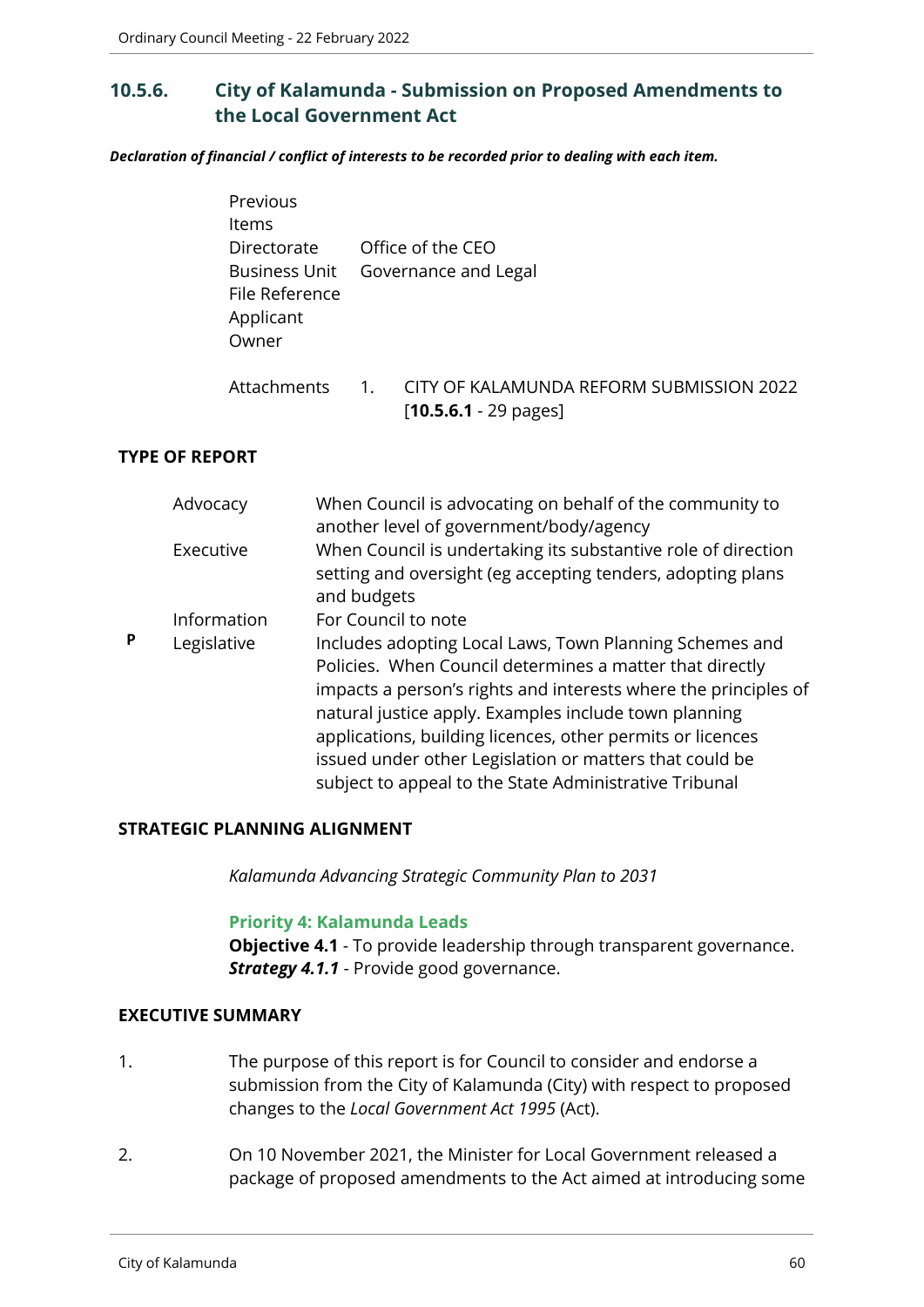significant reforms to local government, calling for submissions by 25 February 2022.

3. It is recommended that Council endorse the proposed submission by the City (Attachment 1).

# **BACKGROUND**

- 4. Since 2017 the State Government has embarked on a program to implement reforms to improve specific aspects of local government performance. This includes new laws that work to improve transparency, cut red tape, and support jobs growth and economic development ensuring local government works for the benefit of local communities.
- 5. This has culminated in the current proposed reforms released on 10 November 2021 with submissions invited by 4 February 2022. The proposed reforms are based on extensive consultation undertaken over the past five years, and have been developed considering:
	- The Local Government Review Panel Final Report (mid 2020)
	- The City of Perth Inquiry Report (mid 2020)
	- Department of Local Government, Sport and Cultural Industries (DLGSC) consultation on Act Reform (2017-2020)
	- The Victorian Local Government Act 2020 and other State Acts
	- The Parliament's Select Committee Report into Local Government (late 2020)
	- Western Australian Local Government Association (WALGA) Submissions
	- Direct engagement with local governments
	- Correspondence and complaints
	- Miscellaneous past reports

# **DETAILS AND ANALYSIS**

.

- 6. Based on the significant volume of research and consultation undertaken over the past five years, the proposed amendments to the Act represent probably the most significant package of major reforms to local government in Western Australia since the Local Government Act 1995 was passed more than 25 years ago.
- 7. The package is based on six major themes:
	- 1. Earlier intervention, effective regulation and stronger penalties
	- 2. Reducing red tape, increasing consistency and simplicity
	- 3. Greater transparency and accountability
	- 4. Stronger local democracy and community engagement
	- 5. Clear roles and responsibilities
	- 6. Improved financial management and reporting.
- 8. Councillors were provided with a briefing on the proposed amendments with feedback sought by the end of November 2021 to enable a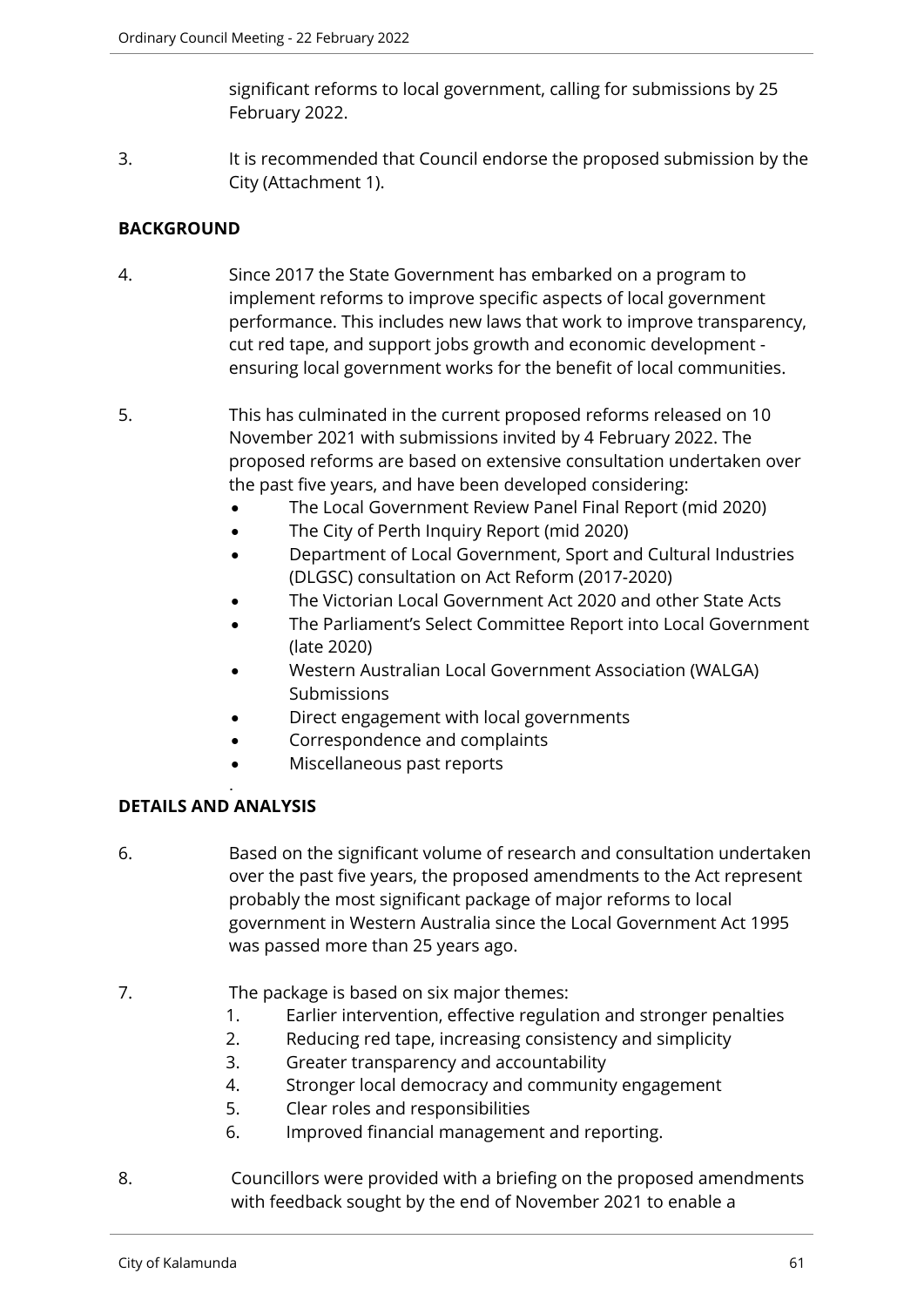submission to be endorsed at the December 2021 Ordinary Council Meeting.

- 9. Councillor's feedback has been assimilated into the City's submission shown as Attachment 1.
- 10. WALGA have also made a submission on behalf of the local government sector and the City's submission aligns with many of the views held by the sector.
- 11. The key areas of departure from the proposed amendments where the City has not supported or supported subject to amendments include:
	- 1.5 Rapid Red Card Resolutions 3.5 Chief Executive Officer Key Performance Indicators (KPIs) be Published 4.3 Introduction of Preferential Voting 4.4 Public Vote to Elect the Mayor and President 4.5 Tiered Limits on the Number of Councillors 5.8 CEO Recruitment 6.6 Audit Committees 6.7Building Upgrade Finance

Full details are outlined in Attachment 1.

# **APPLICABLE LAW**

12. *Local Government Act 1995*

# **APPLICABLE POLICY**

13. N/A

# **STAKEHOLDER ENGAGEMENT**

14. This being an external submission did not require any engagement with other parties. Individual and groups are able to lodge their own submissions.

#### **FINANCIAL CONSIDERATIONS**

15. None from this report. However, if the reforms being proposed are legislated there will be added cost to the City to implement many of the reforms. The City's submission highlights where those cost may be incurred.

#### **SUSTAINABILITY**

16. Nil.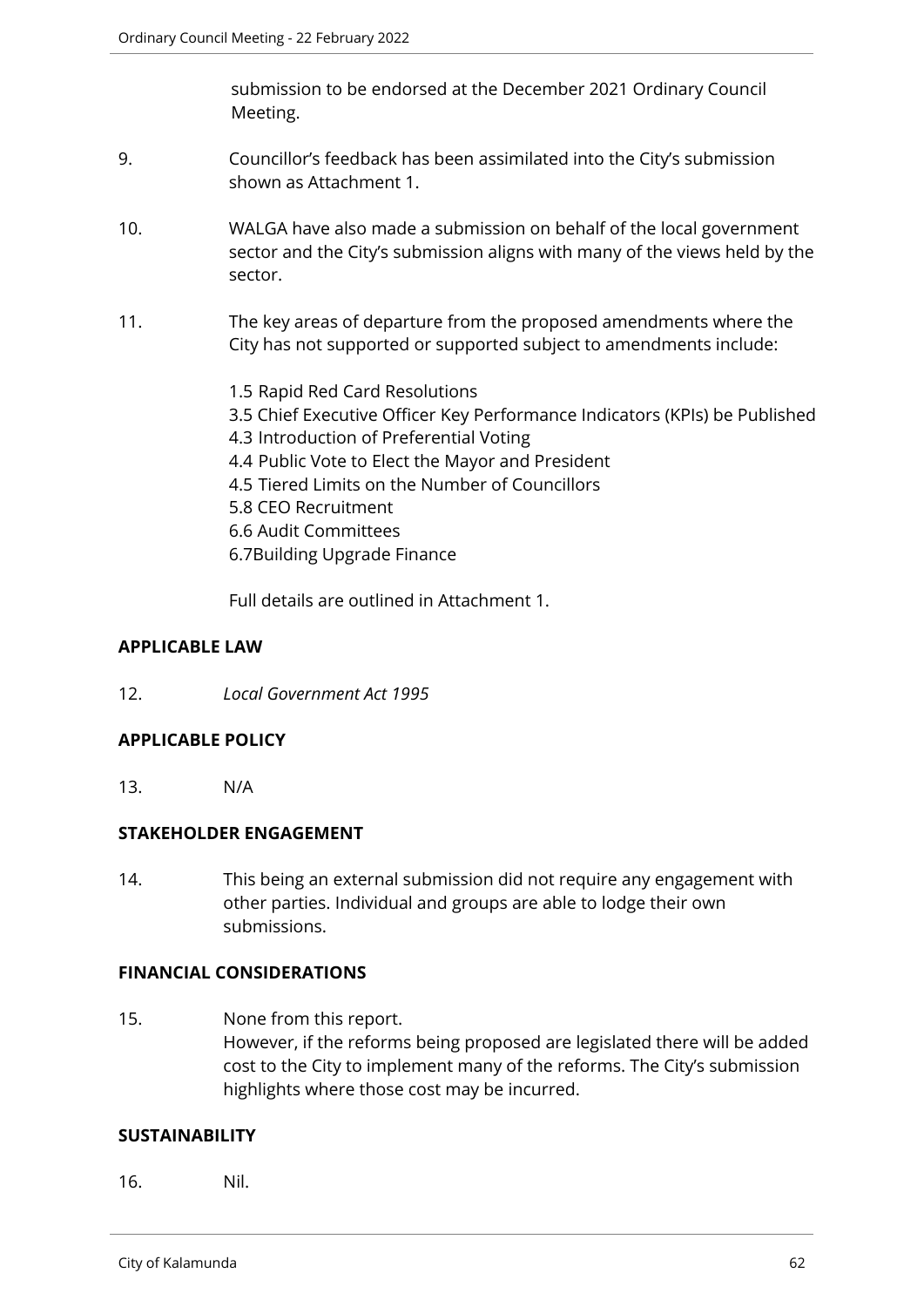## **RISK MANAGEMENT**

17. **Risk**: The City of Kalamunda will not be able to influence outcomes if a submission is not made.

| Consequence                                                | Likelihood | <b>Rating</b> |  |
|------------------------------------------------------------|------------|---------------|--|
| Moderate                                                   | Possible   | Medium        |  |
| <b>Action/Strategy</b>                                     |            |               |  |
| Ensure the City lodges its submission before the due date. |            |               |  |
|                                                            |            |               |  |
|                                                            |            |               |  |

18. **Risk**: The proposed reforms will result in additional costs to the City.

| Consequence                                                           | Likelihood | <b>Rating</b> |  |  |
|-----------------------------------------------------------------------|------------|---------------|--|--|
| Moderate                                                              | Possible   | Medium        |  |  |
| <b>Action/Strategy</b>                                                |            |               |  |  |
| Ensure the City lodged a submission before the due date.              |            |               |  |  |
| Confirm the additional costs associated with the reform and provision |            |               |  |  |
| in future year budgets.                                               |            |               |  |  |

# **CONCLUSION**

- 19. The City is of the view the proposed reforms lack necessary detail in terms of how they will be operationalised, and the associated implications to local government.
- 20. The main area for concern in relation to the proposed reforms is the implementation cost and resourcing. Local government finances are already strained from excessive reporting requirements, unrealistic financial ratios and has limited means to increase revenues other than through rate rises. At some point there needs to be pragmatism applied between overregulation for transparency and risk aversion's sake and the ability of local government to do its job which is to provide community infrastructure.
- 21. The City believes additional information is required and it should be part of future consultation with the sector. The City recommends the Minister for Local Government provide assurance that the detail of each proposed reform be the subject of further consultation with the sector and that Local Government representatives are appointed to participate or review the legislative drafting process to provide an operational perspective necessary to the development of a workable Local Government Act Amendment Bill.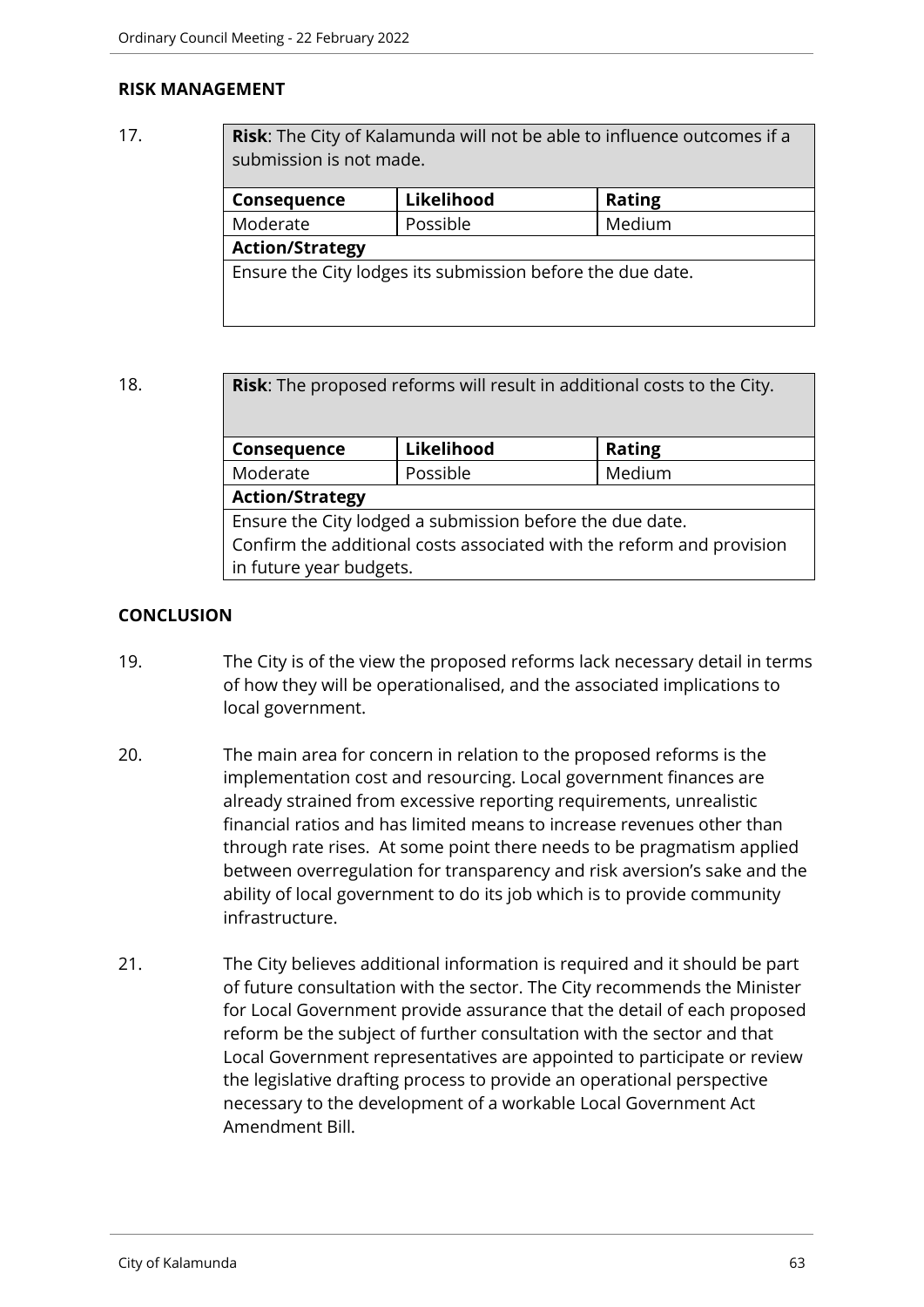The Presiding Member moved consideration of this item to the end of the Reports to Council.

## **Voting Requirements: Simple Majority**

#### RESOLVED OCM 17/2022

That Standing Orders be suspended.

- Moved: **Cr Janelle Sewell**
- Seconded: **Cr Dylan O'Connor**

# Vote: **CARRIED UNANIMOUSLY (12/0)**

Standing Orders were suspended at 8.05pm.

#### RESOLVED OCM 18/2022

That Standing Orders be resumed.

Moved: **Cr Geoff Stallard**

Seconded: **Cr John Giardina**

Vote: **CARRIED UNANIMOUSLY (12/0)**

Standing Orders were resumed at 8.18pm.

#### **RECOMMENDATION**

That Council:

- 1. ENDORSE the City of Kalamunda Submission (Attachment 1) on the Local Government Act Reform Consultation Paper.
- 2. REQUEST the Chief Executive Officer lodge the submission before 25<sup>th</sup> February 2021.
- 3. REQUEST the Minister for Local Government provide assurance that the detail of each proposed reform be the subject of further consultation with the sector and that Local Government representatives are appointed to participate or review the legislative drafting process to provide an operational perspective necessary to the development of a workable Local Government Act Amendment Bill.

Moved: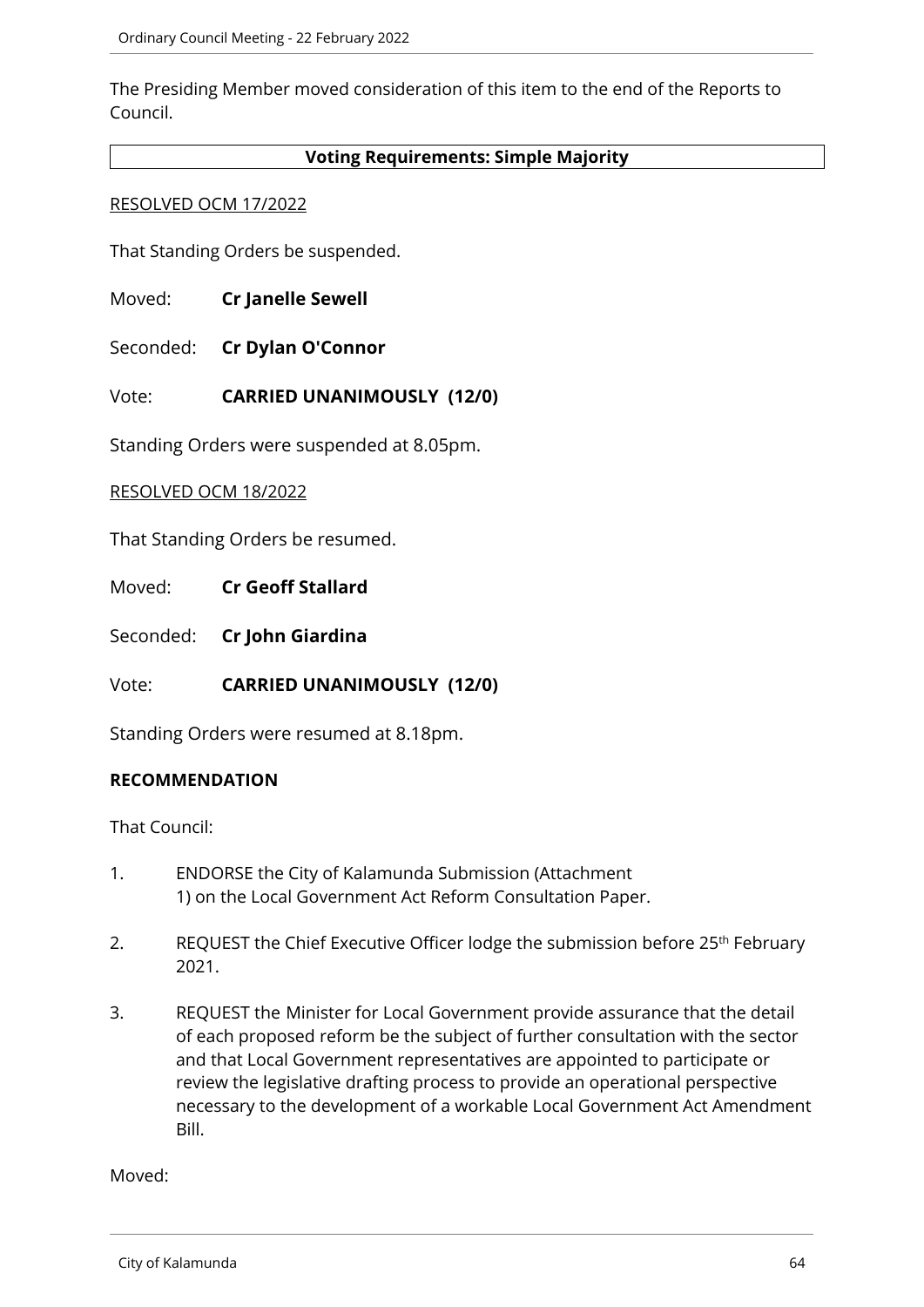Seconded:

Vote: **LAPSED** 

#### RESOLVED OCM 19/2022

That Council:

1. ENDORSE the City of Kalamunda Submission (Attachment 1) on the Local Government Act Reform Consultation Paper, subject to the inclusion of the following replacement amendments to the submission:-

## *Part 1.1 Early Intervention Powers*

#### *Inspectors:*

- *We request the Minister explore alternate mechanisms for resolving local level complaints.*
- *Request the Minister to not establish the Chief Inspector for Local Government and support adequately resourcing the Local Government Standards Panel*
- *that the LSP be expanded to manage the minor and serious wide range of complaints in relation to disputes, breach of the LGA and local level complaints that are currently dealt with by the Code of Conduct complaints.*
- *City of Kalamunda would also request that parties involved in the management of the complaints process be entirely independent of the Council and of anyone who has connections with Local Government.*

 *The City of Kalamunda are also concerned about the additional costs of the initial recommendation onto ratepayers and the city in general for providing an Inspector service and do not support cost impositions into the Local Government. There will also be additional cost given the request for employee FTE to accommodate the needs of the Inspector to support the City staff and Council.* 

*The City of Kalamunda have a positive track record of behaviour with Councillors and do not believe this service would be of benefit to our Council or ratepayers.*

# *Part 1.2 Local Government Monitors*

#### *Monitors*

- *Does not support the proposed reform position on external oversight and support using Local Government Monitors.*
- *There is pre-existing funding for professional development, mediation, and mentoring programs through a wide range of agencies affiliated with the Local Government that can and does provide this service already.*
- *We request the Minister to explore alternatives to the establishment of LGM and would support increased resources towards the Local Government Standards Panel in managing of disputes, complaints for local level issues and breaches of the LGA, provided there is no cost-shifting to ratepayers.*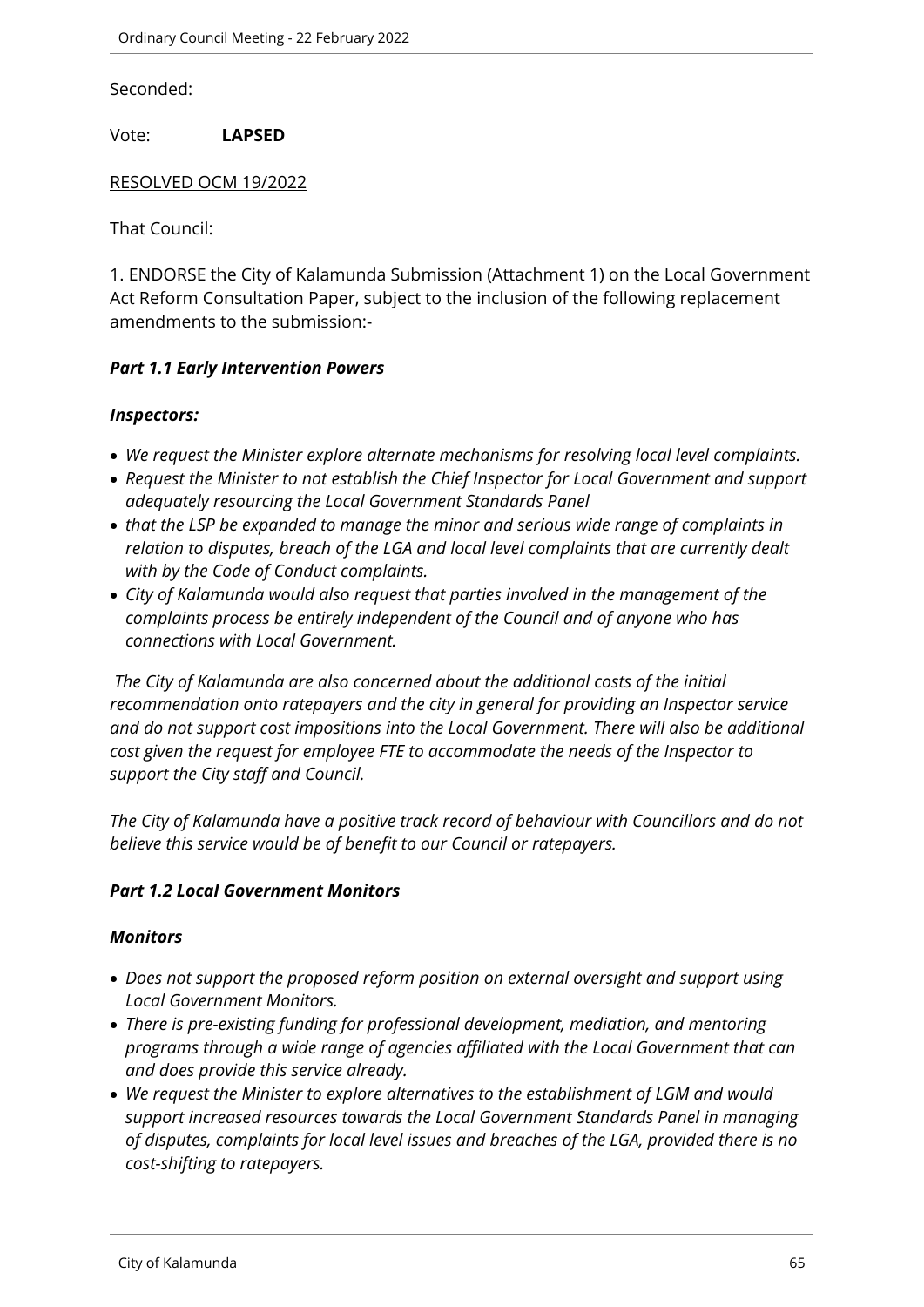*The City of Kalamunda does not support the use of local government monitors as the definition is very broad and needs better role definition. Council does not endorse the use of local government monitors to resolves issues and investigate Councillors when anyone with a prior or existing connection to Local Government is utilised due to potential bias and concerns over fairness.* 

*The appointment of a LG monitor panel for conduct panels, problem resolution and grievances must be persons who are totally independent of the LG sector to ensure that the complaints, grievances, and dispute resolution processes follows procedural fairness.*

*Council must and do already approve utilising services (governance, External and Internal Audits, HR, Procurement etc) given there is a need for tending processes outside of this scope and would not support use of monitors for this purpose. Council already has highly skilled staff competent and capable of fulfilling the financial management needs of the City.*

*Any requests for monitors for any relevant purpose must be endorsed by Council and cannot be requested by the City alone.* 

# *Part 1.3 Conduct Panel*

# *Conduct Panel*

*Does not support the proposed reform position on the new establishment for the conduct panel.* 

- *Request the Minister to adequately resource the Standards Panel and to ensure that any person has the right to address the standards panel before the panel decides.*
- *Ensure all parties are afforded access to support services to ensure mental health and wellbeing are protected*
- *Complaints must be evidence based and be able to be tested with the relevant facts, i.e., can not just be made up, hearsay or vexatious.*
- *Council endorse that the standards panel have the capability of ruling complainants as vexatious.*
- *Does not support suspending councillors from their role whilst an investigation occurs.*

*Appointment of conduct panels, problem resolution and grievances must be persons who are totally independent of the LG sector to ensure that the complaints, grievances, and dispute resolution processes to ensure that procedural fairness is supported.*

# *1.4 Review of Penalties*

# *Review of Penalties*

- *Council does not support standing down members whilst being investigated.*
- *Council should have similar protections as State or Federal Members of Parliament*
- *Councillors should be supported with appropriate Governance and Training on appropriate behaviours and conduct and interpersonal skills*
- *Council does not consider procedural fairness applies in this proposed amendment.*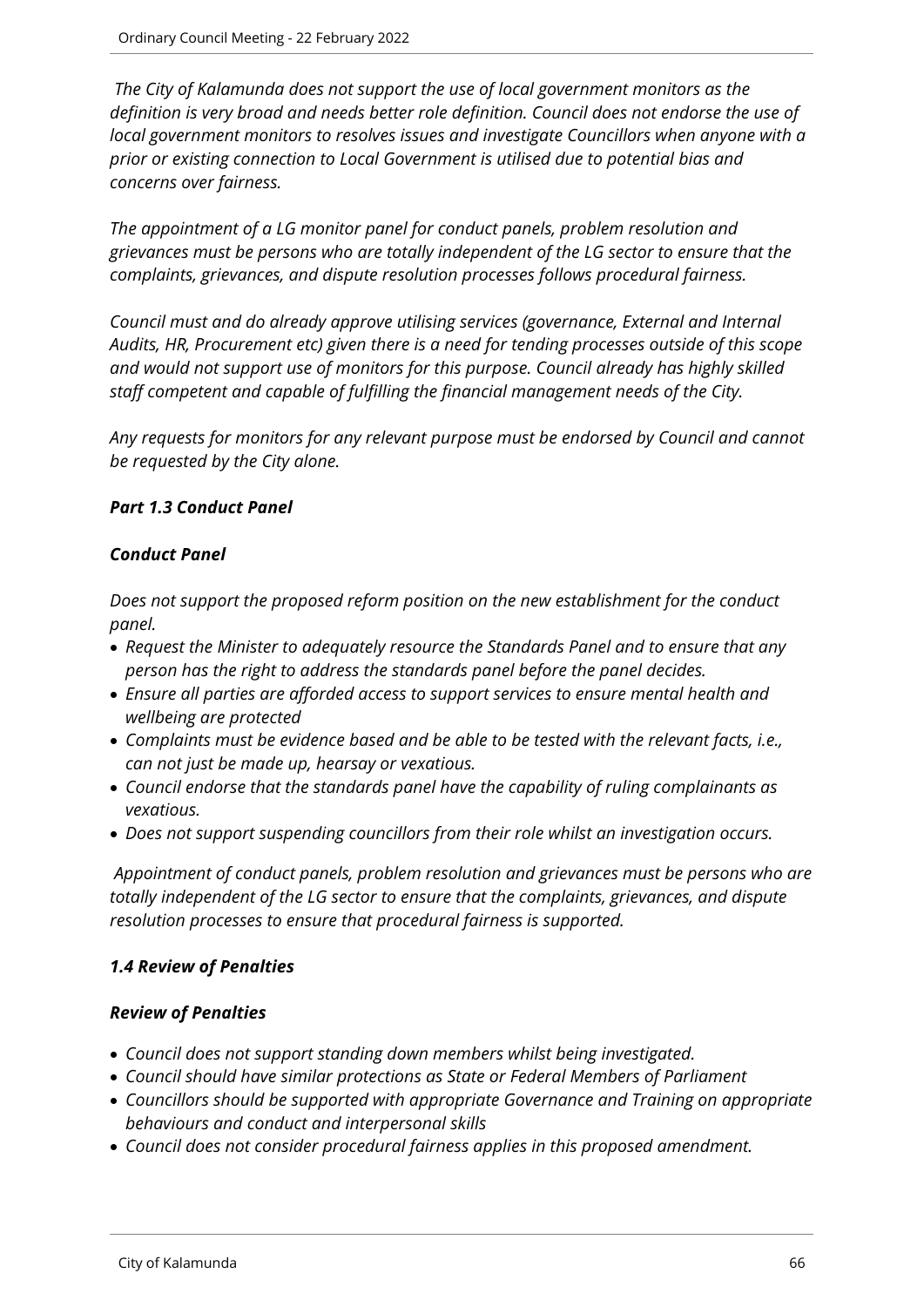*Council recognise that many elected members rely on their allowances as a large source towards their income and forms an essential part of their family household income, contributing towards mortgages, credit cards and everyday bills. Whilst the allowances are limited, the upmost protection of allowances for elected members should be given. There is no workplace in Government or otherwise who would remove an income source and stand down a staff member for the breaches or misconduct that a Councillor could be investigated for.*

*Council recognises that penalties for breaching the act should be strengthened to ensure councillors behaviours are positive and productive, and that further policy work must be completed to ensure consistency.*

# *Part 1.5 Rapid Red Card Resolutions*

# *Red Card:*

- *Council do not support use of a red card for councillors or any attendees.*
- *Any councillor attending a meeting must be entitled to voice concerns, debate, and vote in an ordinary manner.*

 *If a Councillor attends a meeting they are entitled to vote and speak on the matter. The presiding member must revisit good governance about agreed code of conduct and behaviours needs to be demonstrated at the commencement of every meeting.* 

*Often emotional or "upset/angry" councillors can have strong views on a matter, and they should be afforded all opportunities to ensure good decision making occurs as part of good governance for the community.*

*If any Attendees at meetings who have a pattern of unreasonable behaviour or communications there is an already existing framework to ban people from meetings, refuse requests for deputations or to cease and desist requests from vexatious and repeated requests for information.* 

# *Part 1.6 Vexatious Complaint Referrals*

# *Vexatious Complaints*

 *Council agree there needs to be a process developed for vexatious complaints to the City and as part of any complaints process related to Councillors and their code of conduct panel/ LG Complaints committee.* 

# *Part 3.5 Chief Executive Officer Key Performance Indicators (KPIs) be Published*

# *CEO KPIS published*

*Support reporting of KPIS Common basic KPIS must be defined by Dept for benchmarking across councils and we can add to them Support reviews being published.*

# *Part 4.3 Introduction of Preferential Voting*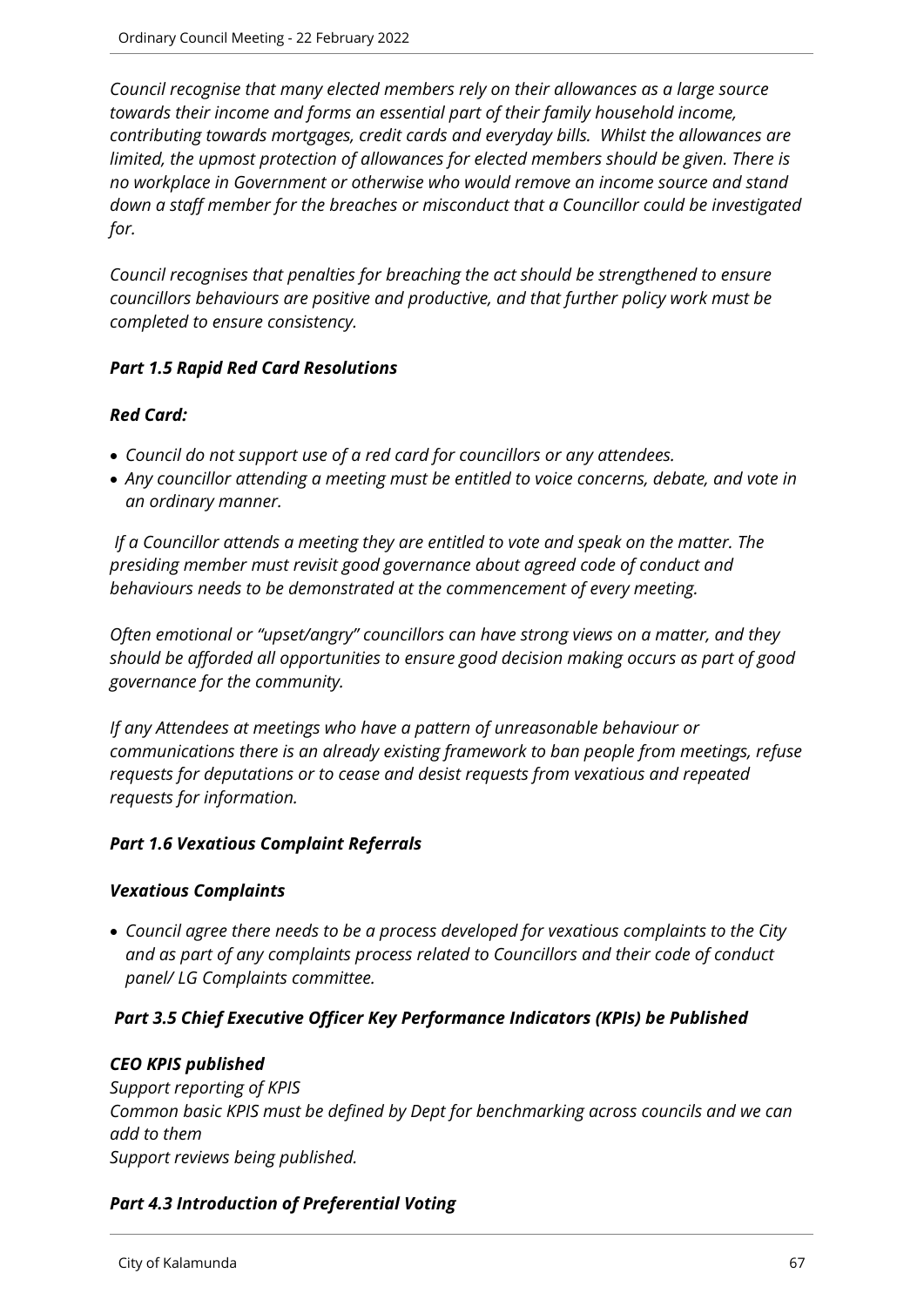# *Preferential Voting*

- *Council does not support preferential voting.*
- *Council would support compulsory voting for ratepayers.*
- *Council prefers first past the post as a method for determining election members.*

*Option to hold elections via combination of online, postal and in person voting.*

## *Part 4.5 Tiered Limits on the Number of Councillors*

## *Tiered limits on councillors*

- *Council does not support limitations on the number of elected members being determined by a tiered system.*
- *Supports self-determining the needs of Councillors for their communities on their own*
- *Support Councillors in doing a good job, being able to remain an elected member, balance work and life balance.*

## *Part 5.2 Greater Role Clarity*

#### *Greater Role Clarity*

 *Council welcomes the invitation to further consult and engage on roles and responsibilities of EM and senior staff to continue to develop effective understandings and engagement.*

## *Part 5.2.2 Council Role*

#### *Council role.*

- *Council questions the meaning of significant decisions and would welcome this discussion as part of the further consultation and engagement process.*
- *Council takes this to mean significant as being the current decisions made now, therefore no decisions being removed from them except by way of delegated authority.*
- *Council welcome providing a safe working environment for all Councillors and the CEO.*

#### *Part 5.2.3 Elected Member (Councillor) Role*

#### *Councillor Role*

- *Council welcomes the invitation to further consult and engage on specifying the roles and responsibilities of the Councillors.*
- *Council must be able to use their title (Councillors/Mayor/President) as we are always seen to be a Cr regardless and it should be for Council to determine appropriate use. What is the reason we are being removed from the ability to self-determine using our role in our daily interactions with community? As this has never been an issue.*

# *Part 5.2.4 CEO Role*

#### *CEO Role*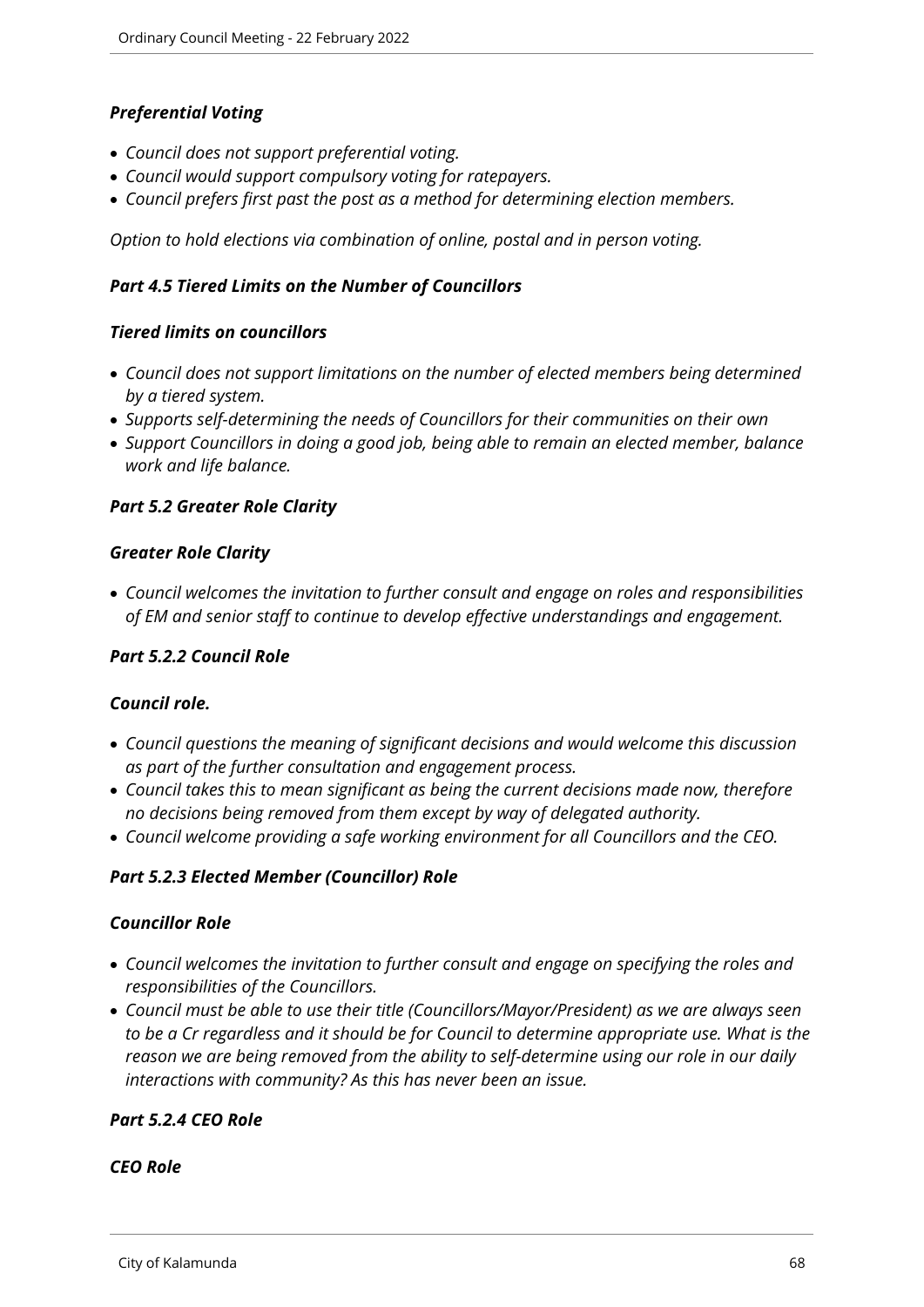*Council welcomes the invitation to further consult and engage on specifying the roles and responsibilities of the CEO particularly to ensure KPIS are correctly reflected.*

# *Part 5.5 Local Governments May Establish Education Allowances*

## *Education allowance*

*Council supports this reform if the funding is supported for any RTO agency that may be outside Local Government Pro/ WALGA. This can be determined under our already existing training budget.* 

## *5.6 Standardised Election Caretaker Period*

*Council supports the Caretaker period on the proviso that consistent election complaints process with WA Electoral Commission/ etc is maintained via an appropriate process.* 

# *Part 5.7 Remove WALGA from the Act*

# *Remove WALGA*

- *The City of Kalamunda would welcome the opportunity to advocate for the needs of our community independently of WALGA and the Sector,*
- *The City Supports removal of WALGA from the ACT and favours independent consultation and engagement on issues affecting our Local Government or the Sector in general.*
- 2. REQUEST the Chief Executive Officer lodge the submission before 25th February 2021.

3. REQUEST the Minister for Local Government provide assurance that the detail of each proposed reform be the subject of further consultation with the sector and that Local Government representatives are appointed to participate or review the legislative drafting process to provide an operational perspective necessary to the development of a workable Local Government Act Amendment Bill.

MOVED: **Cr Brooke O'Donnell**

SECONDED: **Cr John Giardina**

Vote: **CARRIED UNANIMOUSLY (12/0)**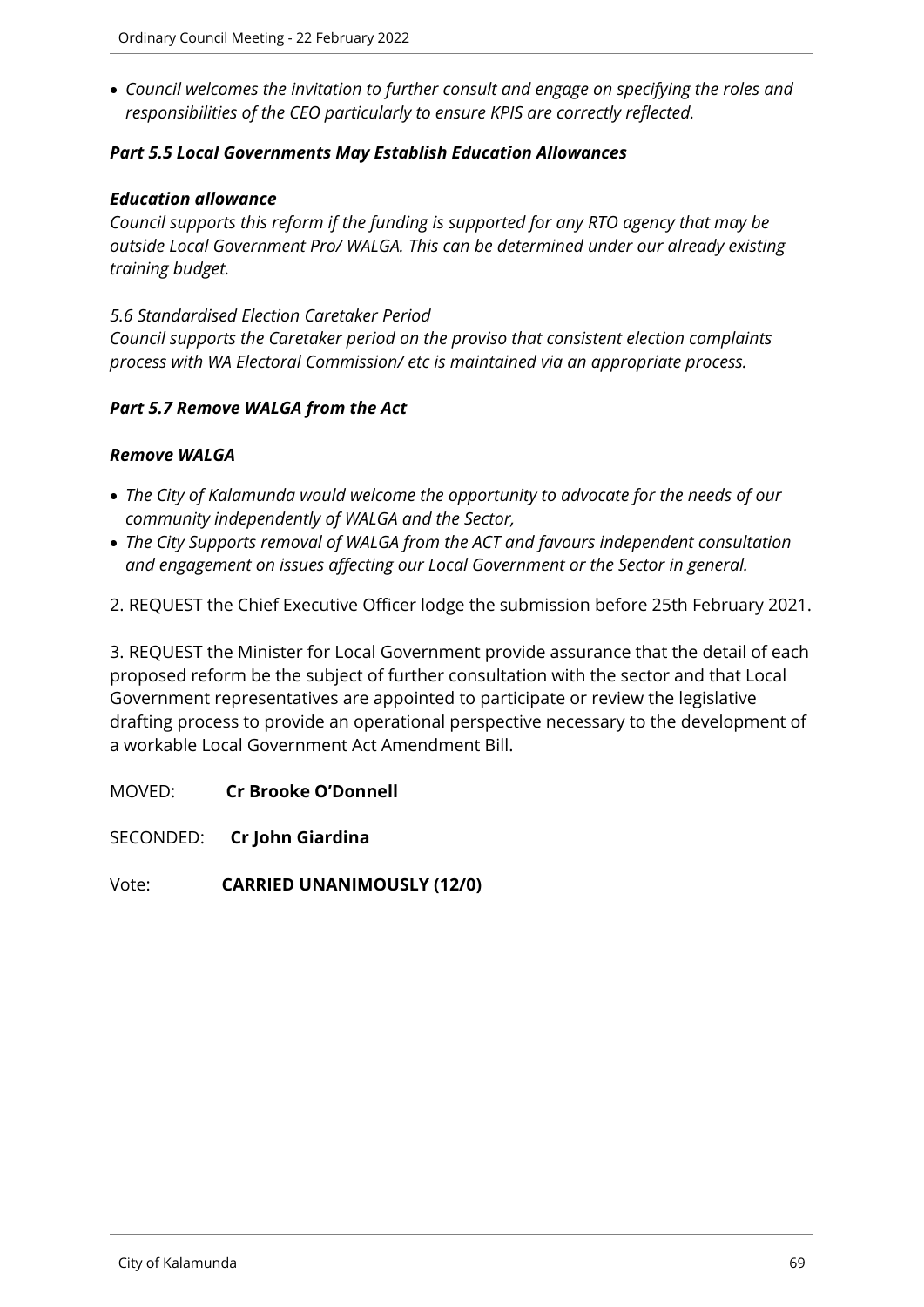# **10.5.7. Lot 431 (50) Railway Road, Kalamunda - Objection to Food Van Traders Permit Refusal**

*Declaration of financial / conflict of interests to be recorded prior to dealing with each item.*

| Previous<br>ltems<br>Directorate<br><b>Business Unit</b><br>File Reference<br>Applicant<br>Owner | N/A<br>Development Services<br><b>Environmental Health</b><br>5.00000033<br>Marlis Huelsmann<br>City of Kalamunda                                                                                                                                                                                                                                                                                                                                                                                                                                                 |  |
|--------------------------------------------------------------------------------------------------|-------------------------------------------------------------------------------------------------------------------------------------------------------------------------------------------------------------------------------------------------------------------------------------------------------------------------------------------------------------------------------------------------------------------------------------------------------------------------------------------------------------------------------------------------------------------|--|
| Attachments                                                                                      | Form 4 Objection under Section 9.5 of the Local<br>1.<br>Government Act 1995 [10.5.7.1 - 1 page]<br>Shire of Kalamunda Trading on Thoroughfares and<br>2.<br>Public Places Local Law 2008 [10.5.7.2 - 11 pages]<br>Council Service Policy 11 - Trading on<br>3.<br>Thoroughfares or Public places, permit conditions<br>$[10.5.7.3 - 6 \text{ pages}]$                                                                                                                                                                                                            |  |
| Confidential<br>Attachment                                                                       | Supporting Documents to the Objection<br>Reason for Confidentiality: Local Government Act 1995 (WA)<br>Section 5.23 (2) (f) - "a matter that if disclosed, could be reasonably<br>expected to - (i) impair the effectiveness of any lawful method or<br>procedure for preventing, detecting, investigating or dealing with<br>any contravention or possible contravention of the law; (ii)<br>endanger the security of the local government's property; or<br>(iii) prejudice the maintenance or enforcement of a lawful measure<br>for protecting public safety" |  |

## **TYPE OF REPORT**

|   | Advocacy    | When Council is advocating on behalf of the community to<br>another level of government/body/agency                                                                                                                                                                                                                                                                                                                                |
|---|-------------|------------------------------------------------------------------------------------------------------------------------------------------------------------------------------------------------------------------------------------------------------------------------------------------------------------------------------------------------------------------------------------------------------------------------------------|
|   | Executive   | When Council is undertaking its substantive role of direction<br>setting and oversight (e.g., accepting tenders, adopting plans<br>and budgets                                                                                                                                                                                                                                                                                     |
|   | Information | For Council to note                                                                                                                                                                                                                                                                                                                                                                                                                |
| P | Legislative | Includes adopting Local Laws, Town Planning Schemes and<br>Policies. When Council determines a matter that directly<br>impacts a person's rights and interests where the principles of<br>natural justice apply. Examples include town planning<br>applications, building licences, other permits or licences<br>issued under other Legislation or matters that could be<br>subject to appeal to the State Administrative Tribunal |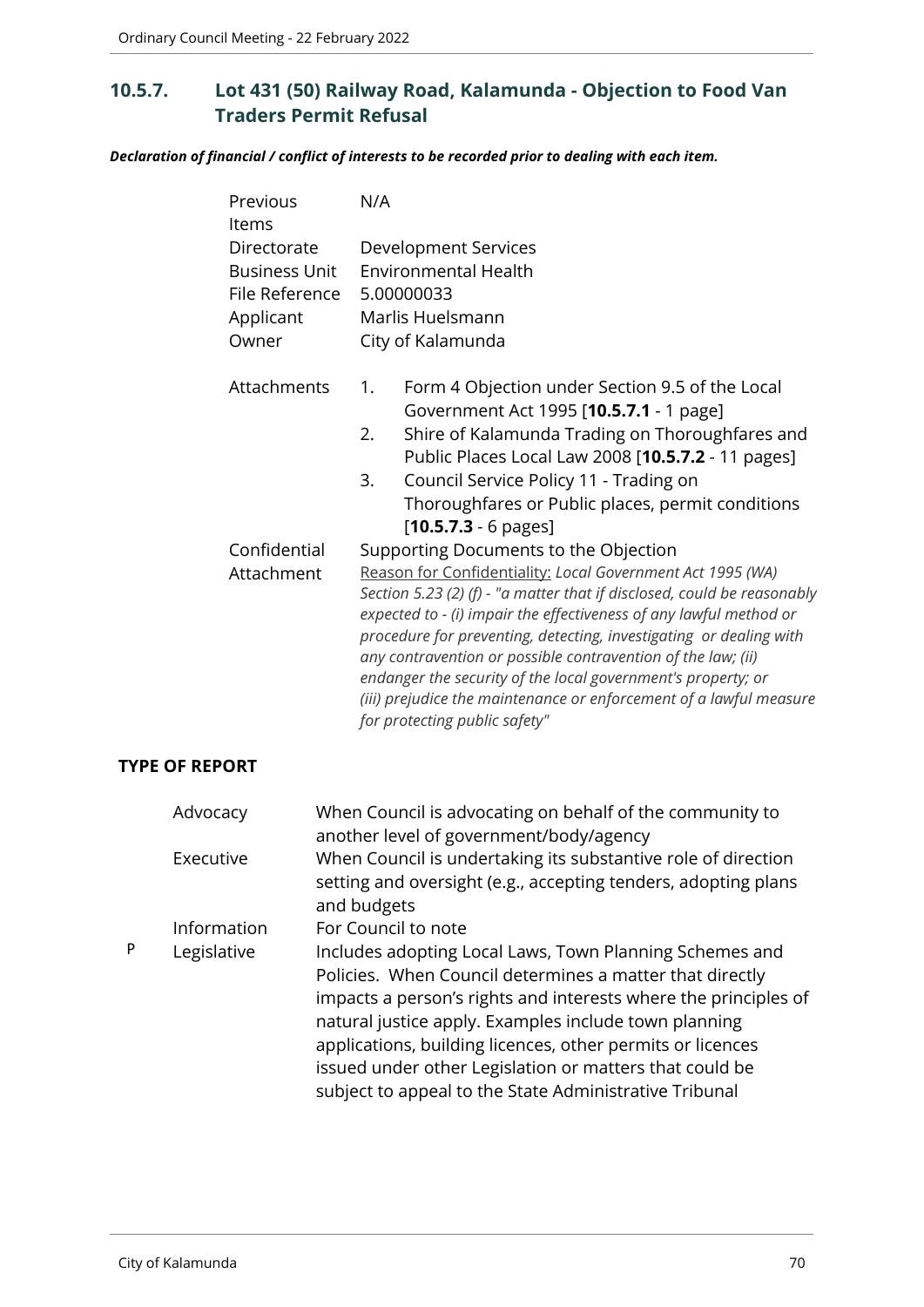# **STRATEGIC PLANNING ALIGNMENT**

*Kalamunda Advancing Strategic Community Plan to 2031*

## **Priority 3: Kalamunda Develops**

**Objective 3.3** - To develop and enhance the City's economy. *Strategy 3.3.1* - Facilitate and support the success and growth of businesses.

## **Priority 4: Kalamunda Leads**

**Objective 4.1** - To provide leadership through transparent governance. *Strategy 4.1.1* - Provide good governance.

## **EXECUTIVE SUMMARY**

- 1. The purpose of this report is for Council to consider an objection (Attachment 1) under Section 9.5 of the *Local Government Act 1995.*
- 2. The objection is regarding the City' of Kalamunda's (City) refusal to grant a traders permit to the applicant for a mobile food business called Oma & Opa at 50 Railway Road, Kalamunda.
- 3. The applicant has the right to lodge an objection against a decision to refuse a permit under Clause 4.6 of the *Shire of Kalamunda Trading on Thoroughfares and Public Places Local Law 2008 (Local Law)* (Attachment 2).

# **BACKGROUND**

- 4. The applicant applied for an initial trading in public places permit dated the 25 August 2021, to trade from the Kalamunda Library carpark from Thursday to Monday, 4pm to 10am. She later submitted an updated application with additional information on the 2 December 2021.
- 5. The permit request was subsequently referred to Statutory Planning for comment as to whether the proposal to operate a food van from the Kalamunda Library would trigger a requirement for planning approval. Following consideration, it was determined that the proposed land use was not exempt from the requirements of development approval.
- 6. On 11 October 2021, the development application for the mobile food van was received by the City. The development application was further considered by the City.
- 7. The proposal was assessed against all the relevant legislative requirements of the Scheme, State and Local Planning Policies.
- 8. In the context of the City having refused the trading permit, the development application was not progressed to approval.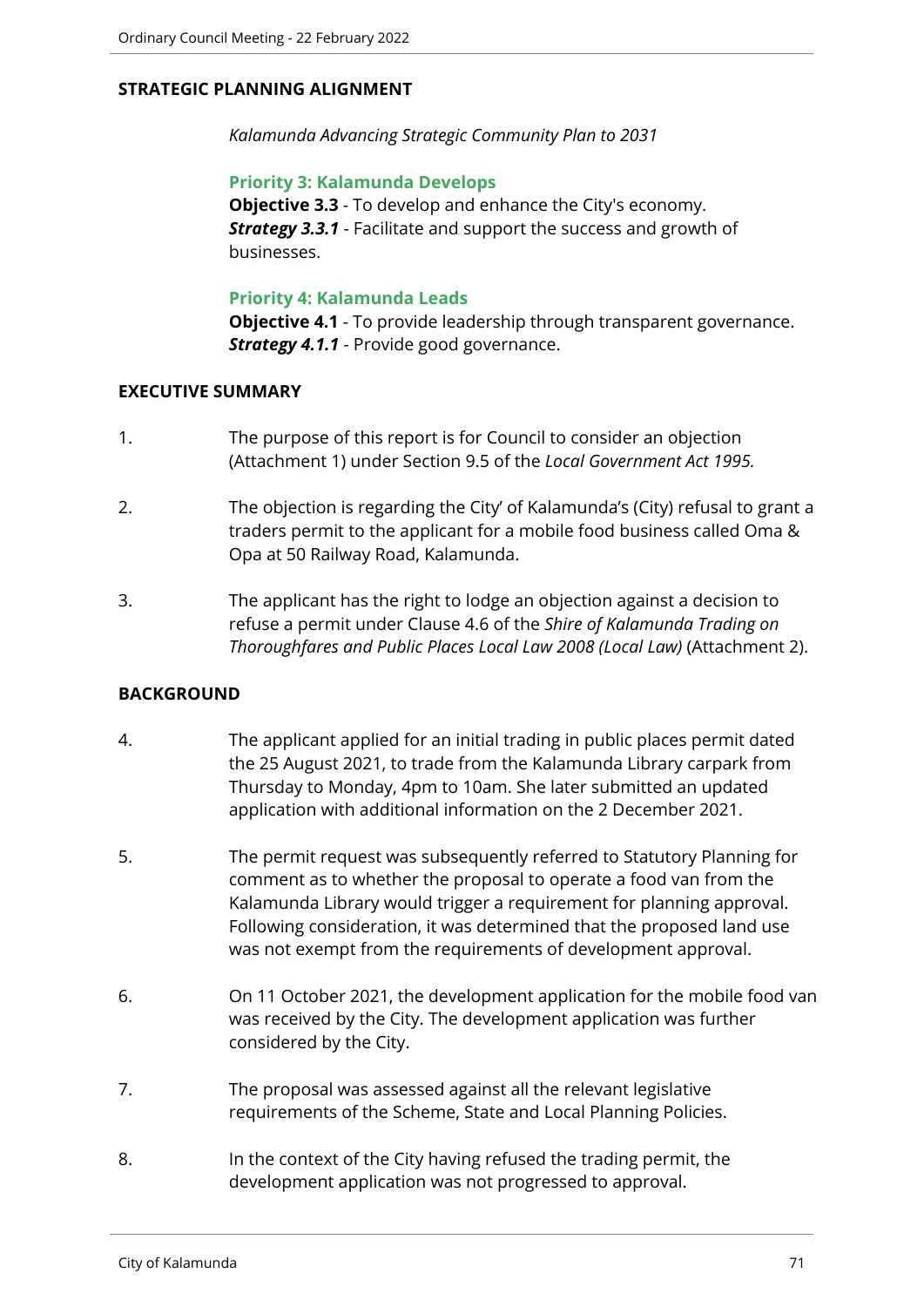9. The food van sells a variety of takeaway German cuisine, such as schnitzel, goulash, sauerkraut, chips, curry sausage etc.

# **DETAILS AND ANALYSIS**

- 10. In accordance with Clause 3.3 of the Local Law, in determining an application for a permit, the local government is to have regard to:
	- a) Any relevant polices of the local government.
	- b) The desirability of the proposed activity.
	- c) The location of the proposed activity.
	- d) The principles set out in the competition principles agreement; and
	- e) Such other matters as the local government may consider to be relevant in the circumstances of the case.
- 11. This application was considered in accordance with Clause 3.3 of the Local Law and with reference to Council Service Policy 11 Trading on Thoroughfares or Public Places – Permit Conditions (Policy) (Attachment 3).
- 12. The purpose of the Policy is to ensure a consistent approach is taken to the assessment of trading permits under the Local Law and to provide an efficient application process for approvals by limiting trading to locations prescribed within Schedule 1 of the Policy, unless otherwise approved by the Director Development Services.
- 13. In consideration of the above, the application was assessed and determined to be in a location unsuitable for the proposed activity. The applicant was advised of the refusal in correspondence from the City dated 6 January 2022, with reasons for the refusal being:
	- a) The proposed location is within the Kalamunda town centre, near other established food premises and is not an approved listed location within the Policy.
	- b) The proposal has the potential to receive negative feedback from surrounding landowners and businesses.
	- c) The proposal would result in a reduction of parking at the subject site, which is generally in high demand for existing land uses.
- 14. In the correspondence dated the 6 January 2022, the City encouraged the applicant to reapply to operate at the one of the locations listed in the Policy and furthermore consider trading at one or all of the four approved markets that operate within the City.
- 15. After this, the City provided the applicant an approval to operate a temporary Market food stall dated the 13 January 2022. The approval allows the food van to trade at the Kalamunda Night Markets, Kalamunda Artisan Markets, Kalamunda Farmers Market, and the Forrestfield Night Markets.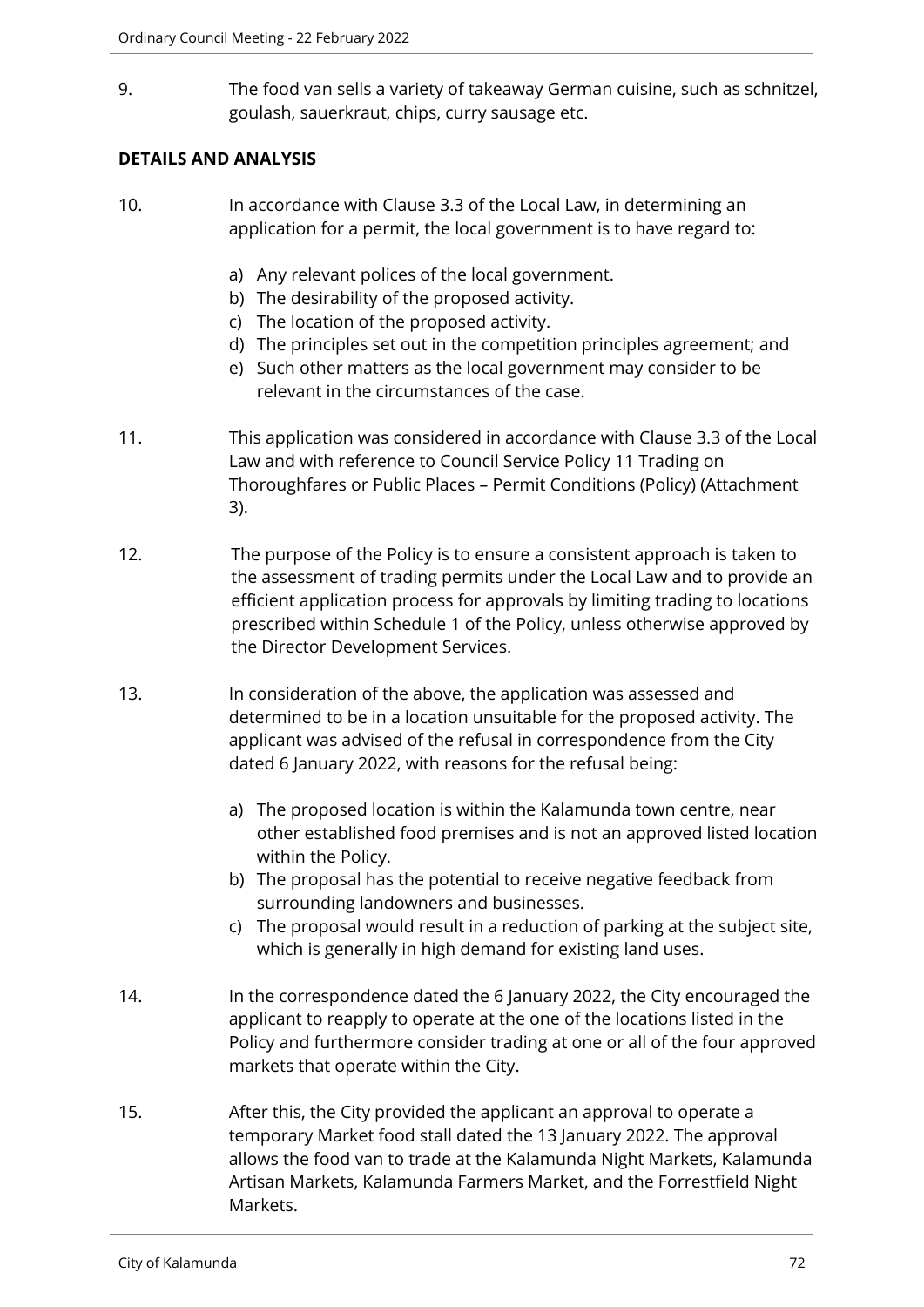- 16. Furthermore, the City has also provided a Temporary Development Approval, with conditions for a use not listed (Food Van) to operate from Lot 7 (1) Haynes Street, Kalamunda.
- 17. In support of the objection, the applicant has submitted the following supporting documents (Confidential Attachment 1):
	- a) Trader's permit refusal
	- b) Various emails between the applicant and City officers
	- c) Receipt for the Traders Application being \$147.68
	- d) Food Business registration certificate
	- e) Letter of support from Mason and Bird.
	- f) Photos of the car park at various times
	- g) Facebook posts of Kalamunda Farmers market operating from the Kalamunda Library carpark
- 18. On review of the objection and supporting documents, the position of the City is that the reasons for refusal are still valid, notwithstanding, the letter of support from Mason & Bird which is noted.
- 19. The objection and supporting documents do not justify why the City should approve this food van at this location when the location is not an approved location in accordance with Schedule 1 of the Policy.
- 20. Notwithstanding the letter of support from Mason & Bird, there are still a significant number of food businesses with the Kalamunda town centre that may be impacted who pay rent and associated costs with having permanent premises for those businesses.
- 21. It is also demonstrated in the photos provided that the food van will occupy existing carparking which has been provided for library and other existing uses in the area.
- 22. It is recommended that Council dismiss this objection and uphold the refusal as it is not considered appropriate for the City to provide a single patron approval to use City managed land for a private enterprise at this location with the town centre.
- 23. While the City has approved markets to use this space, this is associated with a broader event and as a temporary re-location while the City undertakes revitalisation works of Central Mall.
- 24. The City is required to provide a written decision to the applicant within 35 days from the date the objection was lodged. If the applicant is still aggrieved, they may apply to the State Administrative Tribunal for a review of the decision on the objection.

## **APPLICABLE LAW**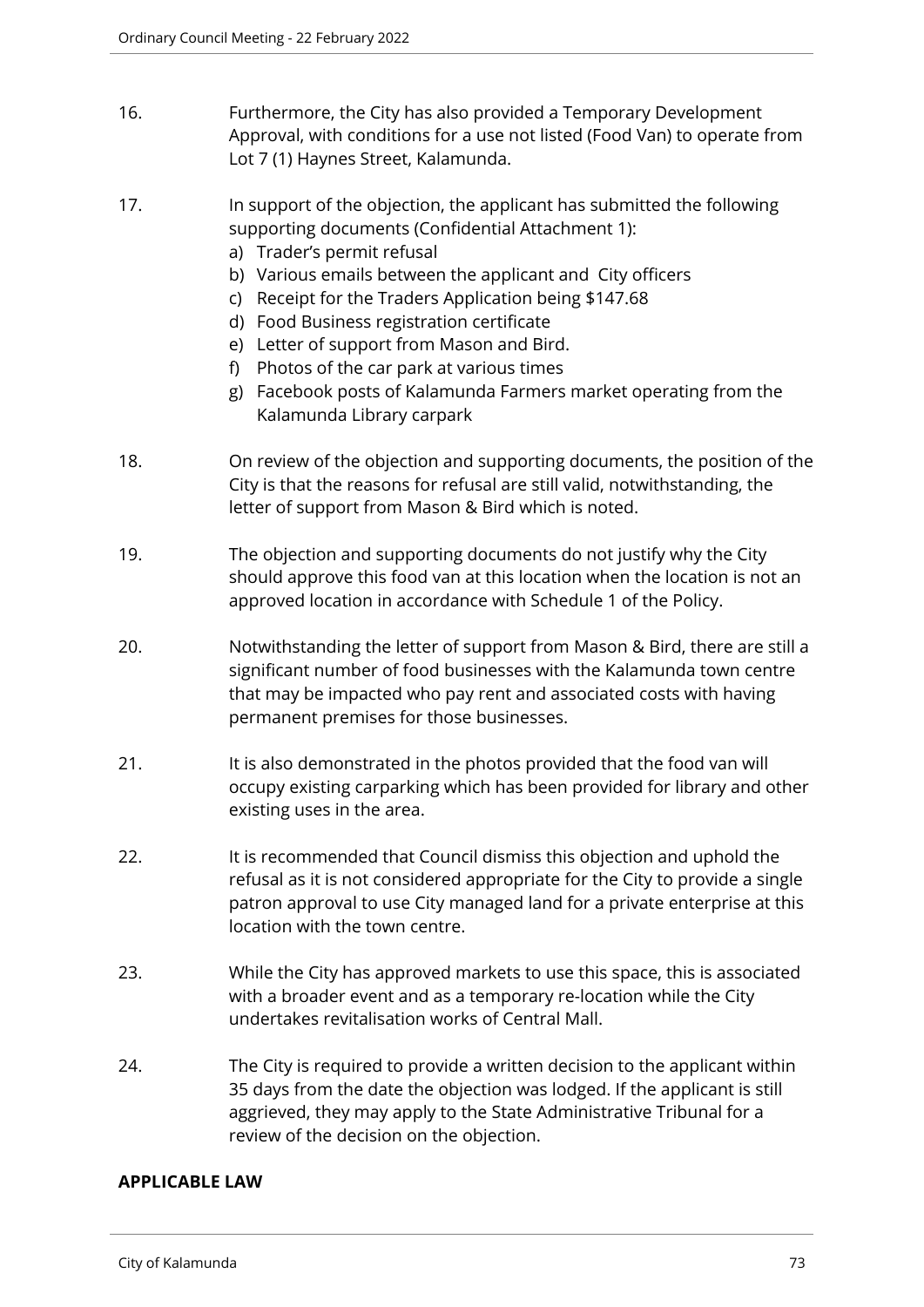- 25. *Shire of Kalamunda Trading on Thoroughfares and Public Places Local Law 2008.*
- 26. The applicant has the right to lodge an objection to the refusal under Clause 4.6 of the Local Law.
- 27. The objection needs to be considered by Council and may be dealt with by;
	- a) Dismissing the objection and upholding the decision.
	- b) Varying the decision objected to.
- 28. *Local Government Act 1995*

### **APPLICABLE POLICY**

- 29. Council Service Policy 11 Trading on Thoroughfares or public Places Permit **Conditions**
- 30. In response to this particular case, further policy review and development around food van businesses is being considered to guide future assessments.
- 31. Matters that the review process is considering includes but is not limited to:
	- a) Stakeholder and community engagement requirements for locations other than those currently prescribed in the existing policy.
	- b) Description of matters to be considered in the assessment of proposals in locations other than those currently prescribed in the existing policy.
	- c) Development application and planning requirements.

## **STAKEHOLDER ENGAGEMENT**

32. No stakeholder engagement has been undertaken in the consideration of this objection.

## **FINANCIAL CONSIDERATIONS**

33. If the objection is dismissed, the applicant can lodge an appeal with the State Administrative Tribunal which may incur additional cost to the City.

## **SUSTAINABILITY**

34. Nil.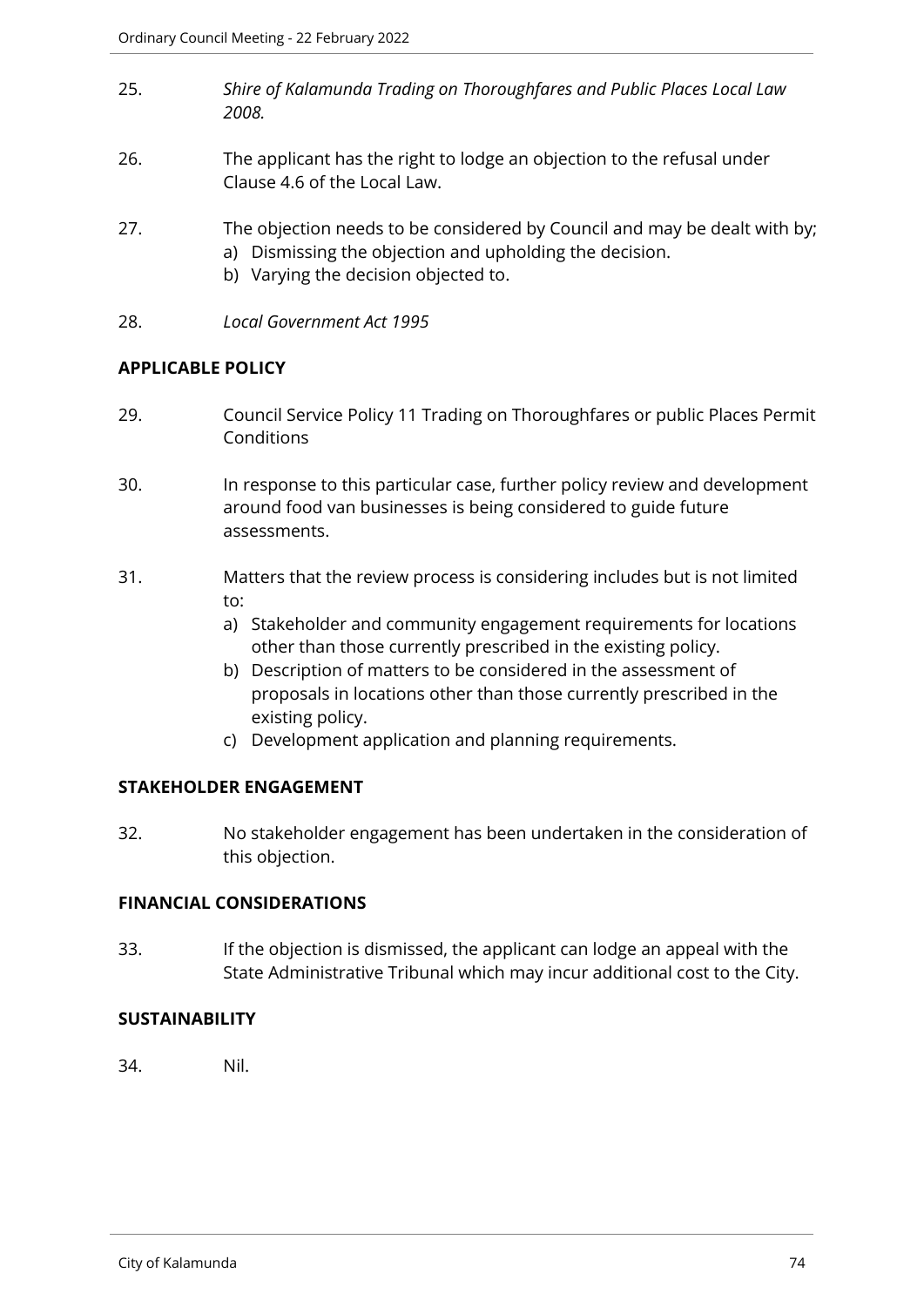### **RISK MANAGEMENT**

35. **Risk**: The application is approved setting a precedent for further trading permit applications at this location putting pressure on existing established businesses. **Consequence Likelihood Rating** Moderate | Likely | Medium

**Action/Strategy**

Dismiss the objection and continue to encourage trading at the approved locations in accordance with the Policy.

36. **Risk**: The City receives further requests for food van businesses in locations other than those prescribed in the existing policy.

| Consequence                                                           | Likelihood                                                      | <b>Rating</b> |  |
|-----------------------------------------------------------------------|-----------------------------------------------------------------|---------------|--|
| Moderate                                                              | Likely                                                          | Medium        |  |
| <b>Action/Strategy</b>                                                |                                                                 |               |  |
|                                                                       | Undertake further policy review and development around food van |               |  |
| businesses and ensure the review has regard for matters including but |                                                                 |               |  |
| not limited to:                                                       |                                                                 |               |  |
| a) Stakeholder and community engagement requirements for              |                                                                 |               |  |
| locations other than those currently prescribed in the existing       |                                                                 |               |  |
| policy.                                                               |                                                                 |               |  |
| Description of matters to be considered in the assessment of<br>b)    |                                                                 |               |  |
| proposals in locations other than those currently prescribed in the   |                                                                 |               |  |
| existing policy.                                                      |                                                                 |               |  |

c) Development application and planning requirements.

## **CONCLUSION**

- 37. The City assessed the application in accordance with the City's Local Laws and Service Policy and subsequently determined to refuse the application for the reasons stated.
- 38. Notwithstanding the objection lodged by Ms Huelsman, the City's position is that it is not considered appropriate to provide a single patron approval to use City managed land for a private enterprise at this location within the town centre.
- 39. While the City has approved markets to use this space, this is associated with a broader event and as a temporary measure while the City undertakes revitalisation works on Central Mall.
- 40. Council is recommended to uphold the refusal and dismiss the objection.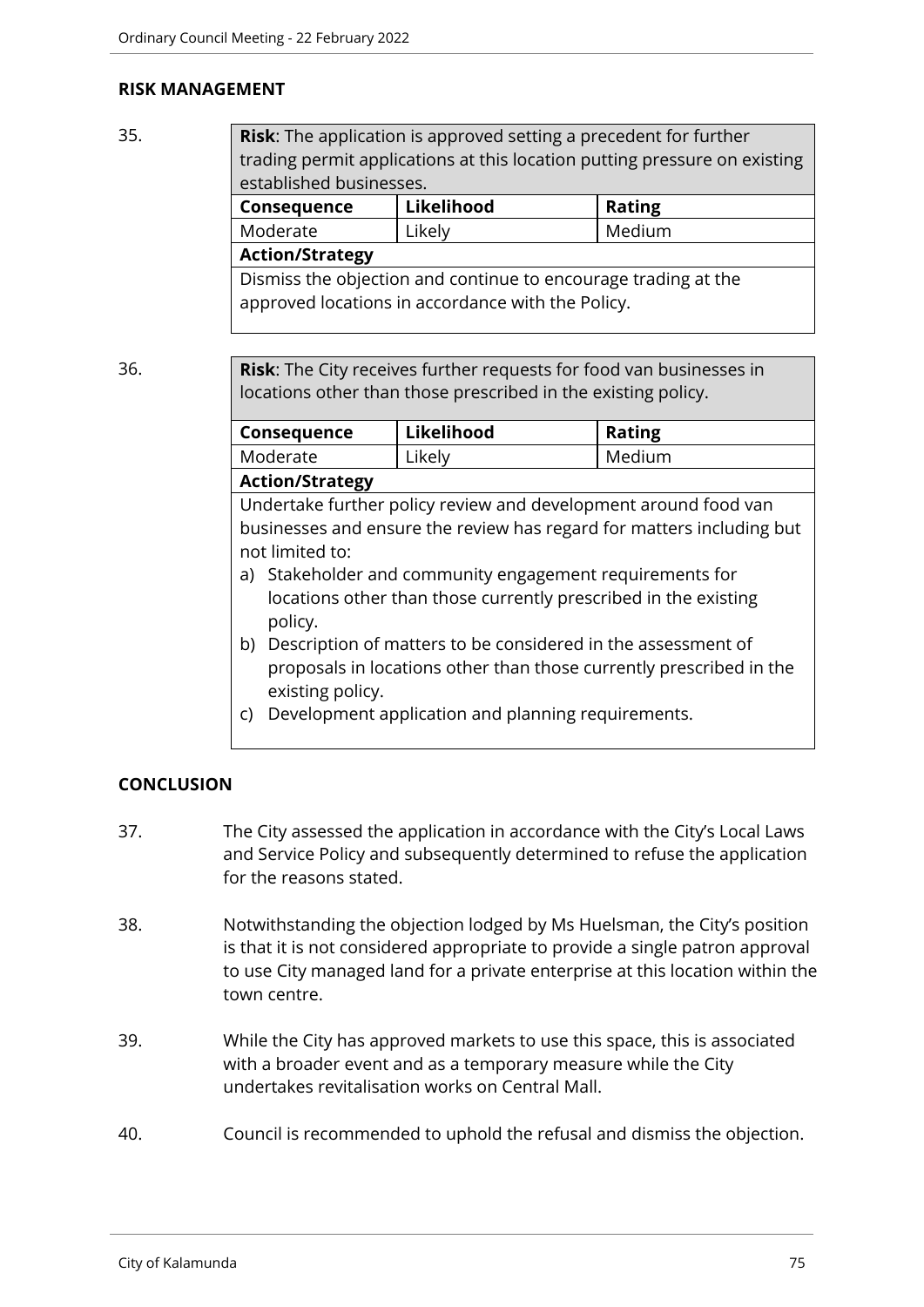### **Voting Requirements: Simple Majority**

### RESOLVED OCM 15/2022

That Council:

- 1. DISMISS the objection of the City of Kalamunda's refusal to grant a Traders Permit to operate a food van from the Kalamunda Library carpark located at Lot 431 (50) Railway Road, Kalamunda for the following reasons:
- a) The proposed location is within the Kalamunda town centre, near other established permanent food premises.
- b) The proposal has the protentional to affect surrounding landowners and businesses.
- c) The location is not an approved listed location within Council Service Policy 11 Trading on Thoroughfares or Public Places – Permit Conditions.
- d) The proposal would result in a reduction of parking at the subject site, which is generally in high demand for existing land uses.
- 2. NOTE that the City of Kalamunda are currently undertaking a policy review including community engagement.

Moved: **Cr Dylan O'Connor**

Seconded: **Cr Sue Bilich**

Vote: **LOST (4/8)**

**FOR AGAINST** Cr Sue Bilich Cr Janelle Sewell Cr Lisa Cooper Cr Geoff Stallard

Cr John Giardina Cr Margaret Thomas Cr Dylan O'Connor Cr Brooke O'Donnell Cr Mary Cannon Cr Kellie Miskiewicz Cr Andrew Osenton Cr Kathy Ritchie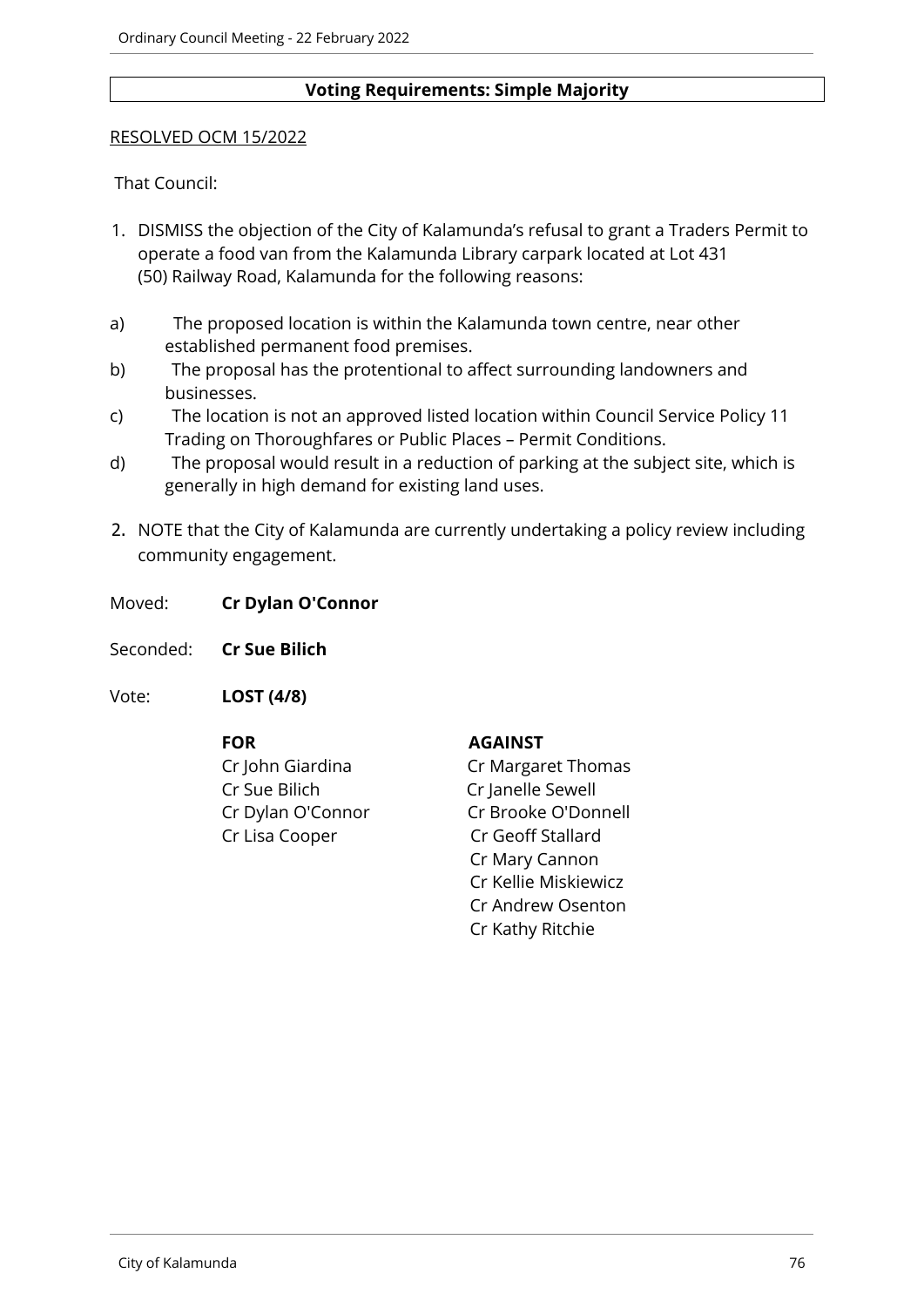The Presiding Member called for a 5 minute break to allow the drafting of the Alternative Recommendation.

The meeting was adjourned at 7.35pm

The meeting resumed at 7.46pm with all Councillors, staff and members of the public returning to the meeting

### RESOLVED OCM 16/2022

That Council:

- 1. UPHOLD the objection.
- 2. VARY the decision to refuse to grant a Traders Permit to operate a food van from the Kalamunda Library carpark located at Lot 431 (50) Railway Road, Kalamunda and provide an approval with conditions until such time as a review of Service Policy 11 – Trading on Thoroughfares or Public Places Permit Conditions is finalised.
- 3. NOTE that the City of Kalamunda are currently undertaking a policy review including community engagement.

Moved: **Cr Janelle Sewell**

Seconded: **Cr Geoff Stallard**

Vote: **CARRIED (8/4)**

Cr Margaret Thomas Cr John Giardina Cr Janelle Sewell Cr Sue Bilich Cr Brooke O'Donnell Cr Dylan O'Connor Cr Geoff Stallard Cr Lisa Cooper Cr Mary Cannon Cr Kellie Miskiewicz Cr Andrew Osenton Cr Kathy Ritchie

## **FOR AGAINST**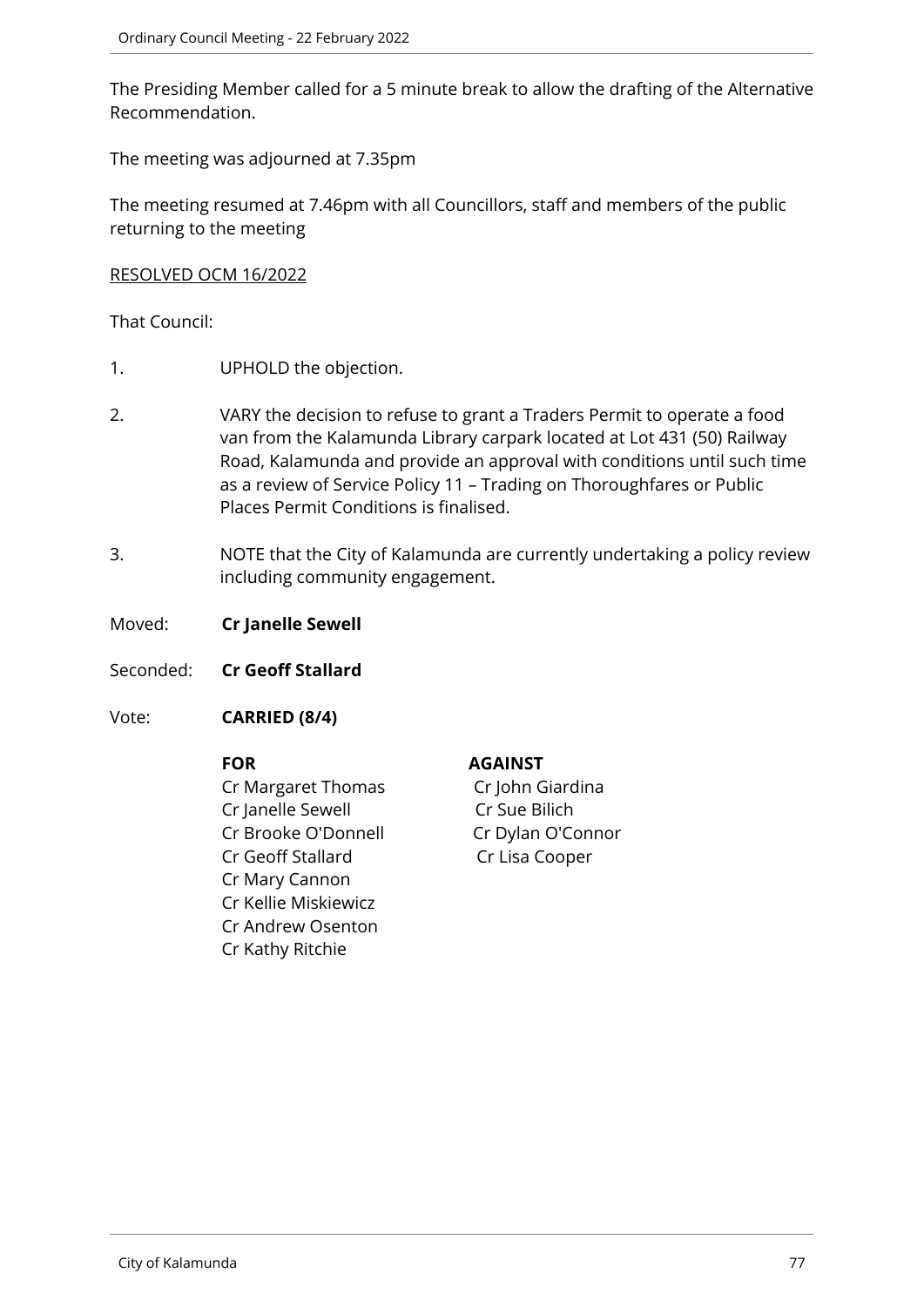# **10.5.8. New Forrestfield Police Station: Negotiations with State Government**

### *Declaration of financial / conflict of interests to be recorded prior to dealing with each item.*

Reason for Confidentiality: *Local Government Act 1995 (WA) Section 5.23 (2) (c) - "a contract entered into, or which may be entered into, by the local government and which relates to a matter to be discussed at the meeting."*

Previous Items

| Directorate          | Corporate Services           |
|----------------------|------------------------------|
| <b>Business Unit</b> | Economic & Cultural Services |
| File Reference       | SL-01/003                    |
| Applicant            | N/A                          |
| Owner                | N/A                          |

Provided under separate Confidential cover

### RESOLVED OCM 21/2022

That Council ADOPT the Recommendations outlined in Confidential Attachment 2 to this Report.

Moved: **Cr John Giardina**

Seconded: **Cr Kathy Ritchie**

Vote: **CARRIED UNANIMOUSLY (12/0)**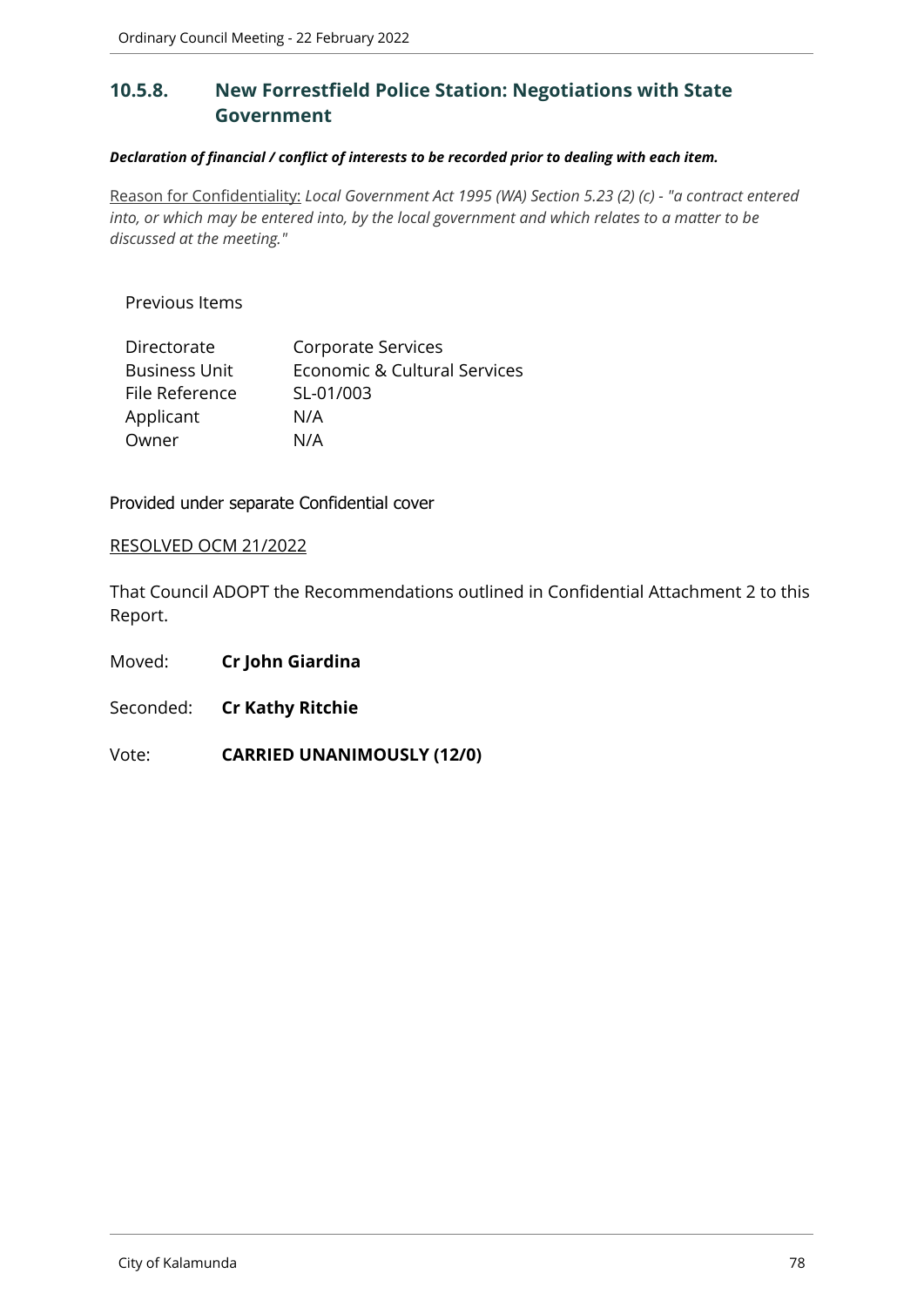## **11. Motions of Which Previous Notice has been Given**

## **12. Questions by Members Without Notice**

- 12.1 Cr Dylan O'Connor asked a question regarding linemarking on Maida Vale Road. The Director of Asset Services responded, it will be carried out Late February to Mid March.
- 12.2 Cr Geoff Stallard followed up regarding Mr Lovegroves Query. The Director Development Services confirmed it was taken on notice and he would respond
- 12.3 Cr Janelle Sewell queried regarding the speed limits varying in two locations waiting linemarking. The Director Asset Services would follow this up
- 12.4 Cr Brooke O'Donnell queried the school crossing on Hale Road Wattle Grove and if we had a response from Main Road. The Director Asset Services advised not as yet.
- 12.5 Cr Janelle Sewell asked if it is possible for a subsidy to be investigated for a nappy subsidy for those who use cloth over disposable. The Director Asset Services said he would look at something with the sustainability committee
- **13. Questions by Members of Which Due Notice has been Given**
- 13.1 Nil
- **14. Urgent Business Approved by the Presiding Member or by Decision**
- 14.1 Nil
- **15. Meeting Closed to the Public**
- 15.1 RESOLVED OCM 20/2022

That the Meeting be closed to the public to consider confidential items.

- Moved: **Cr Sue Bilich**
- Seconded: **Cr Janelle Sewell**

Vote: **CARRIED UNANIMOUSLY (12/0)**

The Meeting closed to the public at 8.26pm. All members of the public gallery left the Meeting and all elected members and staff remained.